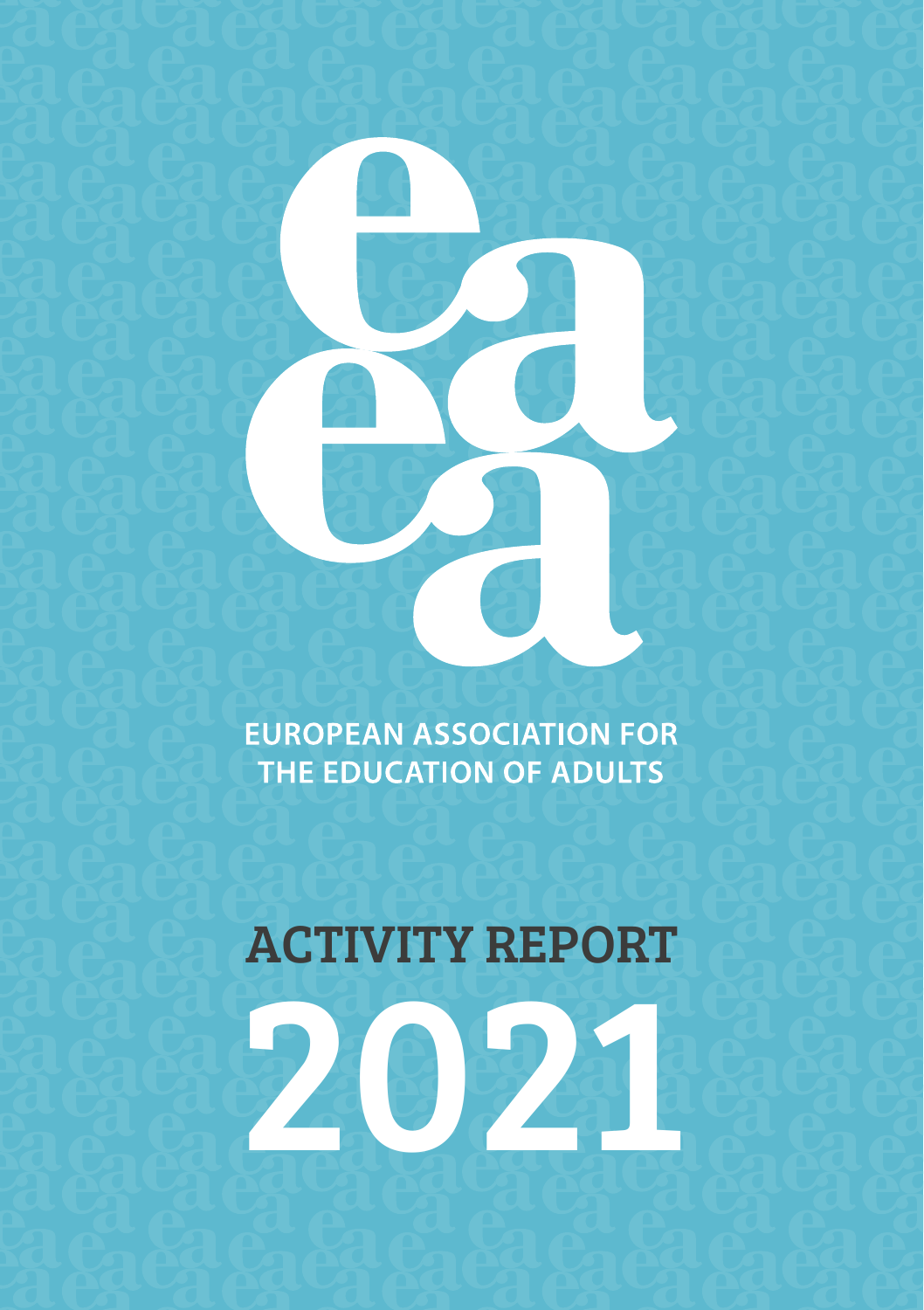

**Publisher:** European Association for the Education of Adults – EAEA **Text:** European Association for the Education of Adults – EAEA **Photos:** EAEA **Layout:** Sanna Lehti

**MINISTRY OF EDUCATION AND CULTURE** FINLAND

This publication is produced with the financial support of the Finnish Ministry of Education and Culture.

The European Commission support for the production of this publication does not constitute an endorsement of the contents which reflects the views only of the authors, and the Commission cannot be held responsi ble for any use which may be made of the information contained therein.



Co-funded by the Erasmus+ Programme of the European Union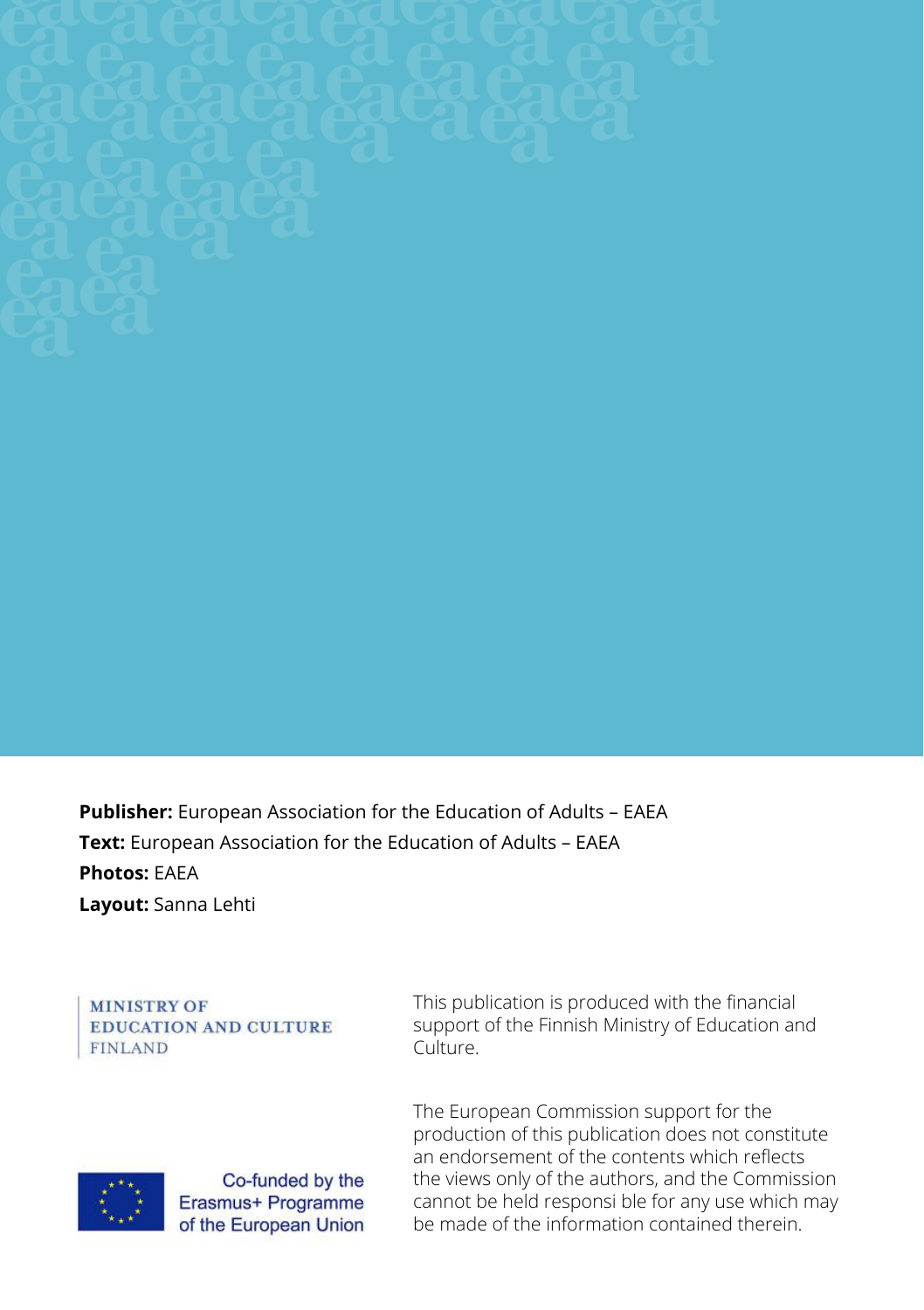### **Contents**

#### **[1 Highlights](#page-3-0) 2**

#### **[2 Influencing public policy 5](#page-6-0)**

| Promoting inclusive adult learning |  |
|------------------------------------|--|
|                                    |  |
|                                    |  |
| Achieving impact at all levels  8  |  |
| Statements and opinions 12         |  |

#### **[3 Conferences and events](#page-17-0) 16**

| General Assembly 2021 17            |  |
|-------------------------------------|--|
| Grundtvig Award 2021  17            |  |
| Annual conference on digitalisation |  |
|                                     |  |
| Younger Staff Training  22          |  |
| EAEA in meetings and events  24     |  |

#### **[4 Publications](#page-30-0) 29**

| Grundtvig Award Brochure  29          |  |
|---------------------------------------|--|
| Adult education in European countries |  |
| from a civil society perspective 29   |  |

#### **[5 Information services](#page-32-0) 31**

| Communication channels  31           |  |
|--------------------------------------|--|
| Satisfaction with EAEA's             |  |
| communication work 32                |  |
| Impact of EAEA communication work 34 |  |

| <b>6 Projects</b><br>36                      |
|----------------------------------------------|
| Future Lab for adult education               |
| (FutureLabAE)  37                            |
| Regional capacity for Adult Learning and     |
| Education (RegALE)<br>37                     |
| Building Inclusive Lifelong learning         |
| systems by Developing a European             |
| Understanding of Bildung for the             |
| Next Generations (BILDUNG)  38               |
| Fostering Outreach through Capacity-         |
| building for Adult Learning                  |
| organisations (FOCAL)  38                    |
| Support to design Lifelong Learning          |
| Strategy in Cyprus 39                        |
| Recognition, Validation, Accreditation       |
| model for basic skills in Spain  39          |
| Partner projects / Policy and advocacy 40    |
| Partner projects / Professionalisation 41    |
| Partner projects / Social inclusion 42       |
| Partner projects / Validation of learning 45 |

#### **[7 Membership](#page-47-0) 47**

| Member satisfaction  48             |  |
|-------------------------------------|--|
| Changes in membership  48           |  |
| EAEA Executive Board  50            |  |
| Executive Board meetings in 2021 50 |  |
| Finances  53                        |  |
|                                     |  |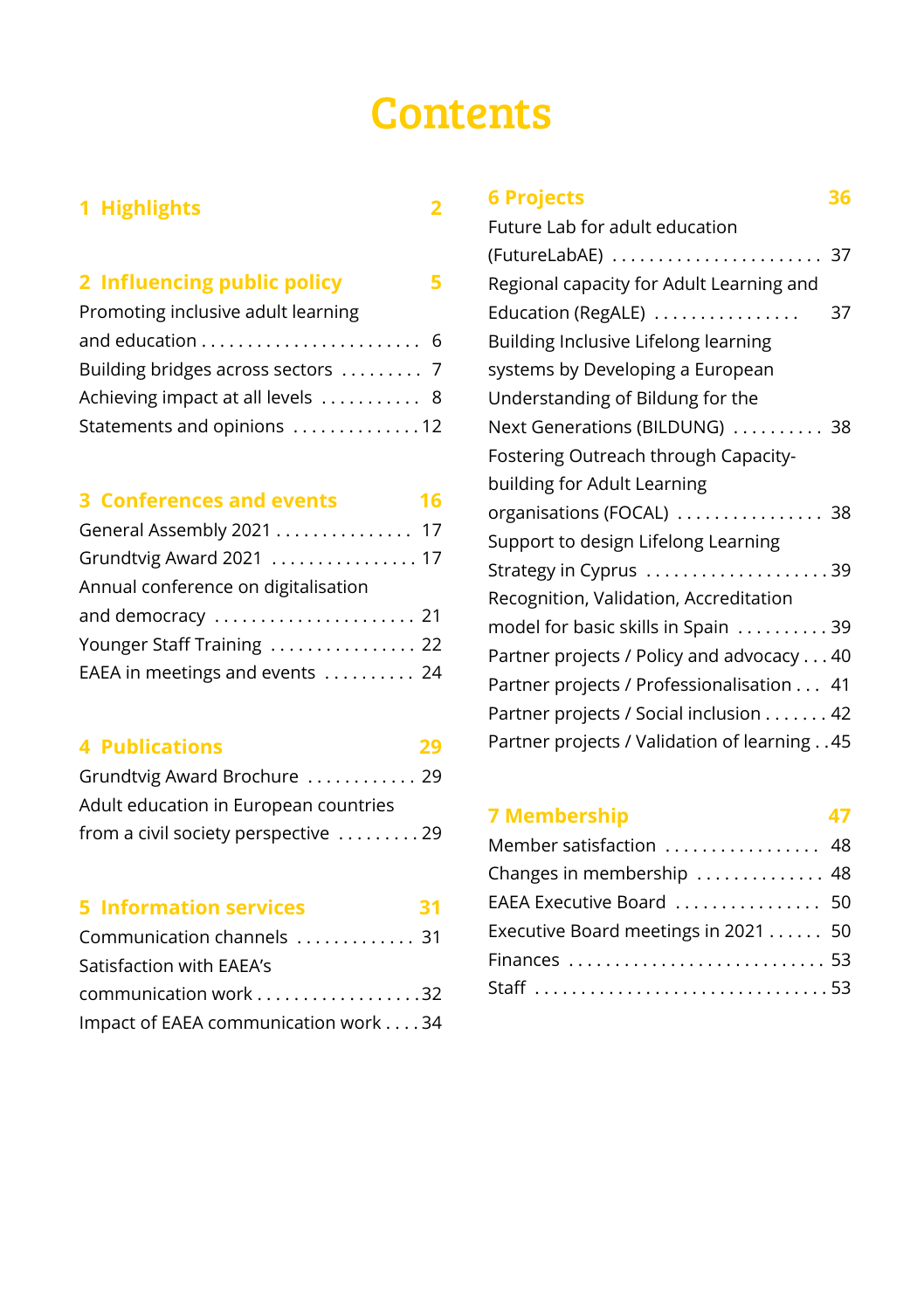## <span id="page-3-0"></span>1 Highlights

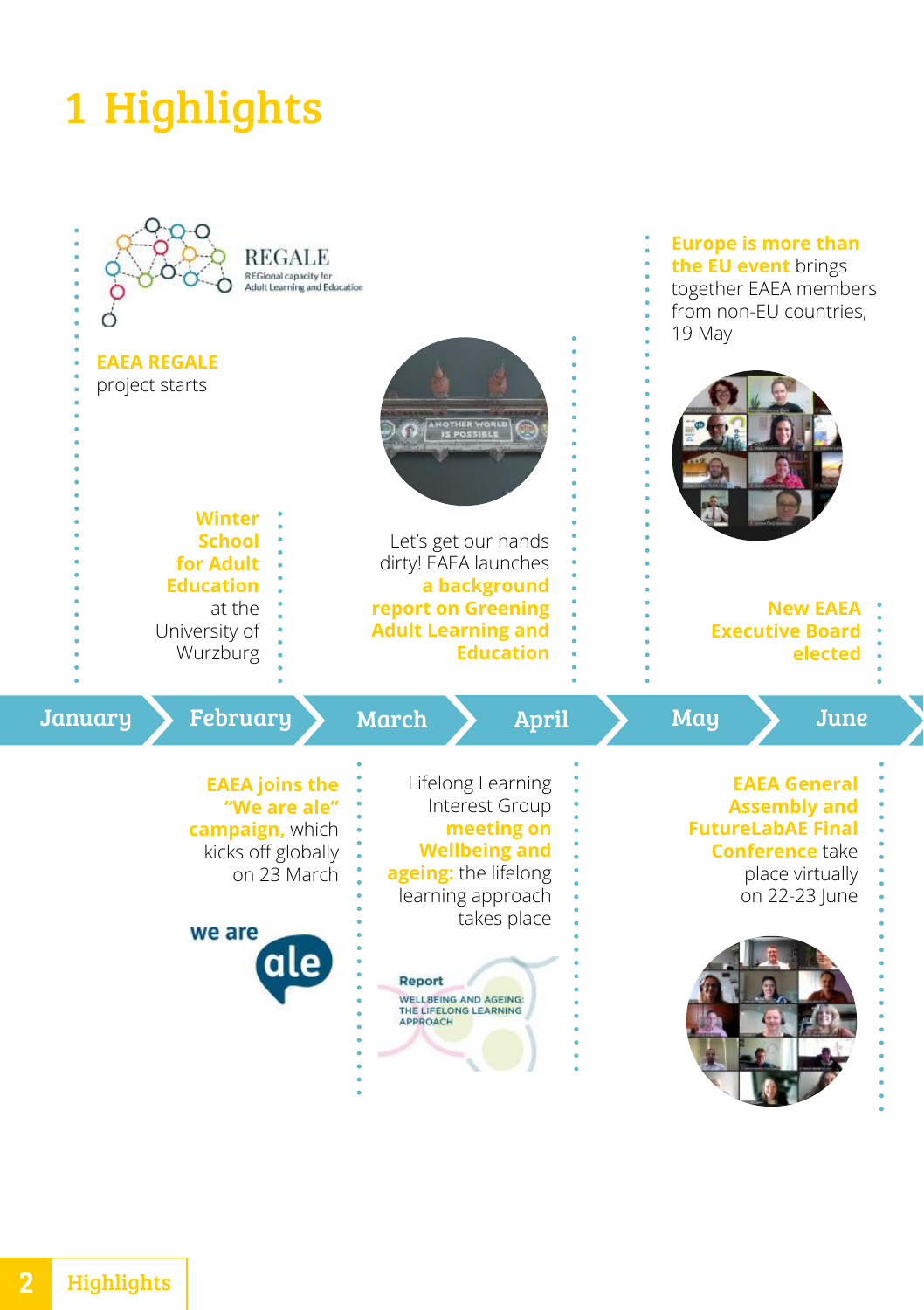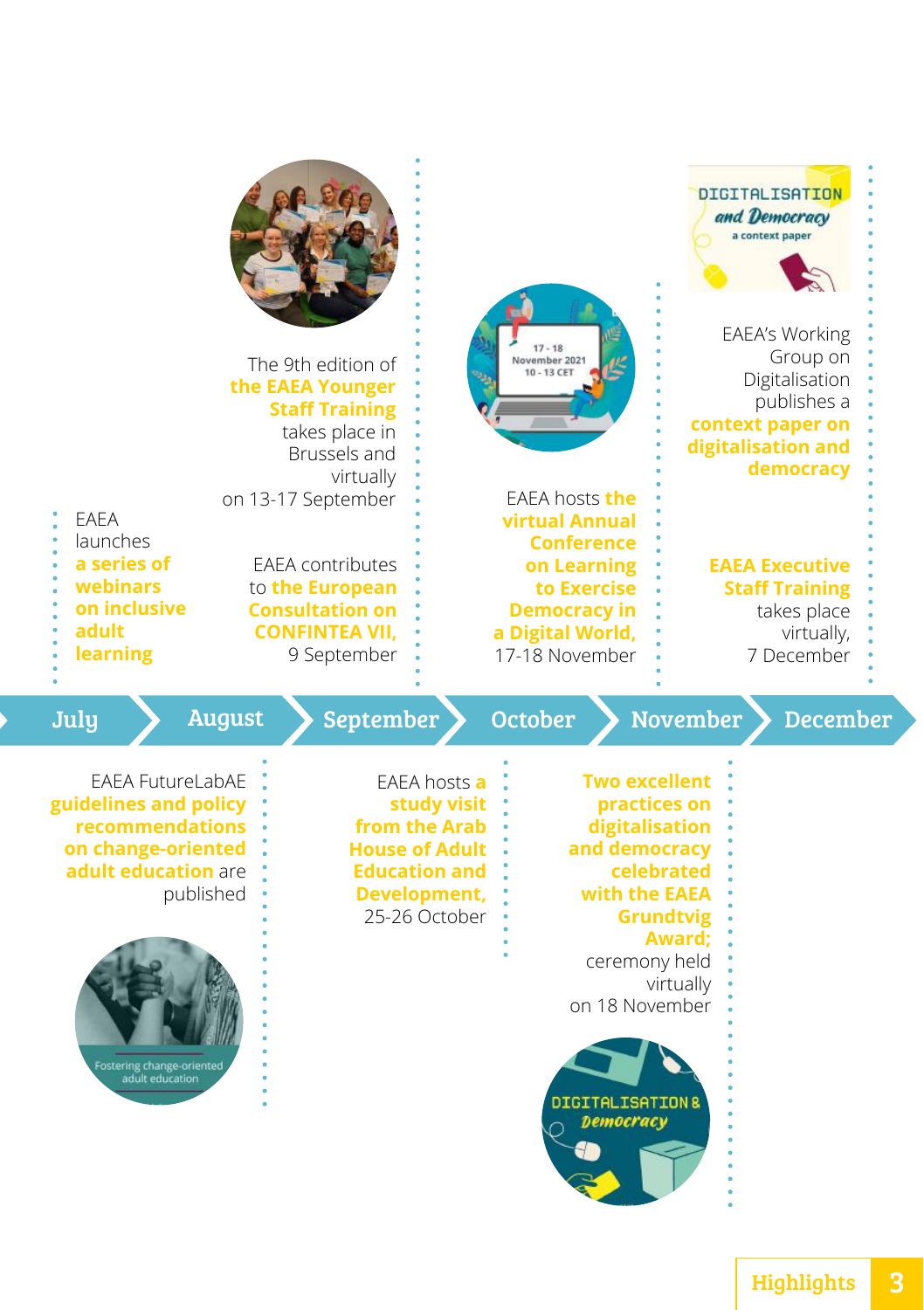

### INFLUENCING PUBLIC POLICY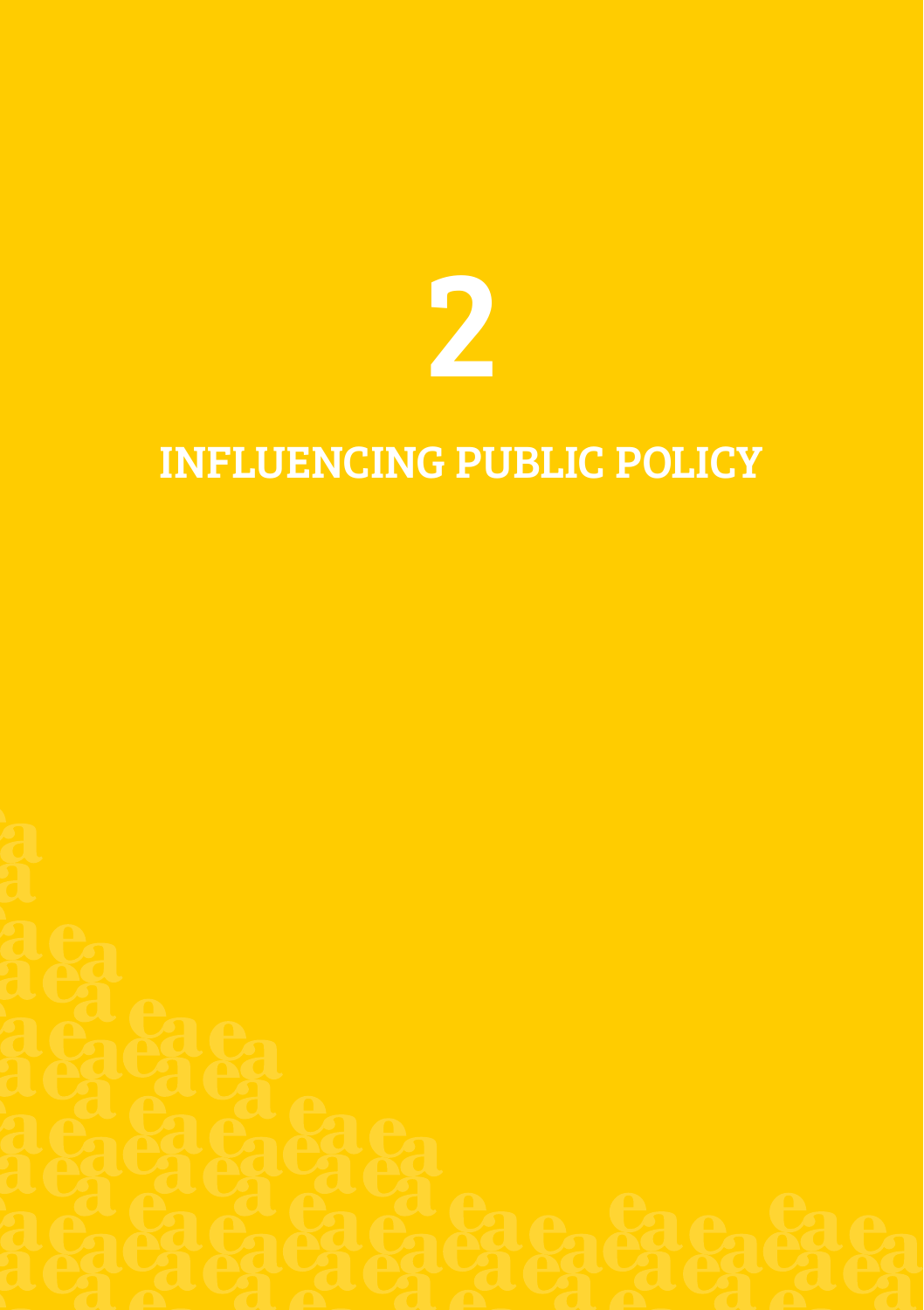### <span id="page-6-0"></span>2 Influencing public policy

EAEA's policy work in 2021 at a glance:



EAEA is excited to present its achievements in 2021. Despite the Covid-19 pandemic and the shift to telework, there were some bright spots: these include the adoption of the New European Agenda for Adult Education, which EAEA's members accepted very positively, and the successful cooperation of members in the EAEA working group on digitalisation.

New opportunities emerged to engage even more members and stakeholders in EAEA's work. The EAEA working group on digitalisation held several meetings throughout 2021 and also discussed and researched background information on EAEA's annual theme "Digitalisation and Democracy". EAEA's choice of theme was obviously spot on, as it attracted a lot of attention outside EAEA's usual networks and strengthened EAEA's position as the most important voice of adult learning and education in Europe.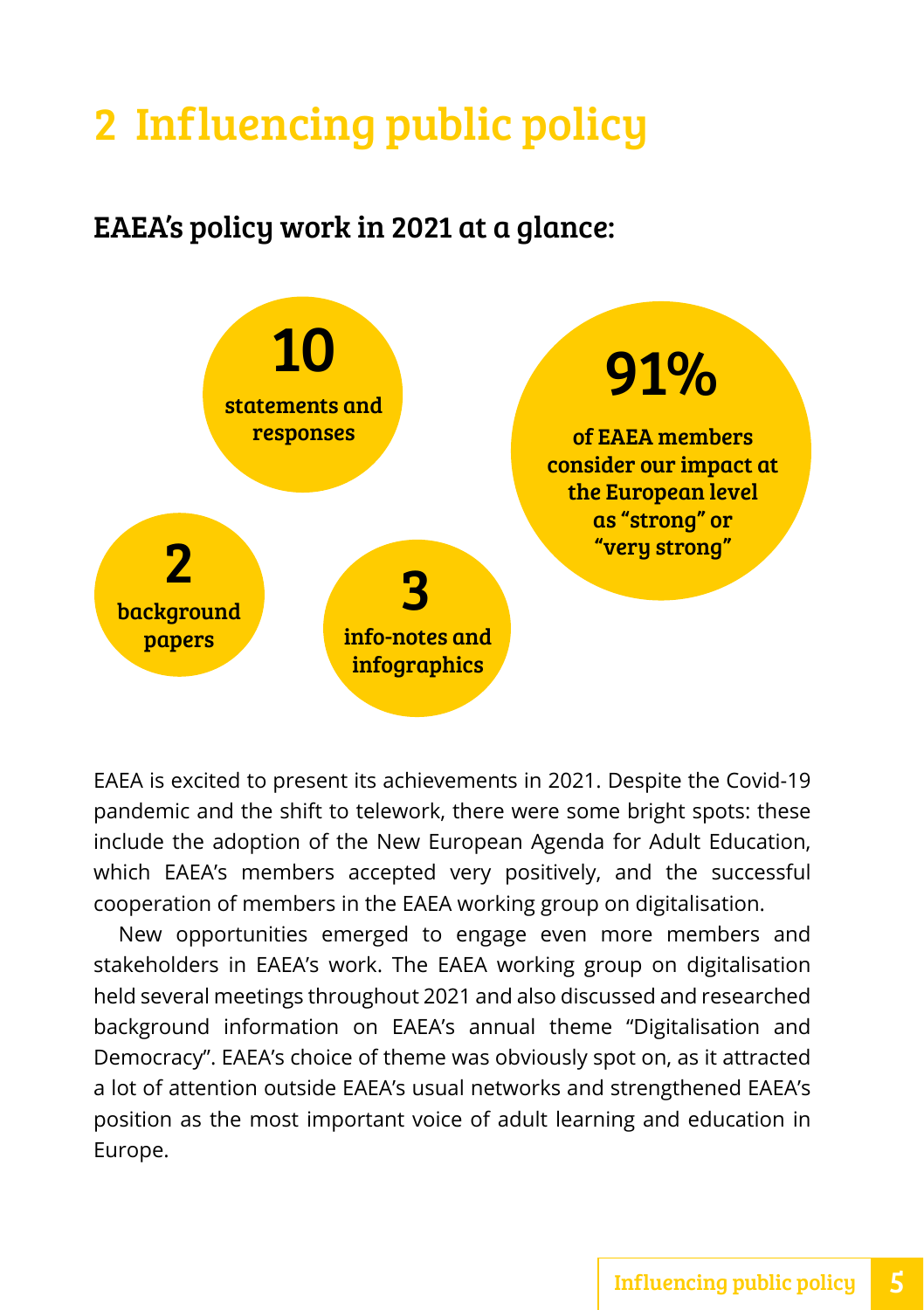#### <span id="page-7-0"></span>**Promoting inclusive adult learning and education**

EAEA's overarching aim is to improve adult learning and education (ALE) both in policy and practice. The key guiding document for EAEA is its Manifesto for Adult Learning in the 21st Century. Specific objectives in EAEA's strategic (2020-2023) plan are:

- **•** Put and keep adult education high on the political agenda in Europe, while using EAEA's influence and networks to also promote adult education globally, nationally and regionally;
- **•** Strengthen civil society supporters and providers of adult education;
- **•** Promote a comprehensive and holistic understanding of adult learning;
- **•** Promote quality and professionalisation in adult education provision;
- **•** Maintain and strengthen the community of EAEA members;
- **•** Enable development and the transfer of innovation in adult learning across borders;
- **•** Find partners and supporters of adult education at all possible regional, national, and European levels.

The thematic focus of 2021 was "The impact of digitalisation on ALE", including the impact of digitalisation on ALE and its institutions, and digitalisation as a subject of teaching and learning (e.g. digital literacy, digital skills for work, and digital competency as a citizen).

Through EAEA's work in the areas of policy and advocacy, capacity building and programmes, the objectives of the strategy have been achieved. The work on the New European Agenda for Adult Learning (NEAAL), but also EAEA's advocacy on more holistic approaches to tools for funding and participation in ALE, especially Individual Learning Accounts and Micro-Credentials, as well as the role of adult learning in the National Recovery and Resilience Plans, brought ALE more into the focus of European and national policy. In the last year, EAEA has also noticed that the role of nonformal ALE was more often mentioned in new initiatives and strategies at the European level. We see this as a sign of our influence and visibility, which we want to continue to expand.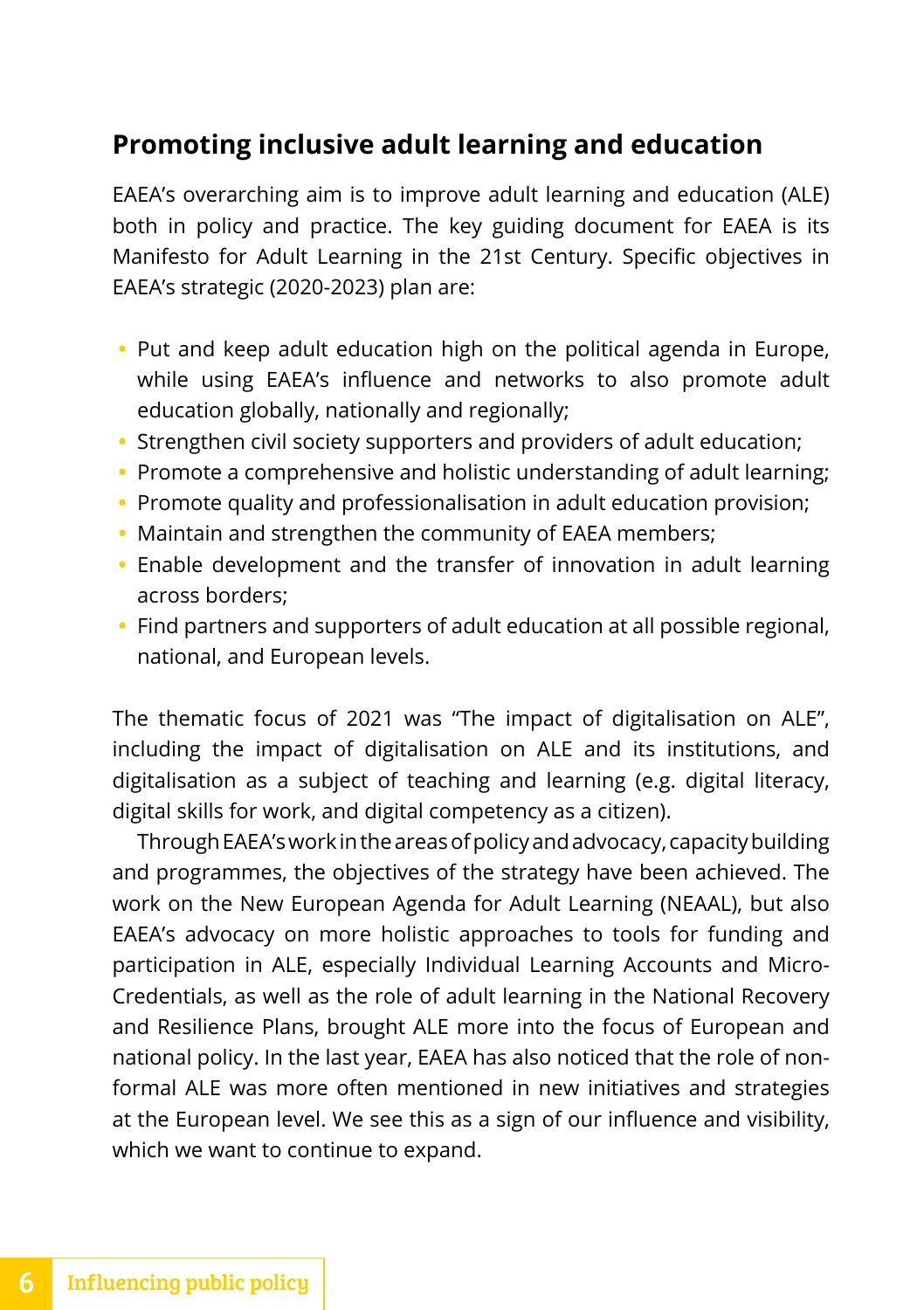#### <span id="page-8-0"></span>**Building bridges across sectors**

In 2021, EAEA maintained good contacts with the Adult Education Unit in DG EMPL of the European Commission, as well as fruitful cooperation with the members of the Lifelong Learning Interest Group in the European Parliament. Furthermore, EAEA was in regular contact with representatives of other European institutions, such as the European Economic and Social Committee and the Committee of the Regions. EAEA participated in the meetings on the ET2020 Working Groups on Adult Learning and Common Values and Inclusive Education and organised introductory meetings with representatives of the European Commission. National and regional policymakers were kept informed about EAEA activities thanks to the large number of events attended by members of the EAEA Board throughout Europe.

Working for, and with, members has always been at the forefront of EAEA's priorities, to maintain and strengthen the community of EAEA members and to strengthen civil society supporters and providers of adult education. EAEA informed its members about new developments at the European level, involving them in its political work wherever possible. EAEA built on the members' expertise in ALE on the policy implementation at the national and regional levels, and on their projects and initiatives related to EAEA's focus areas. In 2021, members were invited to submit best practices in digitalisation and democracy for the EAEA Grundtvig Award. EAEA members were regularly consulted on other central pieces of EAEA's policy work, for instance on Green Skills and ALE, enabling the development and transfer of innovation in adult learning across borders.

All strategic decisions for EAEA's work and the basic direction of EAEA's work were decided by its members, through the General Assembly, but also via several webinars, online meetings and consultations. These include EAEA's member satisfaction survey and the survey on EAEA's Country Reports. EAEA developed infographics and other tools to introduce EU initiatives, and to encourage members to participate at national and regional levels in their implementation.

In 2021, EAEA engaged members and the wider ALE community in cross-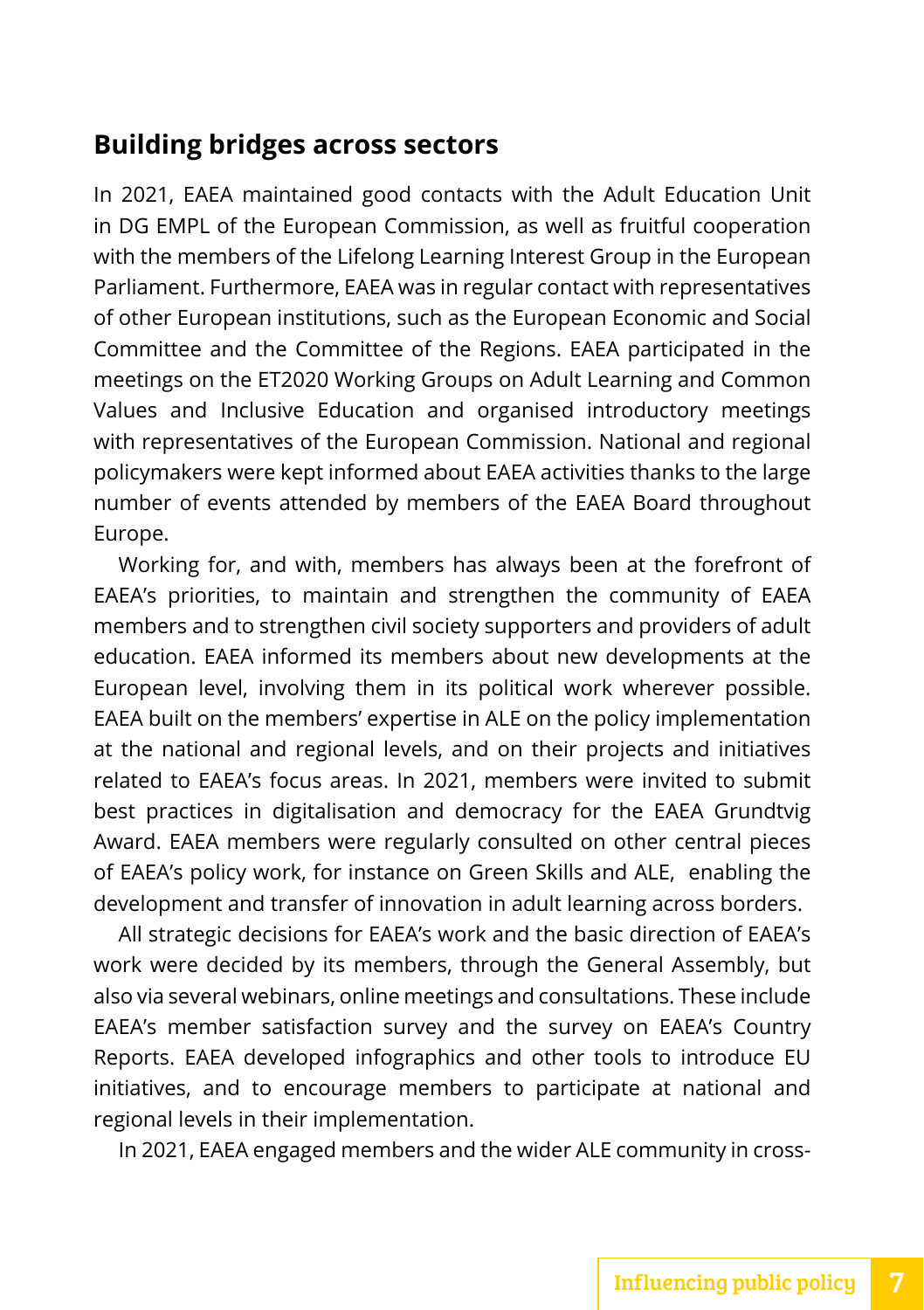<span id="page-9-0"></span>sector, cross-country and cross-organisational sharing of expertise and innovation. EAEA explored online event formats and experimented with new participatory tools that enhanced peer learning across the network to actively engage those members who cannot normally afford to travel to EAEA events. EAEA Board established three new working groups in 2021. One of these working groups is dedicated to the topic of quality in ALE, another one deals with the financing of ALE. In both, the question of professionalisation of the sector plays an important role.

EAEA strengthened its collaboration with civil society, social partners and with the research sector to better understand the consequences of the crisis for the ALE community and especially for disadvantaged learners, and in relation to digitalisation and democracy. In 2021, EAEA decided to develop a stakeholder engagement strategy to broaden the network in and beyond education and training.

#### **Achieving impact at all levels**

#### **Local, regional and national levels**

EAEA was able to work more at the local, regional and national levels in 2021 thanks to its members. EAEA's work on three projects with the Directorate-General for Structural Reform Support of the European Commission in Portugal, Spain and Cyprus has enabled EAEA to support ministries and national and regional stakeholders. The EAEA working group 'Europe is more than the EU' also brought members from non-EU countries, including Eastern Europe, UK, Switzerland and Norway, closer to European issues, while strengthening regional cooperation, especially among Eastern European members. For example, EAEA's Ukrainian Executive Board member brought EAEA messages further in meetings with policymakers, several of which were taken into consideration in the final draft of the new law on adult education in Ukraine. Furthermore, closer cooperation with EARLALL, the European Association of Regional and Local Authorities for Lifelong Learning, contributed to a greater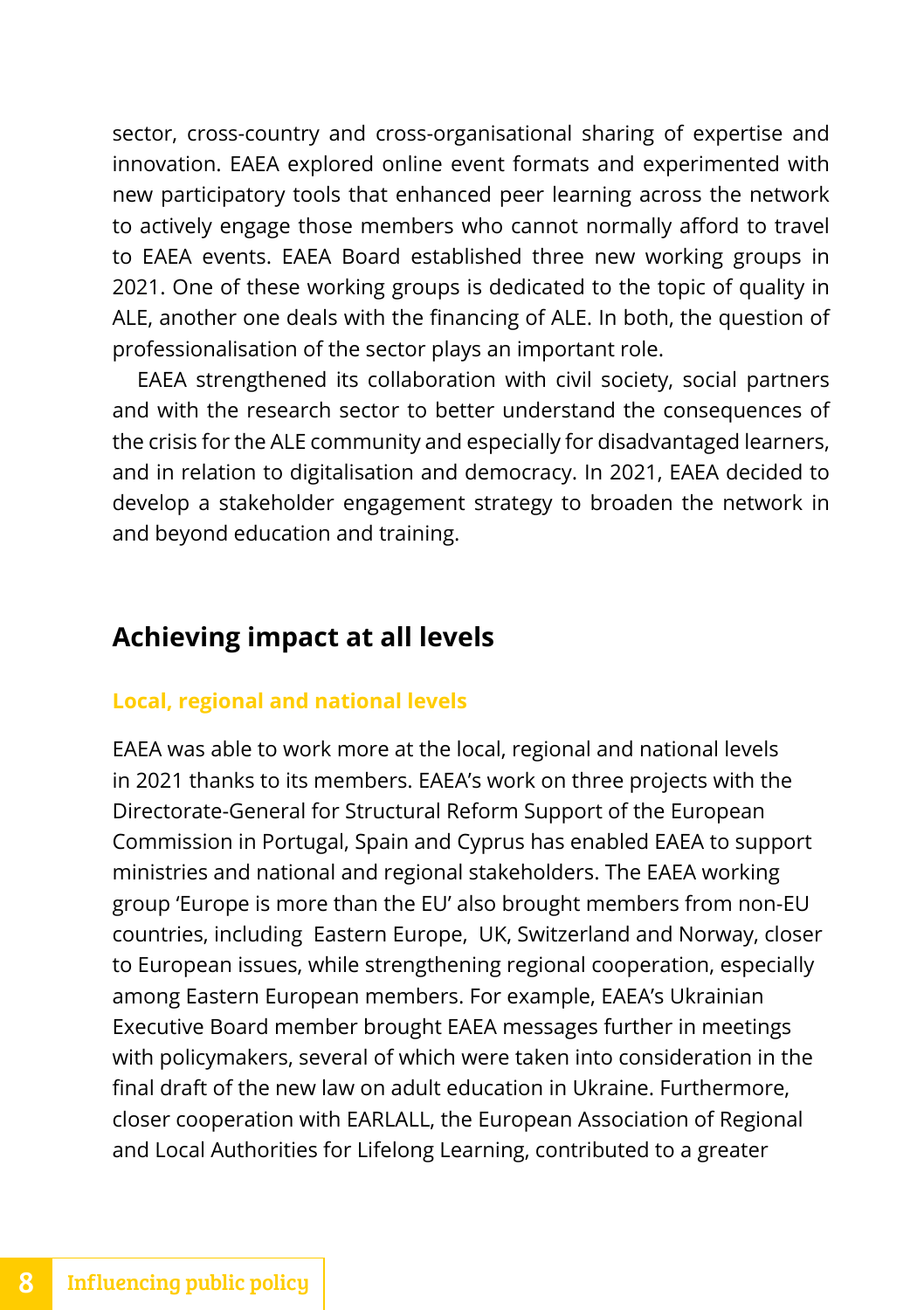outreach to the regional level.

Many activities took place in 2021 at the national, regional and local levels, mostly led by the members, in close cooperation with EAEA. Although members see EAEA's impact more at the European and international levels, according to the results of the annual member satisfaction survey, there is a growing understanding among members of the potential to influence other levels of governance. This is also reflected in the fact that EAEA representatives - especially the Secretary General and members of the Executive Board - were very regularly invited to key events in the countries of EAEA members in 2021 (most of them virtual in 2021) in order to better connect the national, regional and local levels with the European level. Through the consultation process on the New European Agenda for Adult Learning (NEAAL) that was presented by the Slovenian Presidency in 2021, EAEA worked closely together with national experts on ALE in Slovenia, and, through its impact at the national level, could also have an impact on the future European strategy for ALE.

In 2021, EAEA put great effort into making political processes at the European level more accessible to the members, in particular through infographics, regular information e-mails and online meetings. EAEA involved its members through consultations and direct meetings whenever possible to make the results of EAEA's work relevant for the national, regional and local levels. EAEA members continued to share EAEA advocacy tools, for example the Manifesto for Adult Learning in the 21st Century, with policymakers. EAEA Board members and other members appreciate very much the information provided by EAEA and the advocacy toolkits.

An important aspect of EAEA's increased accessibility regards language barriers. In 2021, EAEA's Working Group Europe is more than the EU developed a set of materials in Russian and Bosnian-Croatian-Montenegrin-Serbian. These included the roadmap on how to strengthen the cooperation between EAEA and its non-EU members, and an event during which key European and global policy issues were discussed in three language groups. Additionally, the EAEA Manifesto for Adult Learning in the 21st Century continued to be translated by members into their languages and used for advocacy.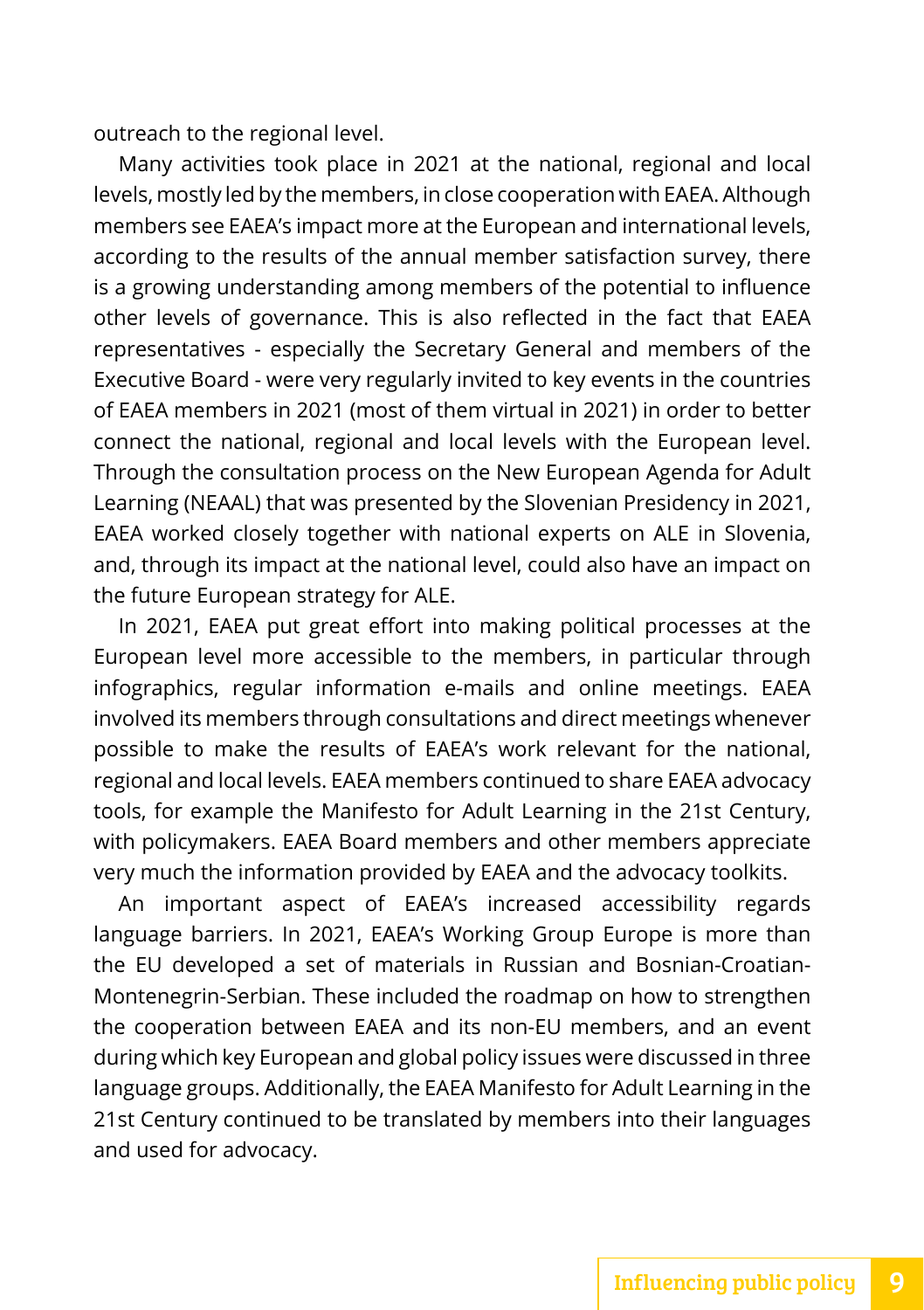

EAEA published a statement on the New European Agenda for Adult Learning in December 2021.

#### **European level**

EAEA is proud to have members whose advocacy work, supported by EAEA, has an impact at the European level. Such is the case with the Slovenian Institute for Adult Education in the framework of the New European Agenda for Adult Learning (NEAAL), drafted during the Slovenian Presidency of the Council of the EU. EAEA closely monitored the developments and appreciated the holistic approach of the NEAAL, which was adopted in November 2021.

Over the years of policy and advocacy work at the European level, EAEA established an excellent working relationship with representatives of DG EAC and DG EMPL. Throughout 2022, EAEA had a series of meetings with representatives of the European Commission who work on adult learning and education, providing feedback on the EU adult education policy from the perspective of EAEA members. EAEA members participated in a number of meetings, including the session on the new Erasmus+ programme.

EAEA also has regular contacts with Members of the European Parliament,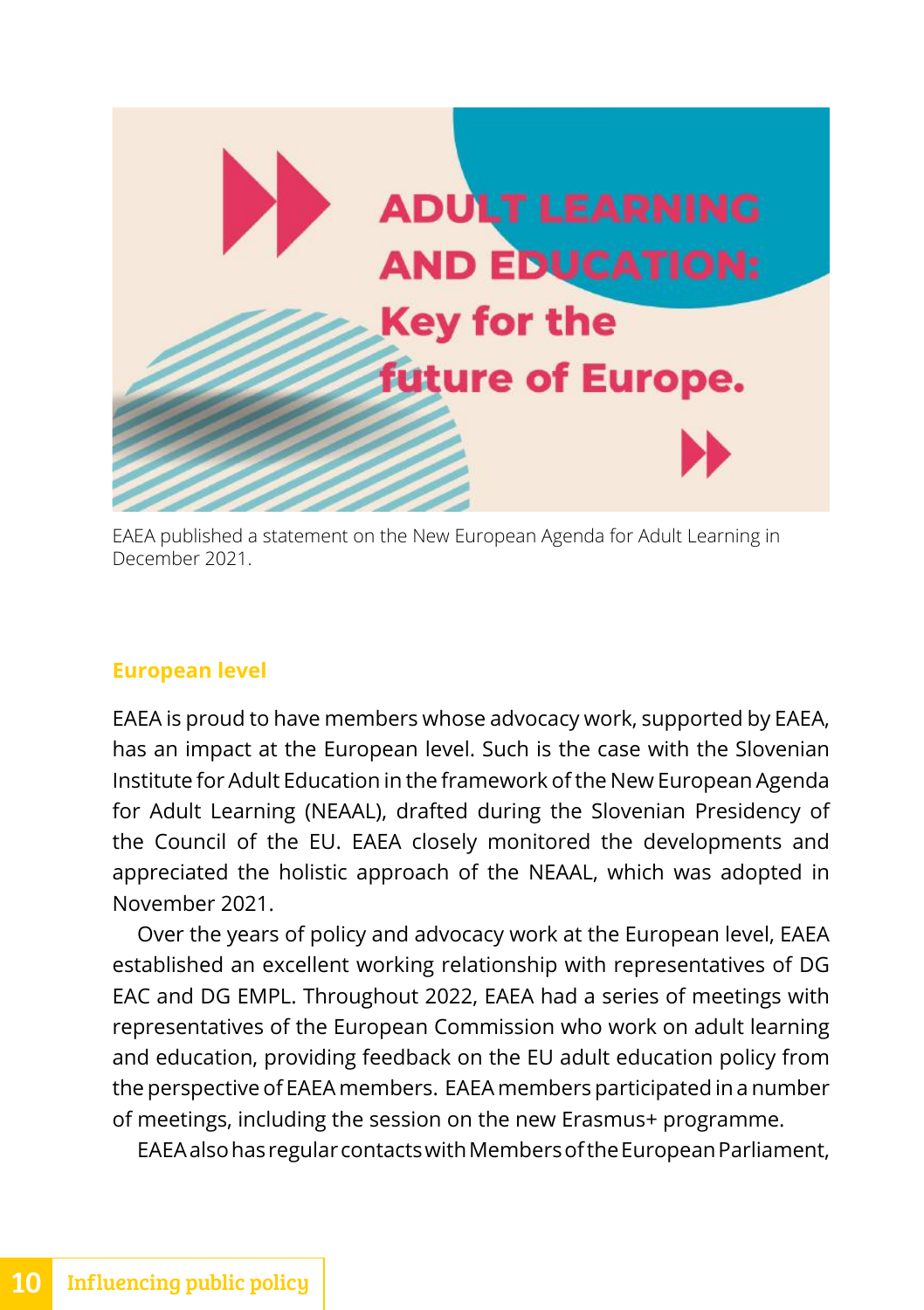most importantly through the regular activities of the Interest Group on Lifelong Learning, coordinated together with the Lifelong Learning Platform. Two meetings of the Interest Group, as well as a few bilateral meetings with MEPs, were held in 2021, ensuring that the non-formal adult education perspective is considered in European policymaking.

EAEA's membership in several civil society platforms, including the Lifelong Learning Platform and the Social Platform, furthered EAEA's exchange of expertise. EAEA continued to be an active member of CONCORD Europe and the SDG Watch Europe in 2021, contributing to the work of these platforms in the field of development and implementation of the Sustainable Development Goals, and raising awareness of the role of non-formal adult learning and education within the networks.

Moreover, EAEA continued its cooperation with European and international organisations and networks working on global citizenship education, especially the Bridge47 policy network that was established in the framework of the former DEAR project Bridge47, but also the NECE network (Networking European Citizenship Education), the GENE network (Global Education Network Europe), and Solidar Foundation. In 2021, 91% of members regarded EAEA's impact on the European level as "strong", according to the results of the EAEA member survey.

#### **Global level**

2021 was an important year with preparations for CONFINTEA VII underway. CONFINTEA, or the International Conference on Adult Education, is a major event in the ALE sector, taking place every 12 years. CONFINTEA VII is scheduled to be held in June 2022 in Marrakesh, Morocco. EAEA worked closely together with the International Council for Adult Education (ICAE) on the preparation of CONFINTEA VII and on the global "We are ALE" campaign, aiming to raise awareness of non-formal adult learning and education. EAEA's expertise was also taken into account by the UNESCO Institute for Lifelong Learning (UIL) who invited EAEA as a contributor to the European Consultation on CONFINTEA VII. Furthermore, EAEA collaborated with the UIL on the European regional preparatory conference for CONFINTEA VII.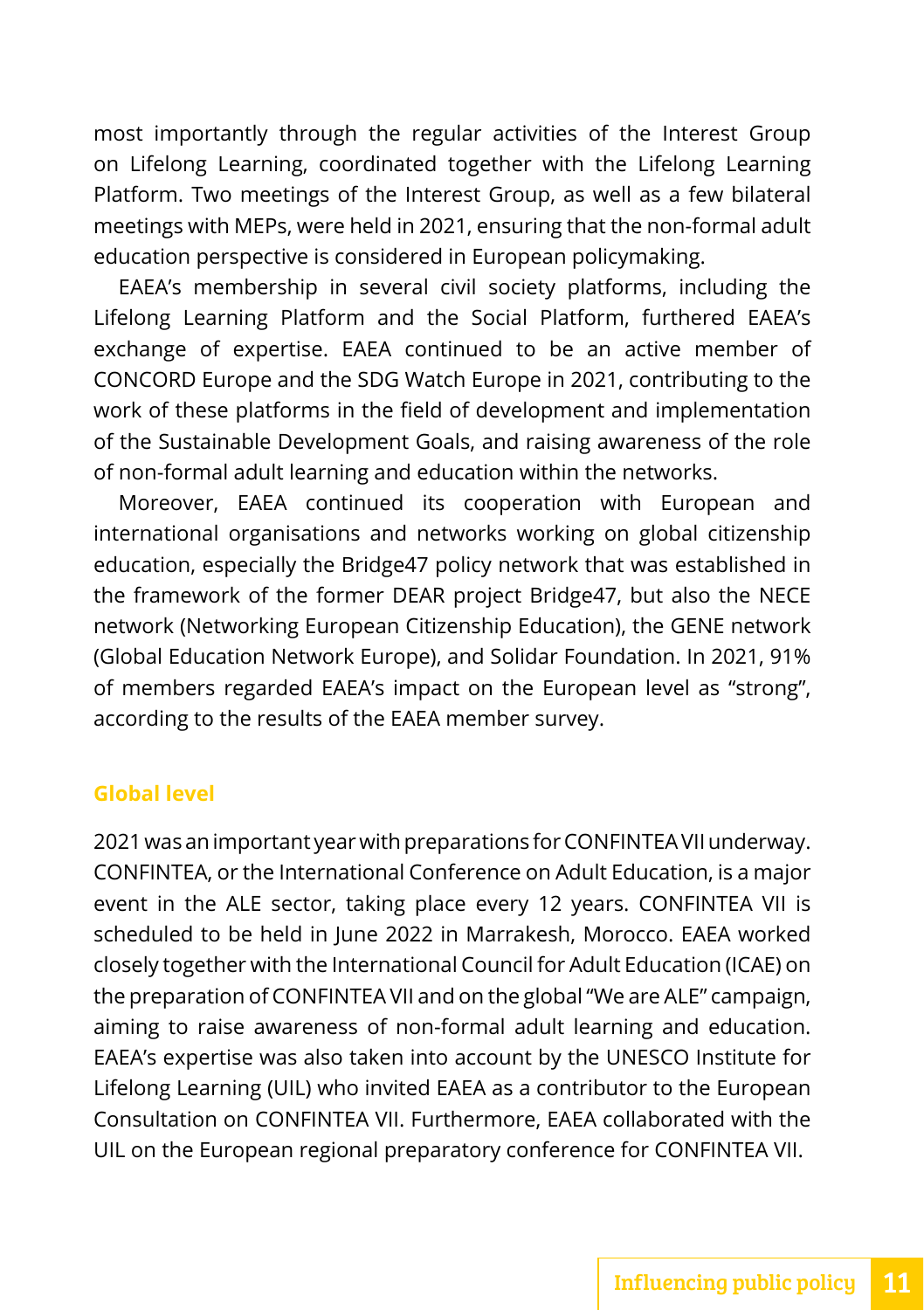#### <span id="page-13-0"></span>**Statements and opinions**

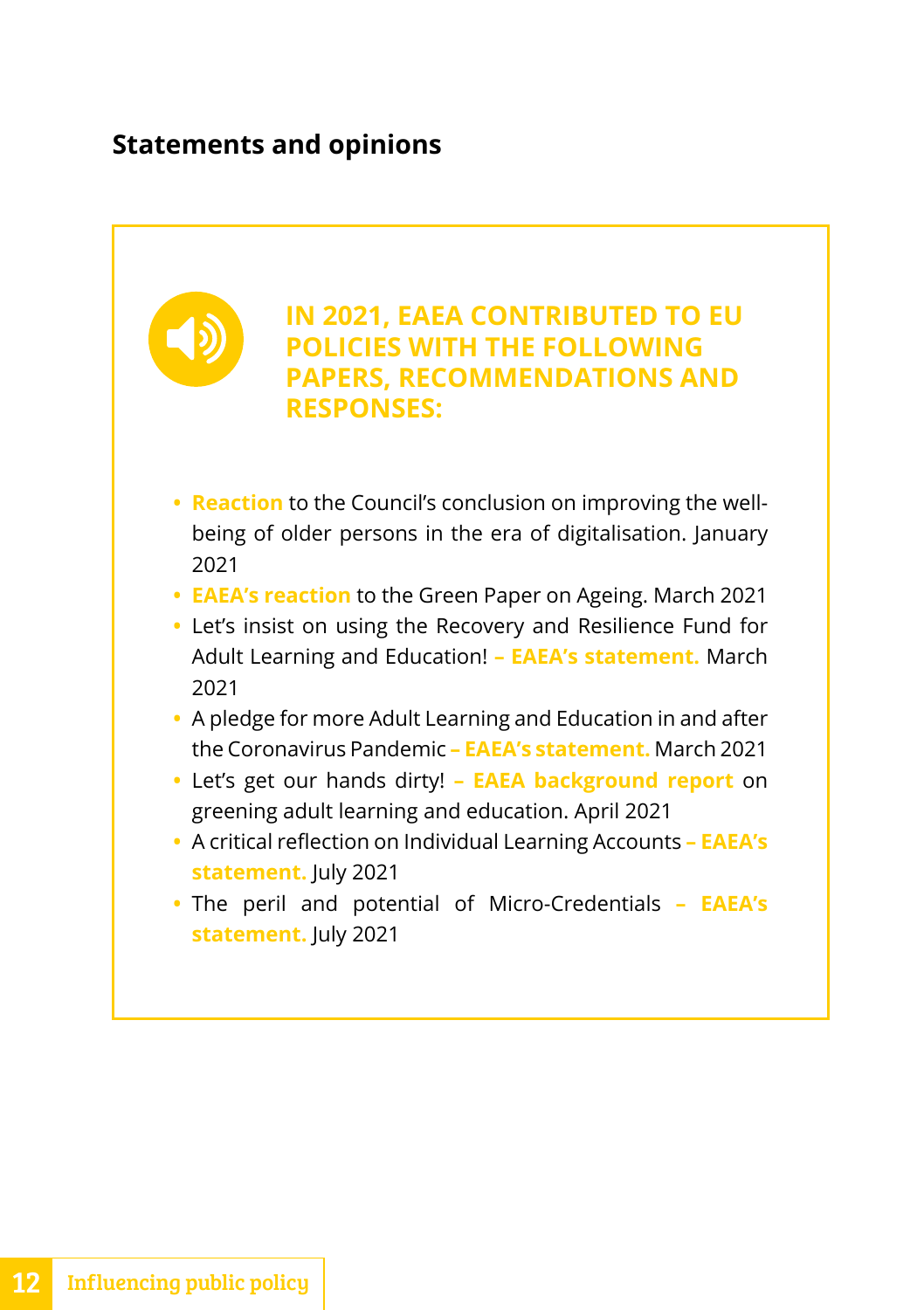- **•** Sustainable development needs Adult Learning and Education **– EAEA's statement.** September 2021
- **•** The National Recovery and Resilience Plans  **EAEA's info note.** October 2021
- **•** Erasmus+ KA1 learning mobility: see what's in there for you! **EAEA's infographic.** November 2021
- **•** Adult Learning and Education is Key for the Future of Europe **– EAEA's statement** on the New European Agenda for Adult Learning. December 2021
- **•** Digitalisation and democracy  **EAEA's context paper.**  December 2021
- **•** Policy recommendations for digitalisation and democracy **EAEA's infographic.** December 2021
- **•** More inclusion in Erasmus+ requires adequate funding and support **– EAEA's reaction** to the Commission Implementing Decision on the framework of inclusion measures of the Erasmus+ and European Solidarity Corps Programmes 2021-2027. December 2021
- **•** CONFINTEA VII needs a strong civil society representation **EAEA's statement.** December 2021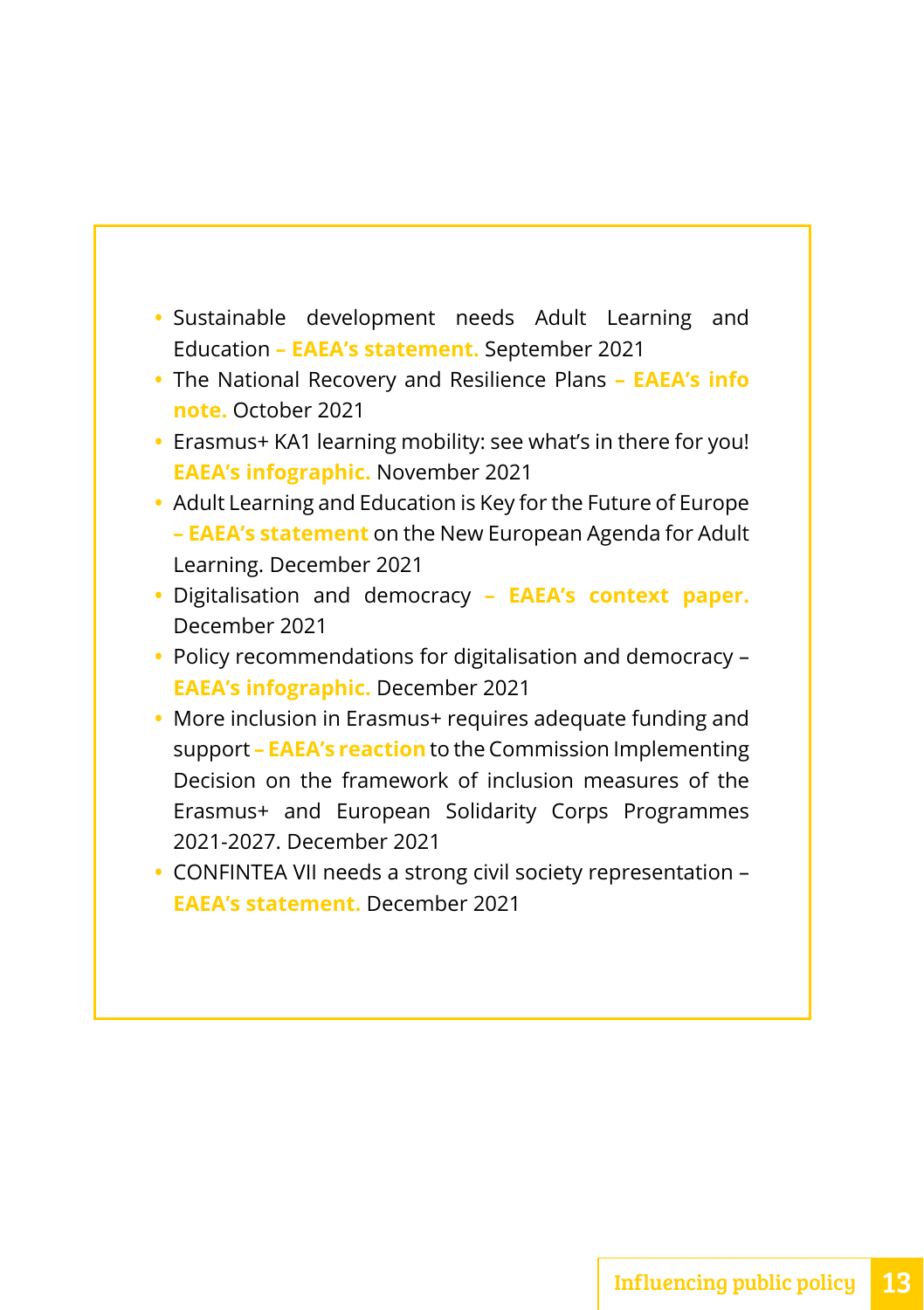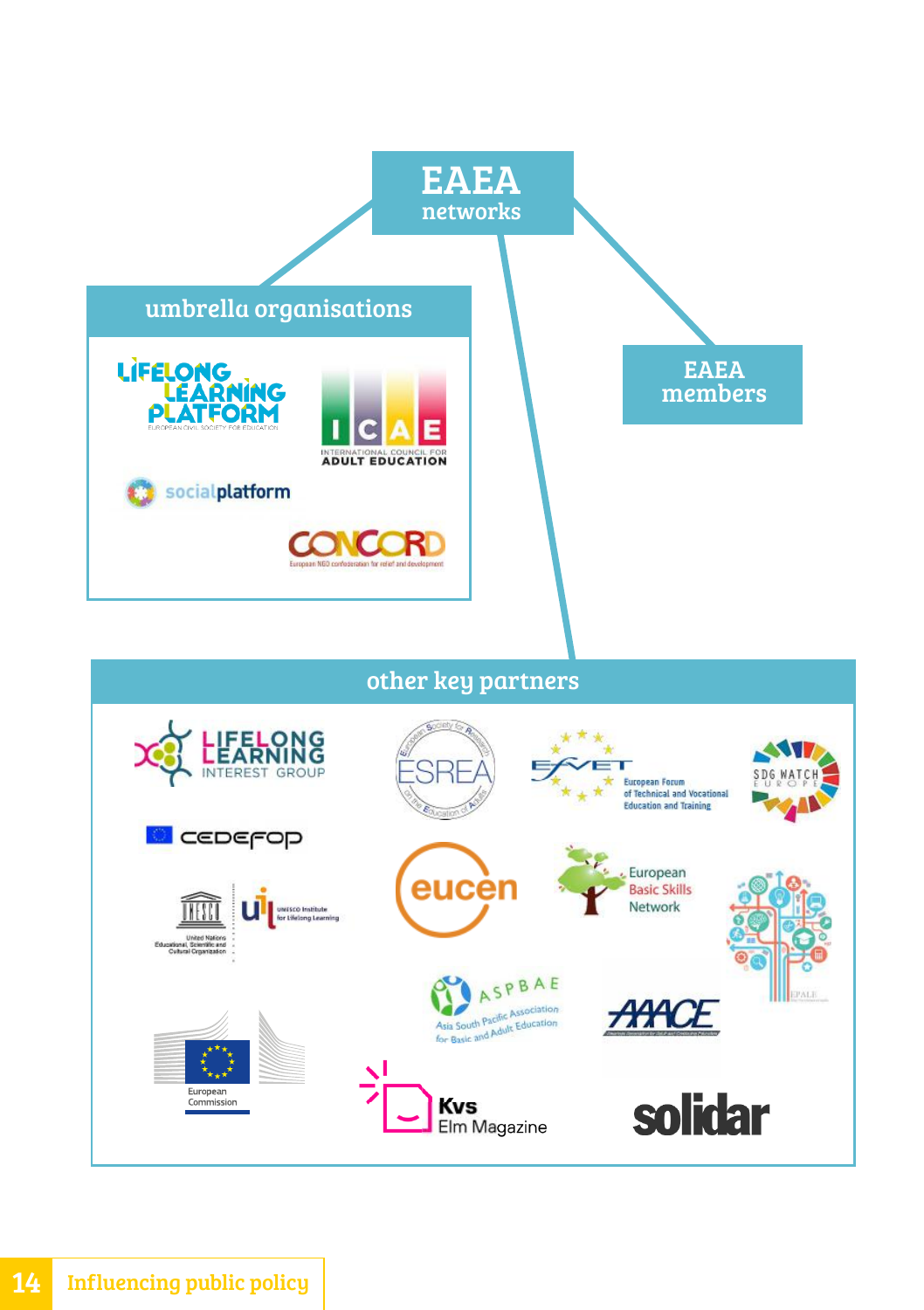

### CONFERENCES AND EVENTS

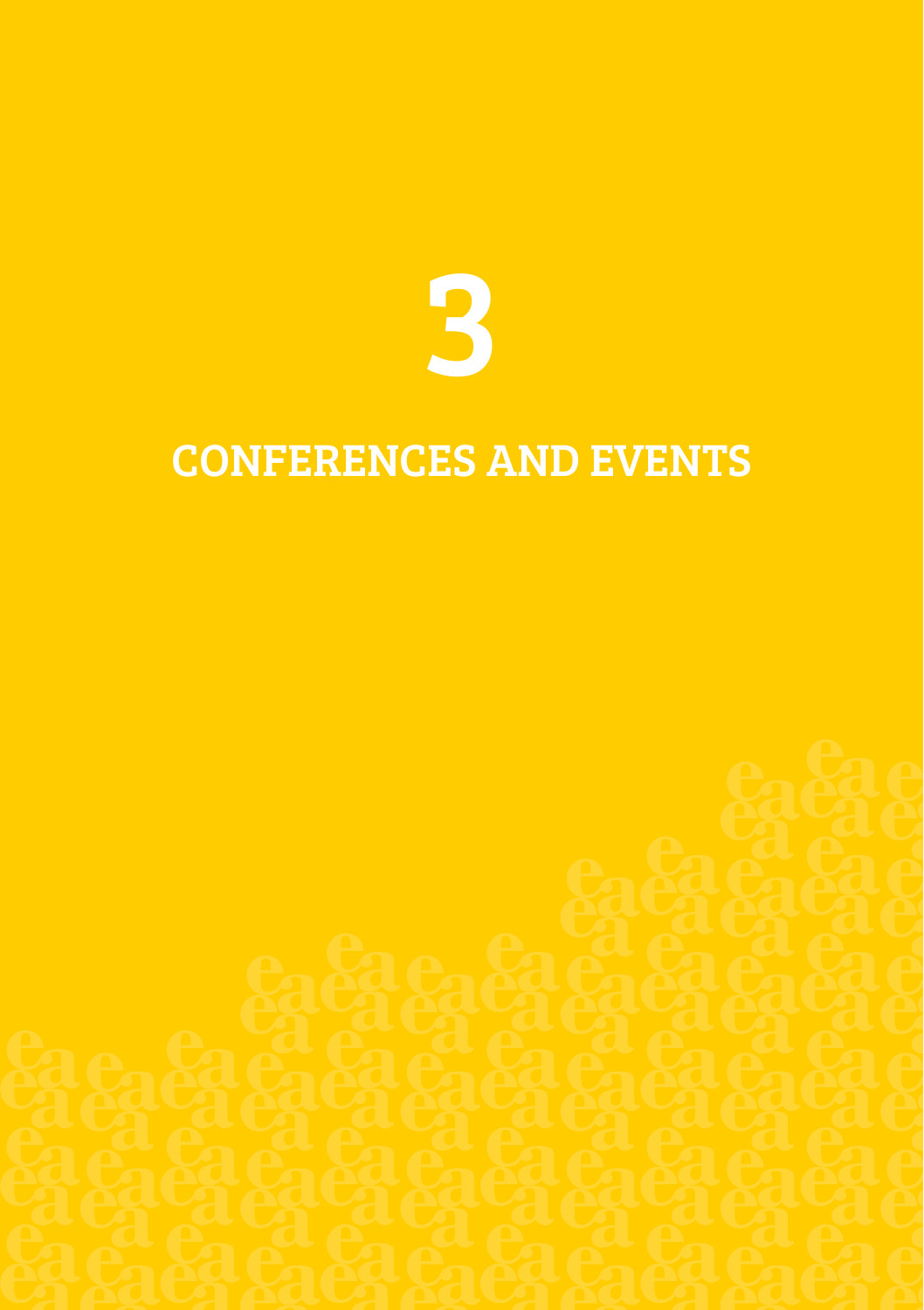### <span id="page-17-0"></span>3 Conferences and events

### EAEA's events in 2021 at a glance:

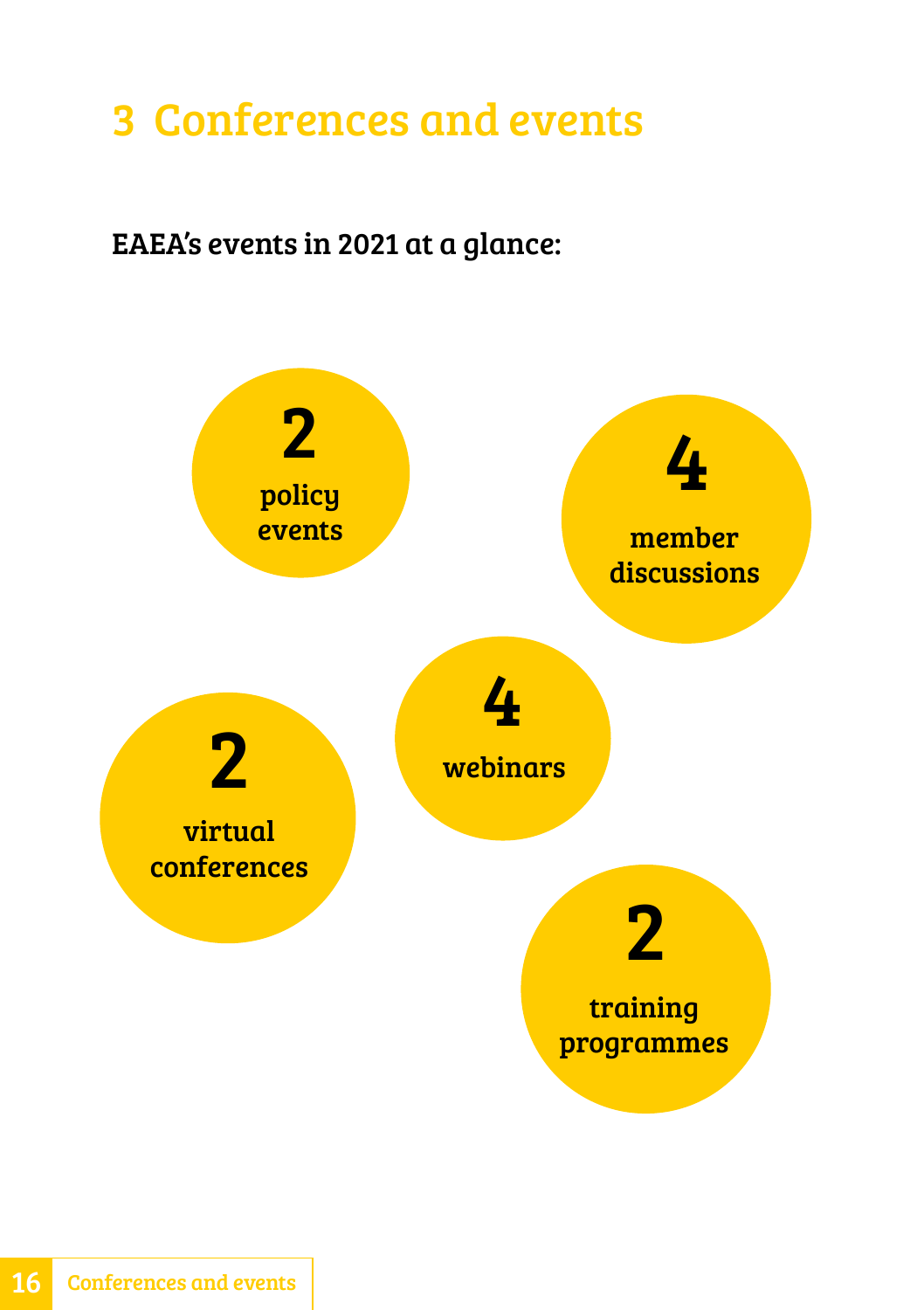#### <span id="page-18-0"></span>**General Assembly 2021**

The General Assembly of EAEA members, which is the main decisionmaking body of EAEA, met virtually on 21 June to discuss and approve the EAEA financial and activity reports in 2020 and the plans for the year ahead. In total, 81 participants were present at the General Assembly.

New members of the EAEA Executive Board were elected by the EAEA General Assembly via Electionbuddy. 15 representatives put forward their candidacy for a maximum of 13 seats, following a nomination of an EAEA ordinary member.



VISNALS BY JOYCE Van KERKHONE FRONT

Participants of the EAEA General Assembly 2021; picture by Visuality

#### **Grundtvig Award 2021**

In 2021 EAEA celebrated excellent projects and initiatives in adult learning and education in Europe supporting "Digitalisation and Democracy".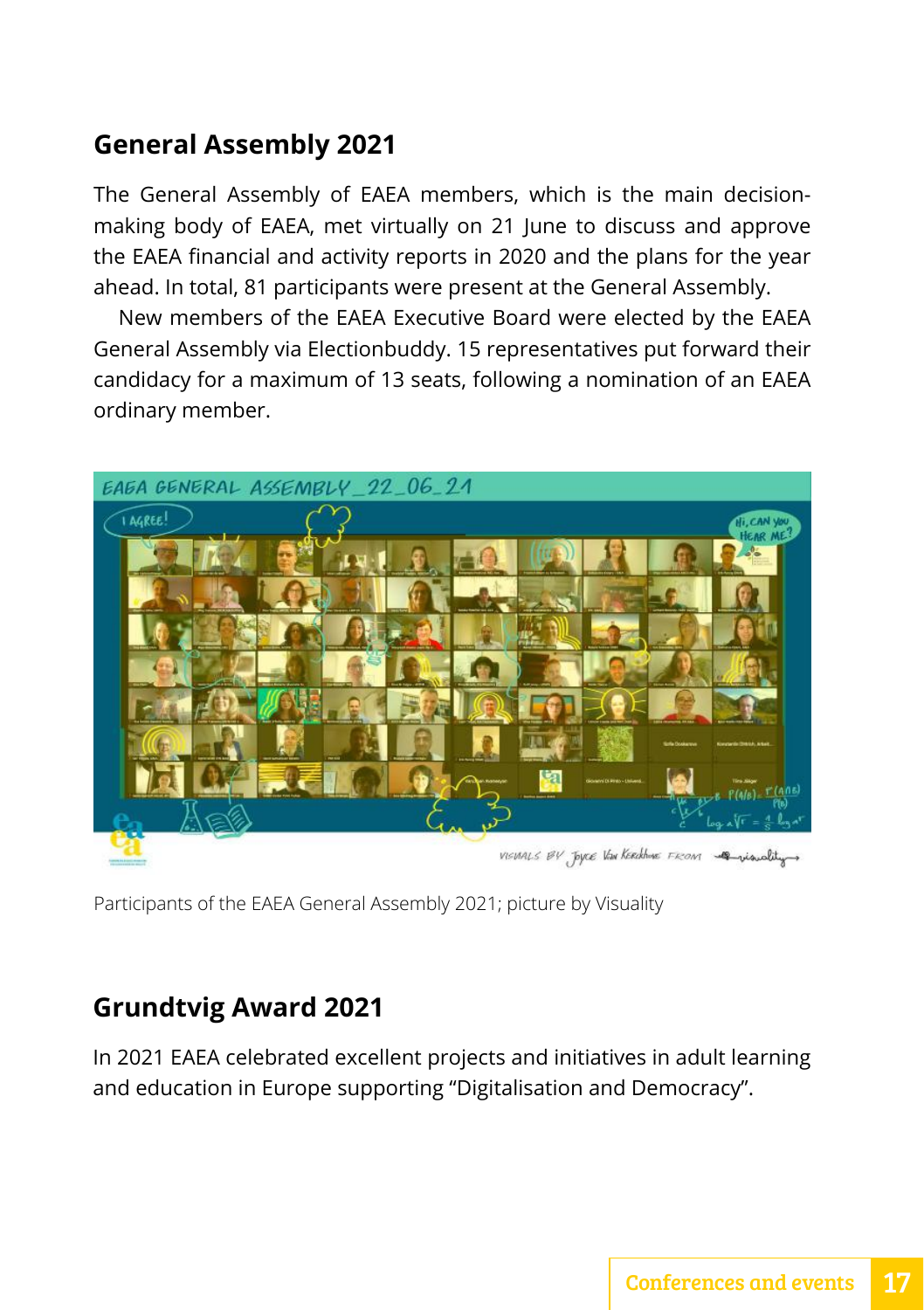#### **WINNER IN THE TRANSNATIONAL CATEGORY**

#### **DIGIT-AL Digital Transformation in Adult Learning for Active Citizenship**

[The winner of the 2021 Grundtvig Award,](https://eaea.org/2022/02/08/we-need-rights-based-education-about-digitalisation/) in the transnational category was the Arbeitskreis deutscher Bildungsstätten with their Erasmus+ project *DIGIT-AL Digital Transformation in Adult Learning for Active Citizenship*. The project worked towards a broader picture of what digital competence means as the sum of skills, knowledge, attitudes, and values. It also tackled digital transformation as a social-political issue, exploring the potential of Education for Democratic Citizenship and/ or Human Rights education for education and learning about digital transformation.

#### **WINNER IN THE NATIONAL CATEGORY**

#### **#GEMMA il Sapere è Prezioso – Knowledge is Precious**

[The winner in the national category](https://eaea.org/2022/01/19/fighting-exclusion-through-proximity-accessibility-and-engagement/) was Giove In Formatica srl together with Comune di Montone (capofila) and their project *#GEMMA il Sapere è Prezioso – Knowledge is Precious.*" This project's objectives were the reduction of the cultural and digital gap, as well as supporting the right to lifelong learning in the small Municipalities of Umbria, Italy.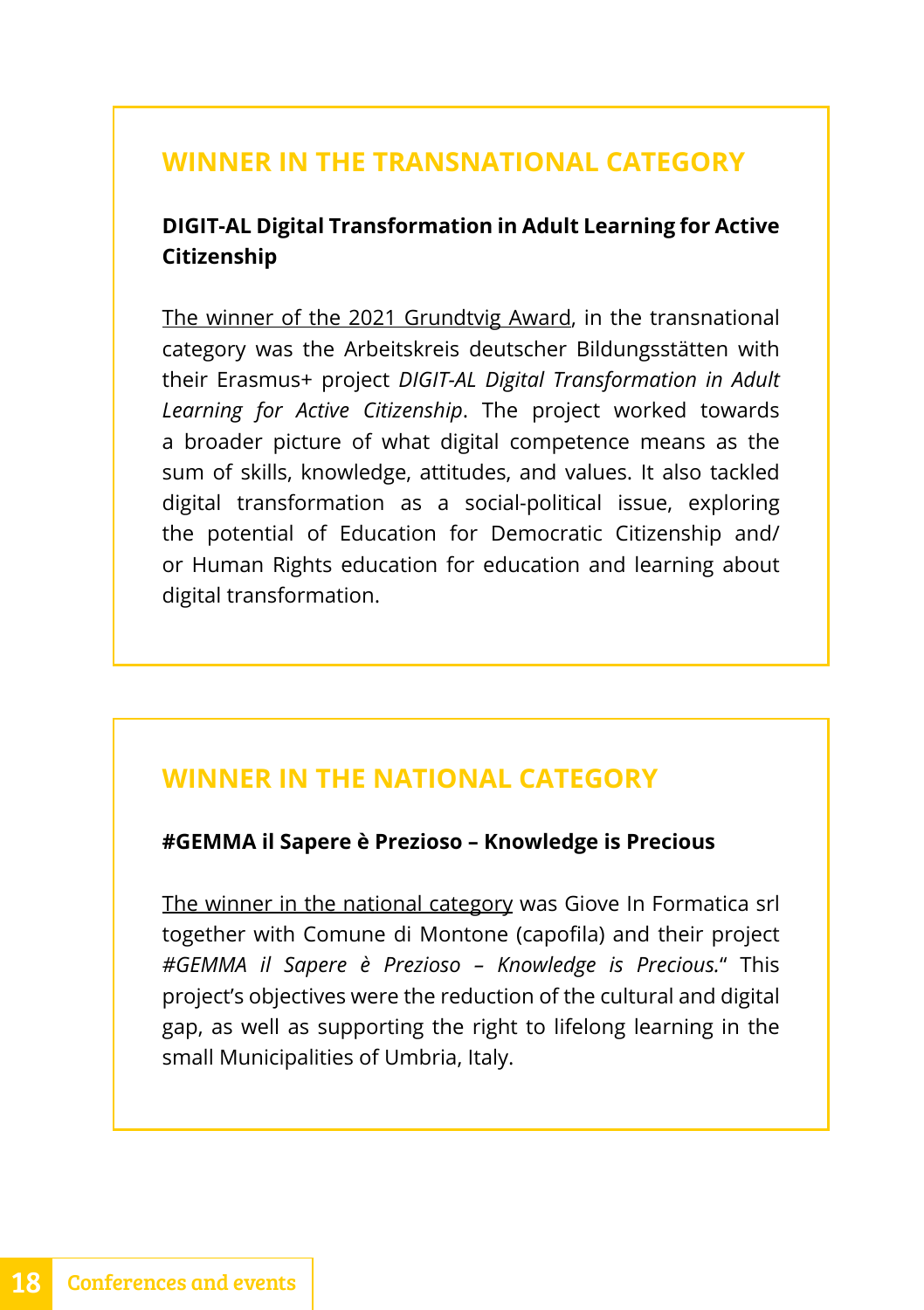Winning the award motivates us to continue on our path and work to ensure that more adult Europeans can learn fundamentally about digitalisation as a major political and social issue. "<br>"<br>"

- Nils-Eyk Zimmermann, DIGIT-AL



DIGIT-AL publications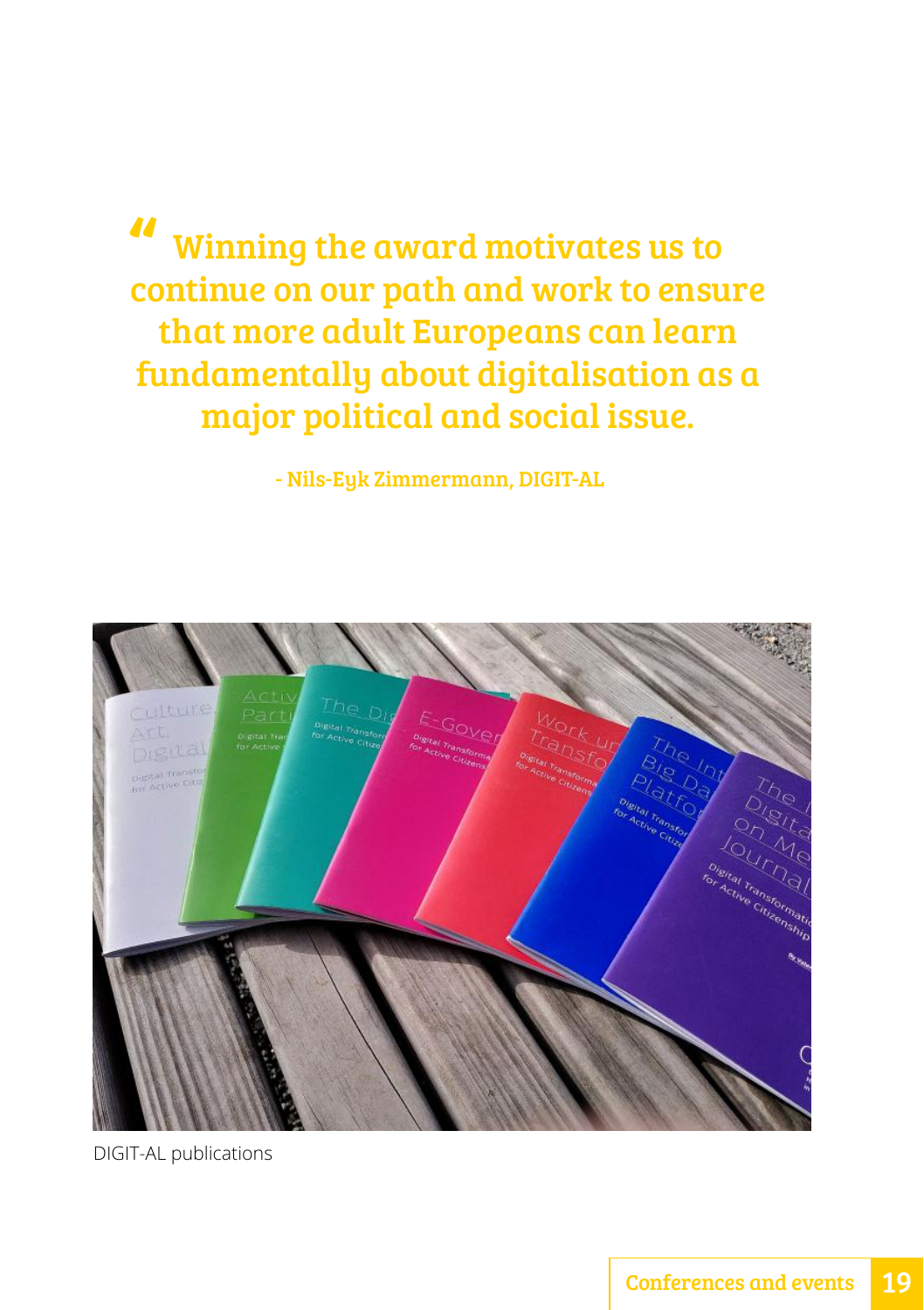Winning the award supports us in giving a voice to actors at the territorial level, such as municipalities and associations, that need to reinforce social bonds within communities, developing a more equal, supportive and resilient society. "

- Anna Schippa and Giuseppe Calderaro, #GEMMA



#GEMMA training course in Umbria, Italy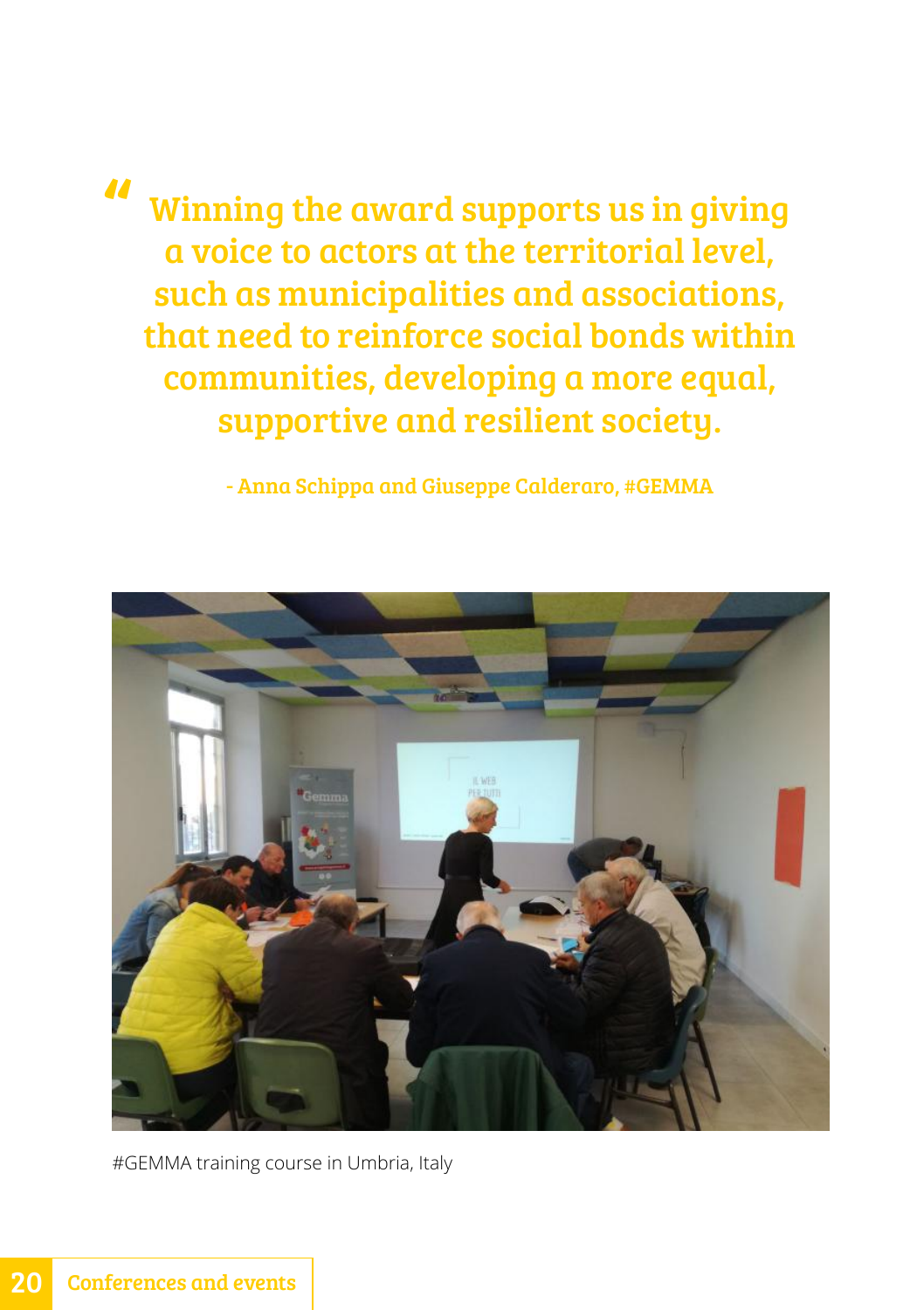#### <span id="page-22-0"></span>**Annual conference on digitalisation and democracy**

In 2021, EAEA centred its annual conference around the topic of digitalisation, focusing specifically on its impact on citizenship and the contribution of adult learning. Conference "Learning to exercise democracy in a digital world", took place online on 17-18 November. It brought together 135 participants representing 26 countries and different profiles: umbrella organisations, NGOs, adult education providers, public authorities and more. EAEA offered the participants a two-day programme with a mix of inputs, workshops and small-group discussions. As part of the conference, EAEA members facilitated a series of workshops on key issues that link adult learning, democracy and digitalisation. The conference also included a vibrant discussion on the EAEA context paper, which was a key outcome of the work of the EAEA DIGIT Working Group.



#### EAEA Annual Conference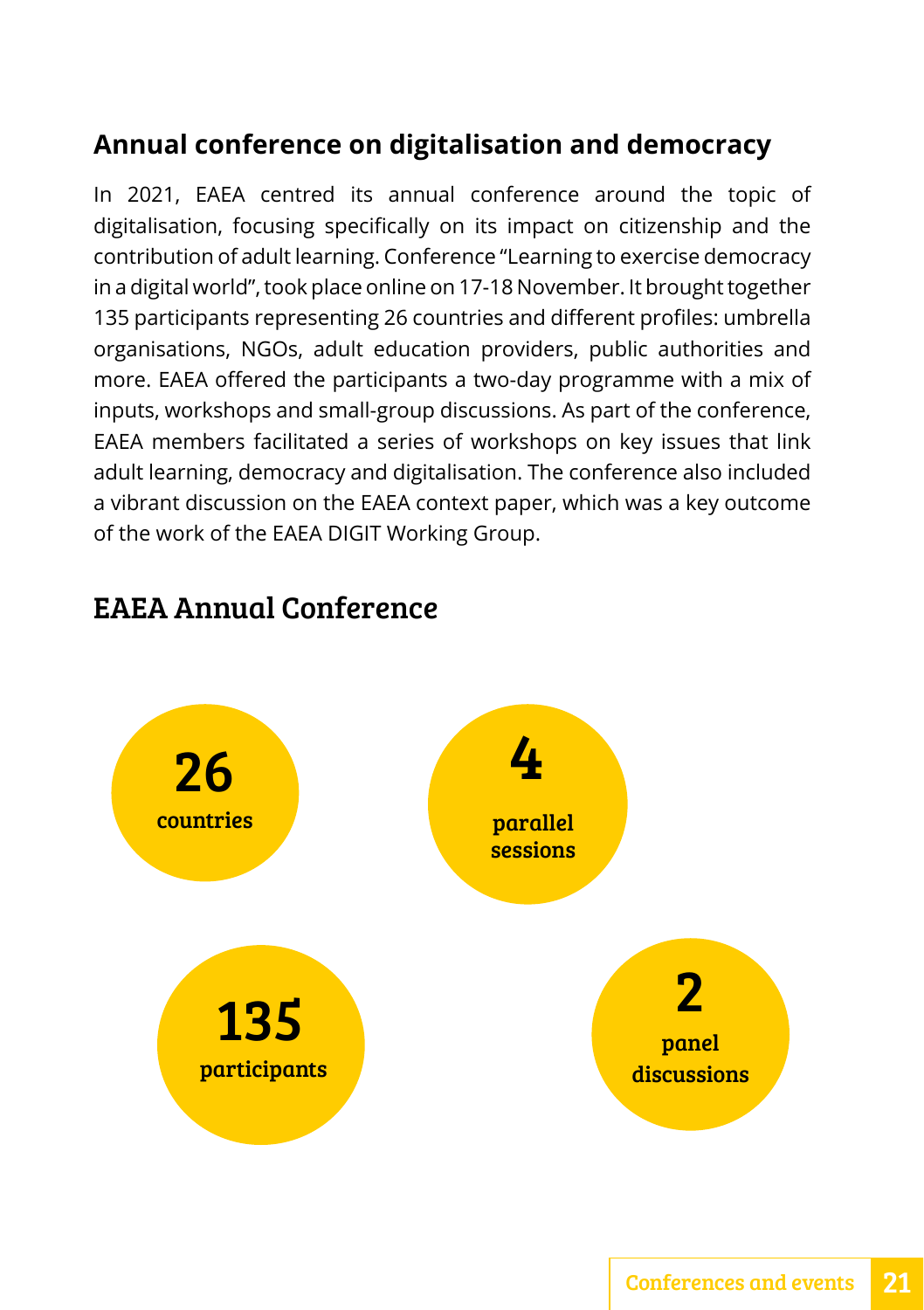<span id="page-23-0"></span>

EAEA Annual Conference banner 2021



Professor Antonio Dias de Figueiredo was keynote speaker at the Annual Conference 2021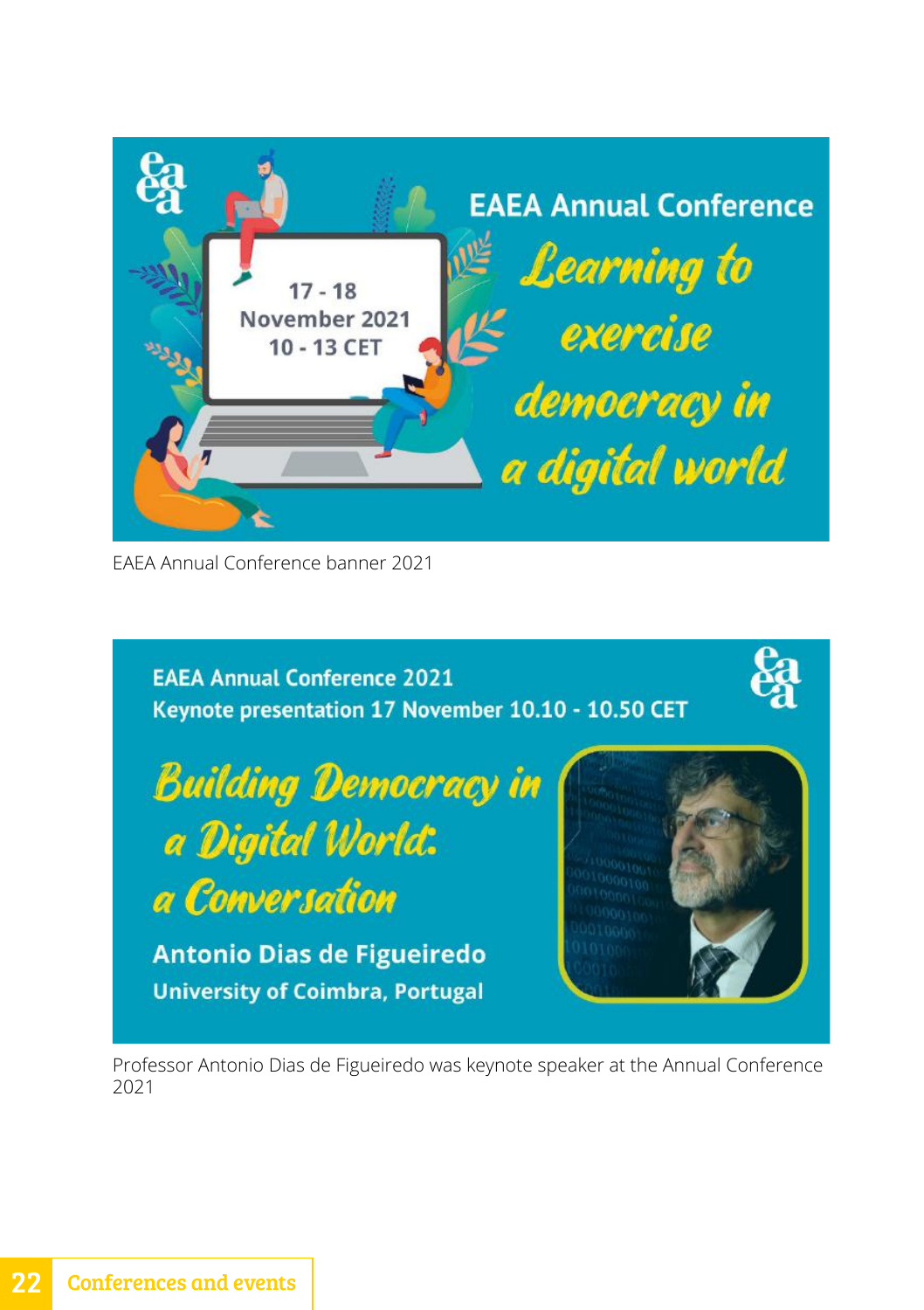#### **Younger Staff Training**

The 2021 edition of the Younger Staff Training was held on 13-17 September face-to-face in Brussels and was hosted by De Markten, a cultural organisation that also fosters adult learning. Some sessions of the training were also delivered online to include participants who were unable to travel because of COVID-19 restrictions. Throughout the five day training, participants learned about topics such as policy and advocacy for stronger adult learning strategies, change-oriented education and digitalisation. These topics were explored through a series of peer-learning sessions "adult learning in my country'", input sessions, practical workshops and study visits to organisations in Brussels that have excellent practices on digitalisation: Maks and BeCentral.



EAEA Younger Staff Training participants in Brussels.

#### **HIGHLIGHTS**

- **•** 10 participants who joined face-to-face
- **•** Five online participants
- **•** Countries: Poland, Switzerland, Ukraine, Ireland, Spain, Finland, Estonia and Ukraine.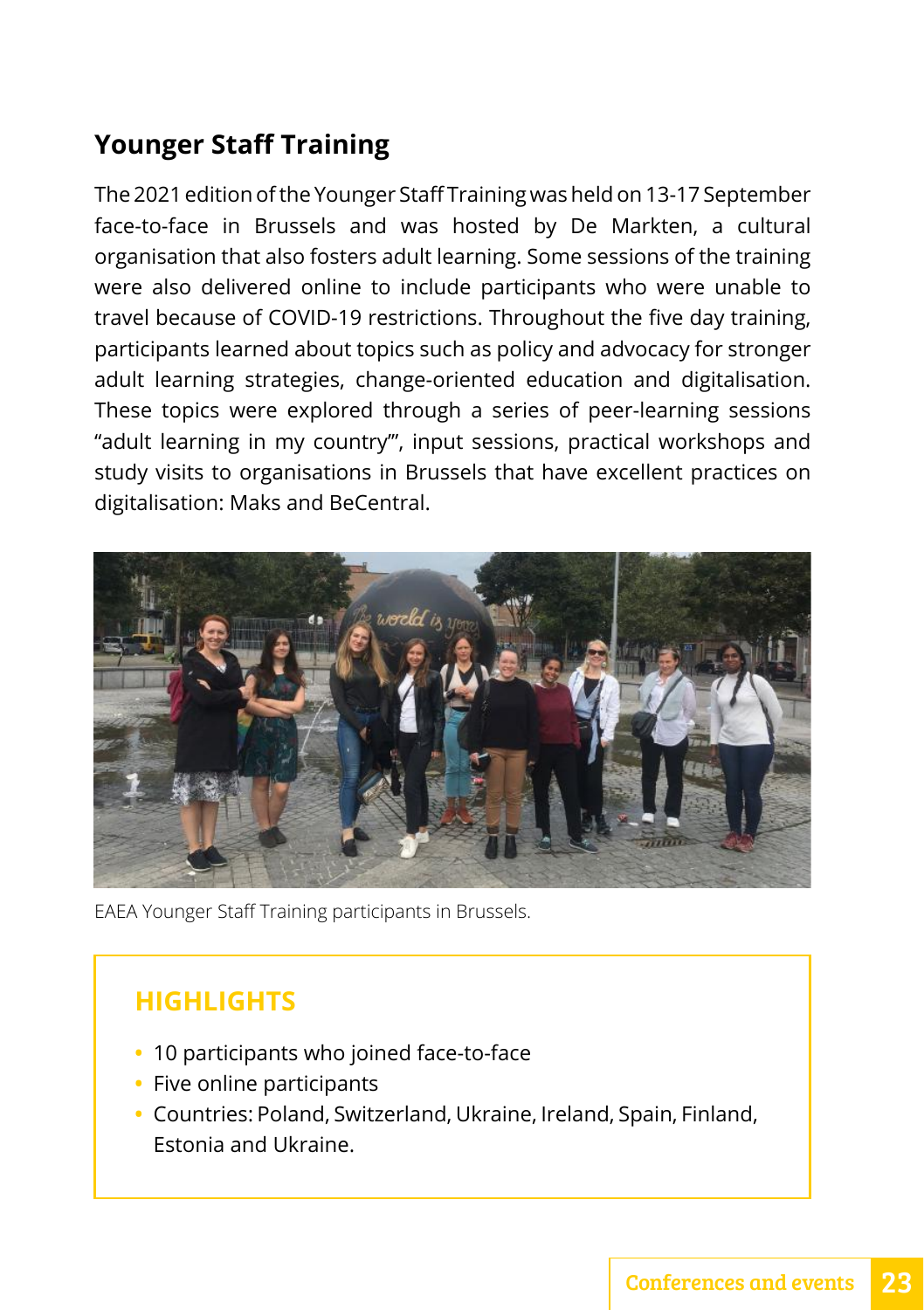### <span id="page-25-0"></span>**EAEA IN MEETINGS AND EVENTS**

| <b>Meeting with DG EAC</b><br>22 January 2021<br><b>Meeting Adult Education</b><br>for Life: "living the<br>crisis with Permanent<br><b>Education", with the</b><br><b>Education Secretary</b><br>of State João Costa,<br><b>Portugal, online</b><br>28 January 2021 | <b>ILO Office for the</b><br><b>European Union and</b><br>the Benelux countries<br>webinar on The role of<br>digital labour platforms<br>in transforming the<br>world of work<br>25 February 2021 | <b>High-level forum on</b><br>individual learning<br>accounts (ILAs)<br>4-5 March 2021<br><b>Portuguese Presidency</b><br>conference<br>10 March 2021<br><b>DEAR Multi-Stakeholder</b><br><b>Group meeting</b><br>24-25 March 2021 |
|----------------------------------------------------------------------------------------------------------------------------------------------------------------------------------------------------------------------------------------------------------------------|---------------------------------------------------------------------------------------------------------------------------------------------------------------------------------------------------|------------------------------------------------------------------------------------------------------------------------------------------------------------------------------------------------------------------------------------|
| January                                                                                                                                                                                                                                                              | February                                                                                                                                                                                          | March                                                                                                                                                                                                                              |
| <b>Participation in</b>                                                                                                                                                                                                                                              | <b>Participation in the</b>                                                                                                                                                                       | <b>Participation in the</b>                                                                                                                                                                                                        |

- **the ALE-VET cluster**
- **meeting**
- 29 January 202

**CEDEFOP seminar for VET teachers trainers** 3 February 2021

**SDG Watch Europe General Assembly** 23 February 2021

**global kick-off of "we are ale"** 22 March 2021

**Participation in the LLLP Conference on** 

- **Wider Benefits of** 
	- **Learning**
	- 25 March 2021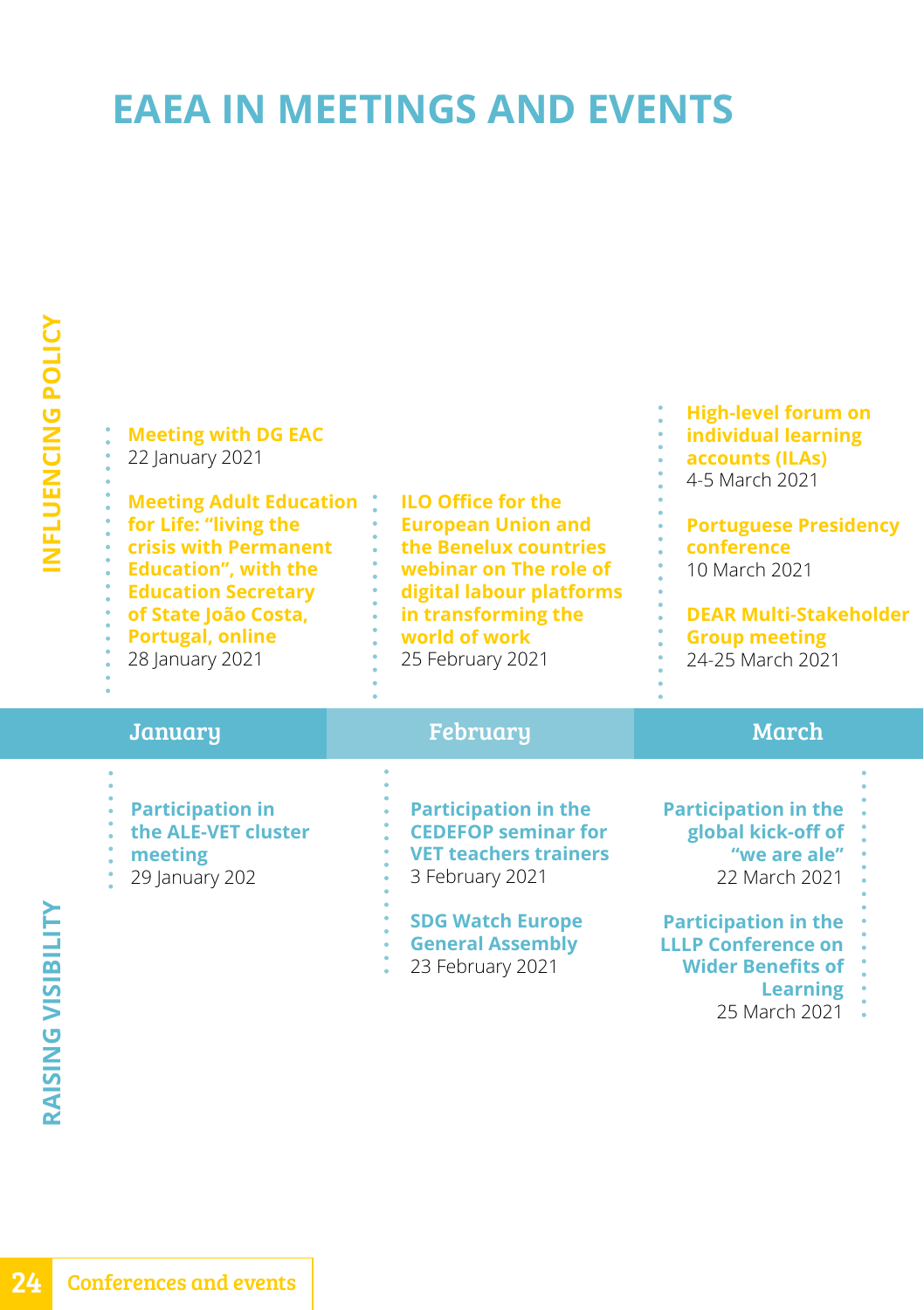| <b>Lifelong Learning</b><br><b>Interest Group</b><br><b>Meeting: AIE and</b><br>old learners, with<br><b>Members of the</b><br>$\bullet$<br><b>European Parliament,</b><br>online<br>27 April 2021<br><b>WG of the Lifelong</b><br><b>Learning Platform on</b><br><b>Policy Coherence for</b><br><b>EU2030</b><br>30 April 2021 | <b>Transformative</b><br>education -<br><b>Implementing SDG</b><br>Target 4.7, Bridge 47<br>and Ban Ki-moon Centre<br>for Global Citizens, as<br>part of the UNESCO<br><b>World Conference</b><br>on Education<br>for Sustainable<br><b>Development, online</b><br>17 May 2021<br><b>Stakeholder workshop</b><br>on a potential European<br><b>Education Platform</b><br>with MEP Negrescu<br>19 May 2021 | "Lifelong Learning<br>Lab" of the Lifelong<br><b>Learning Platform,</b><br>online<br>1-2 June 2021<br><b>Meeting of co-chair</b><br>of the Lifelong<br><b>Learning Interest</b><br><b>Group</b><br>22 June 2021                     |
|---------------------------------------------------------------------------------------------------------------------------------------------------------------------------------------------------------------------------------------------------------------------------------------------------------------------------------|-----------------------------------------------------------------------------------------------------------------------------------------------------------------------------------------------------------------------------------------------------------------------------------------------------------------------------------------------------------------------------------------------------------|-------------------------------------------------------------------------------------------------------------------------------------------------------------------------------------------------------------------------------------|
| <b>April</b>                                                                                                                                                                                                                                                                                                                    | May                                                                                                                                                                                                                                                                                                                                                                                                       | June                                                                                                                                                                                                                                |
| <b>MES 2021:</b><br><b>International Media</b><br><b>Education Summit</b><br>2021, University of<br><b>Leeds, Online</b><br>31 March and<br>1 April 2021                                                                                                                                                                        | <b>European Bildung</b><br><b>Day 2021</b><br>08 May 2021<br><b>Micro-Credentials</b><br>in VET. Challenges<br>and opportunities at<br><b>European level</b><br>25 May 2021                                                                                                                                                                                                                               | <b>Conference 100</b><br>years of Paulo Freire,<br><b>Colectivo Paulo Freire</b><br><b>Portugal, online</b><br>7-11 June 2021<br><b>EAEA General</b><br><b>Assembly and</b><br><b>FutureLab</b><br>conference, online<br>22-23 June |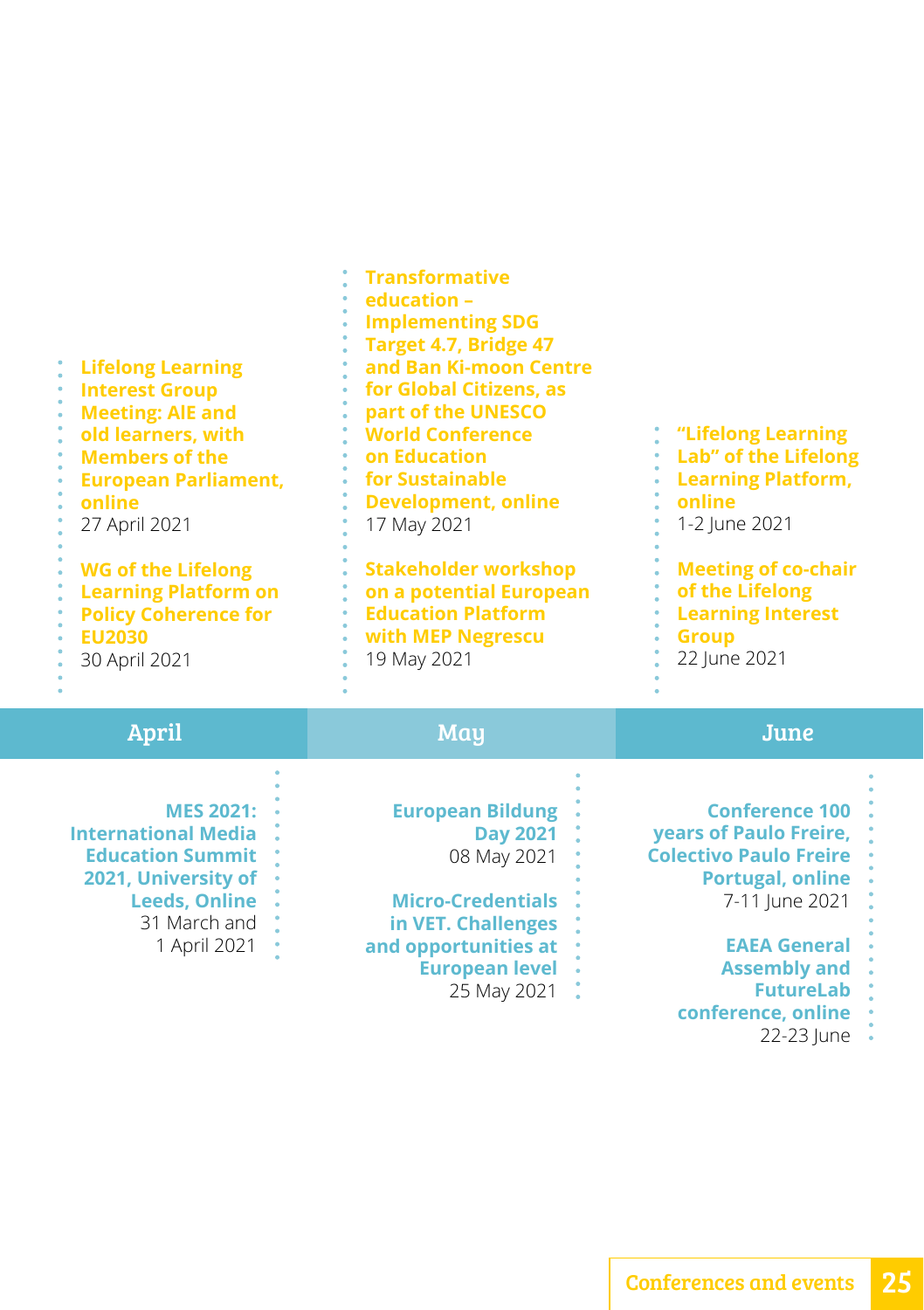#### **Virtual coffee with**

- **MEP Victor Negrescu**
- 23 July 2021

## July August September

- **EPALE online discussion on Active Aging** 15 July 2021
- **Meeting with MOJA: Adult Education Africa** 15 July 2021
- **Exchange with ETUI on Next Generation EU**  31 August 2021

**Eucen Policy Talks: the roles of EAEA in promoting LLL in Europe in association with HEIs**  7 September 2021 **2nd International Conference on Learning Cities in Pécs, Hungary** 23 September 2021

**Dual conference: Adult Learning and Education – The Resilient Response to Future Challenges, organised by the Slovenian Presidency, UNESCO, and UIL, online** 8-9 September 2021

#### **EAEA Younger Staff Training**

13-17 September 2021 virtual and in Brussels

#### **European Bildung Day**

21 September 2021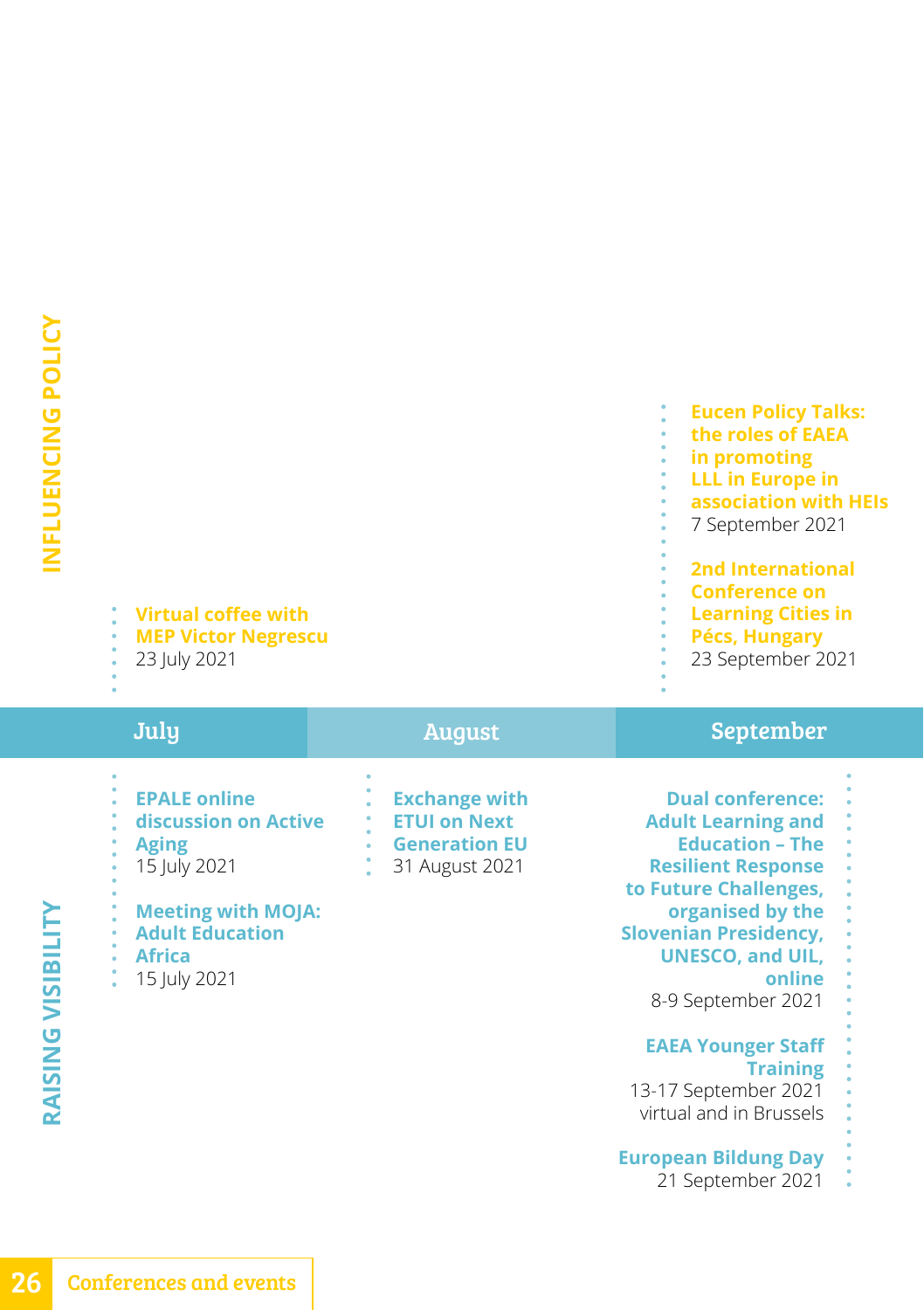| <b>Meeting with DG EAC</b><br>on mobility targets<br>in Erasmus+<br>7 October 2021<br><b>Strategic Dialogue</b><br>with DG EMPL<br>on Individual<br><b>Learning Accounts</b><br>and Recovery and<br><b>Resilience Plans</b><br>18 October 2021<br><b>Strategic Dialogue</b><br>with DG EMPL on the<br>ESF+<br>20 October 2021 | <b>EMPL Committee</b><br><b>Hearing on The</b><br>importance of lifelong<br>learning, digital<br>education and active<br>ageing as tools to<br>ò.<br>increase employability,<br>active participation in<br>the society as well as to<br>battle social exclusion<br>15 November 2021 | <b>European</b><br><b>Educational Area:</b><br><b>Quality Education</b><br>and Training for All<br>- Fourth European<br>$\bullet$<br><b>Education Summit:</b><br>ò.<br><b>The Next Decade</b><br>۰<br>of European<br><b>Education, European</b><br><b>Commission, online</b><br>9 December 2021 |
|-------------------------------------------------------------------------------------------------------------------------------------------------------------------------------------------------------------------------------------------------------------------------------------------------------------------------------|-------------------------------------------------------------------------------------------------------------------------------------------------------------------------------------------------------------------------------------------------------------------------------------|-------------------------------------------------------------------------------------------------------------------------------------------------------------------------------------------------------------------------------------------------------------------------------------------------|
|                                                                                                                                                                                                                                                                                                                               |                                                                                                                                                                                                                                                                                     |                                                                                                                                                                                                                                                                                                 |
| <b>October</b>                                                                                                                                                                                                                                                                                                                | <b>November</b>                                                                                                                                                                                                                                                                     | <b>December</b>                                                                                                                                                                                                                                                                                 |
|                                                                                                                                                                                                                                                                                                                               | <b>EAEA Annual</b><br><b>Conference:</b><br><b>Learning to exercise</b><br>democracy in a<br>digital world. Online<br>17, 18 November 2021                                                                                                                                          | <b>EAEA Executive</b><br><b>Staff Training</b><br>11 December 2021 :                                                                                                                                                                                                                            |

In addition to meetings with policy-makers, EAEA participates in other key meetings and events for adult education and lifelong learning. These are opportunities to present EAEA and its viewpoints.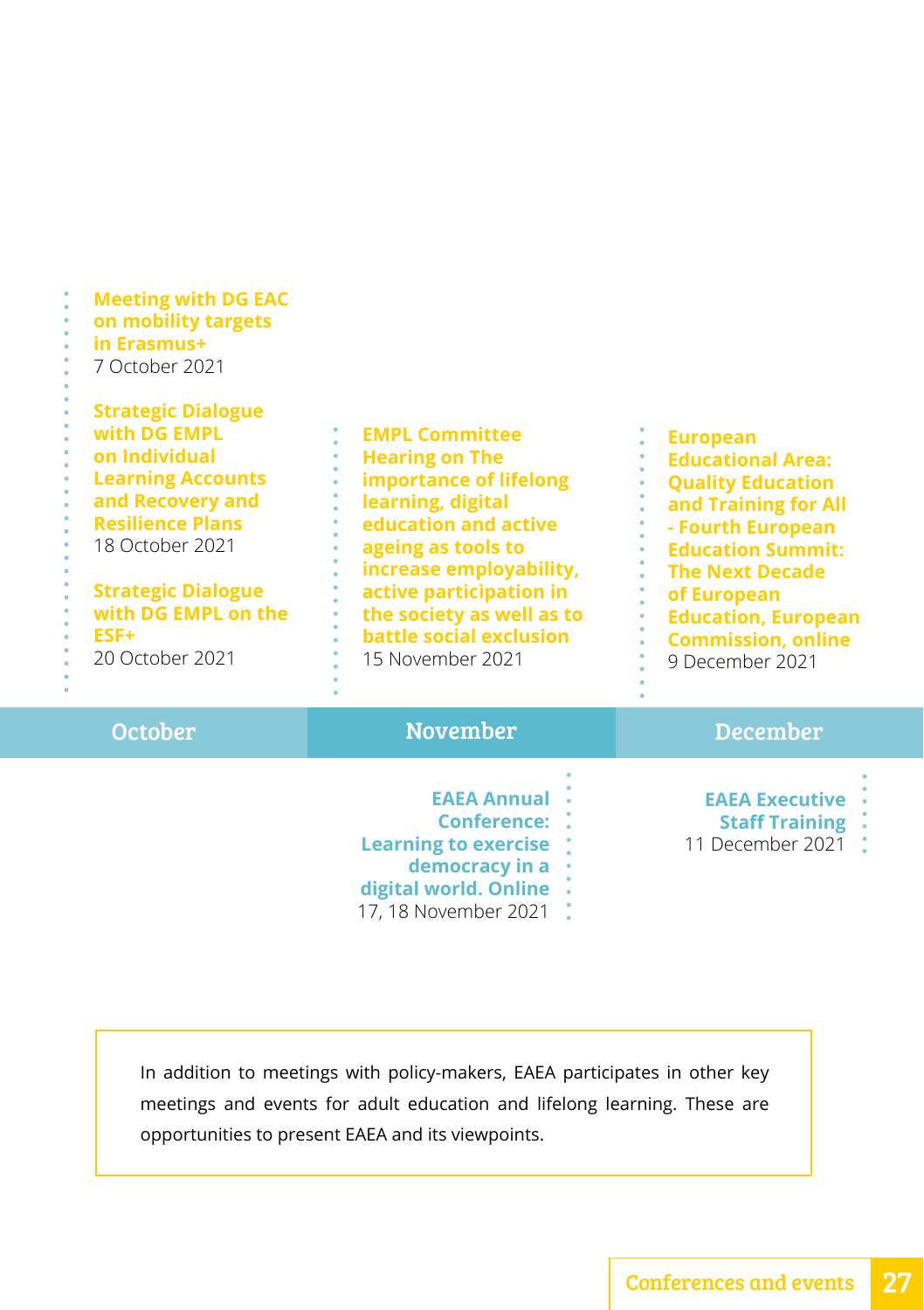

## PUBLICATIONS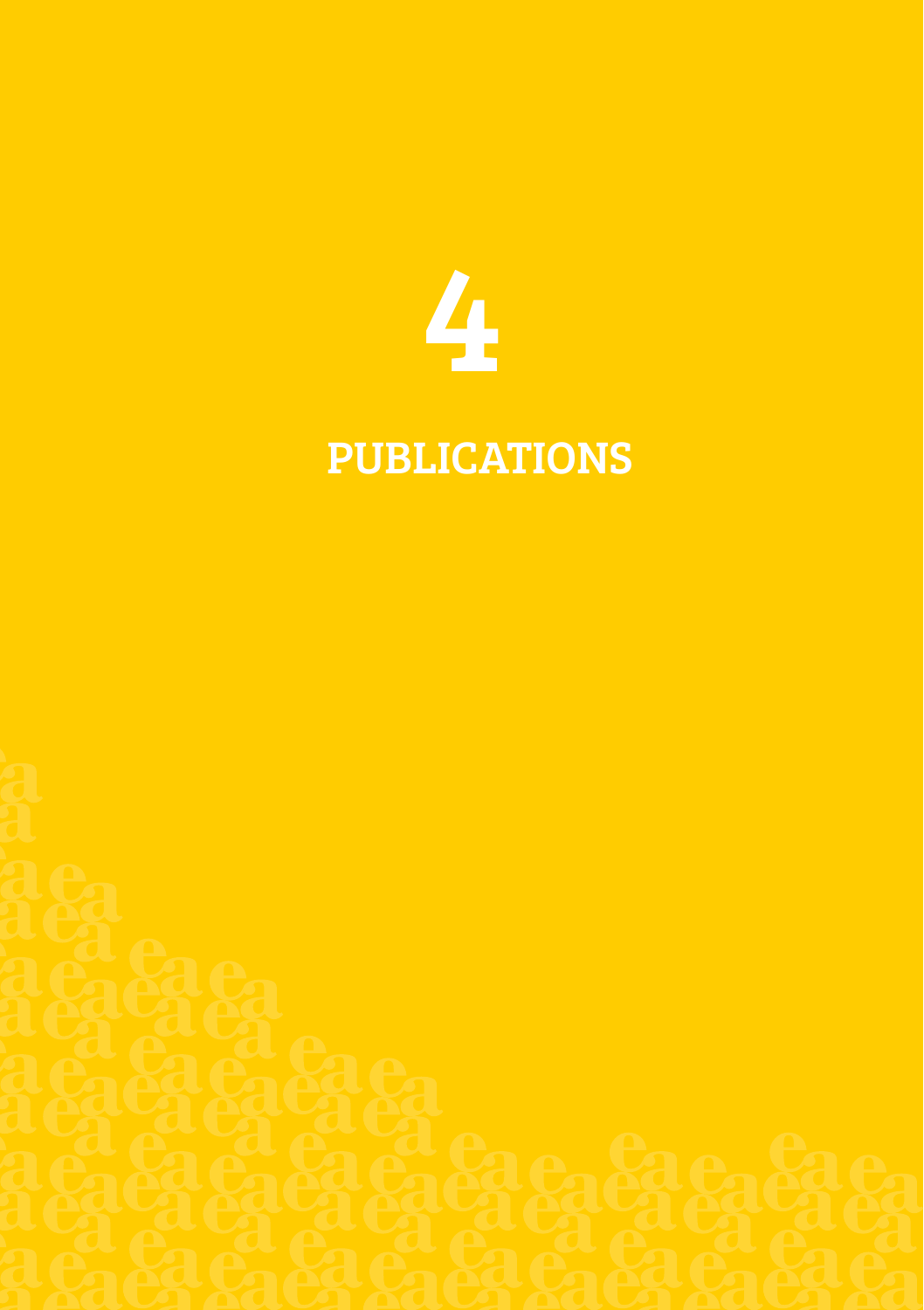### <span id="page-30-0"></span>4 Publications

#### **Grundtvig Award Brochure**

Each year, EAEA awards excellent and innovative projects that follow a selected [theme. The 2021 Grundtvig Award](https://eaea.org/our-work/capacity-building/eaea-grundtvig-award/eaea-grundtvig-award-publications/)  publication presents 21 adult learning initiatives that successfully explored the complex connections between adult learning, digitalisation and democracy. The publication, released digitally in November 2021, was widely disseminated to relevant stakeholders and policy makers on a European, national and regional level.



#### **Adult education in European countries from a civil society perspective**

The country reports are one of the most important EAEA publications, presenting the state of adult education in European countries from a civil society perspective. In 2021, EAEA asked members about sustainability,

funding and the impact of COVID-19 on the ALE sector. The reports are published digitally on [the country report website.](https://countryreport.eaea.org/)  EAEA continued to develop the graphic presentation of the data on the website.

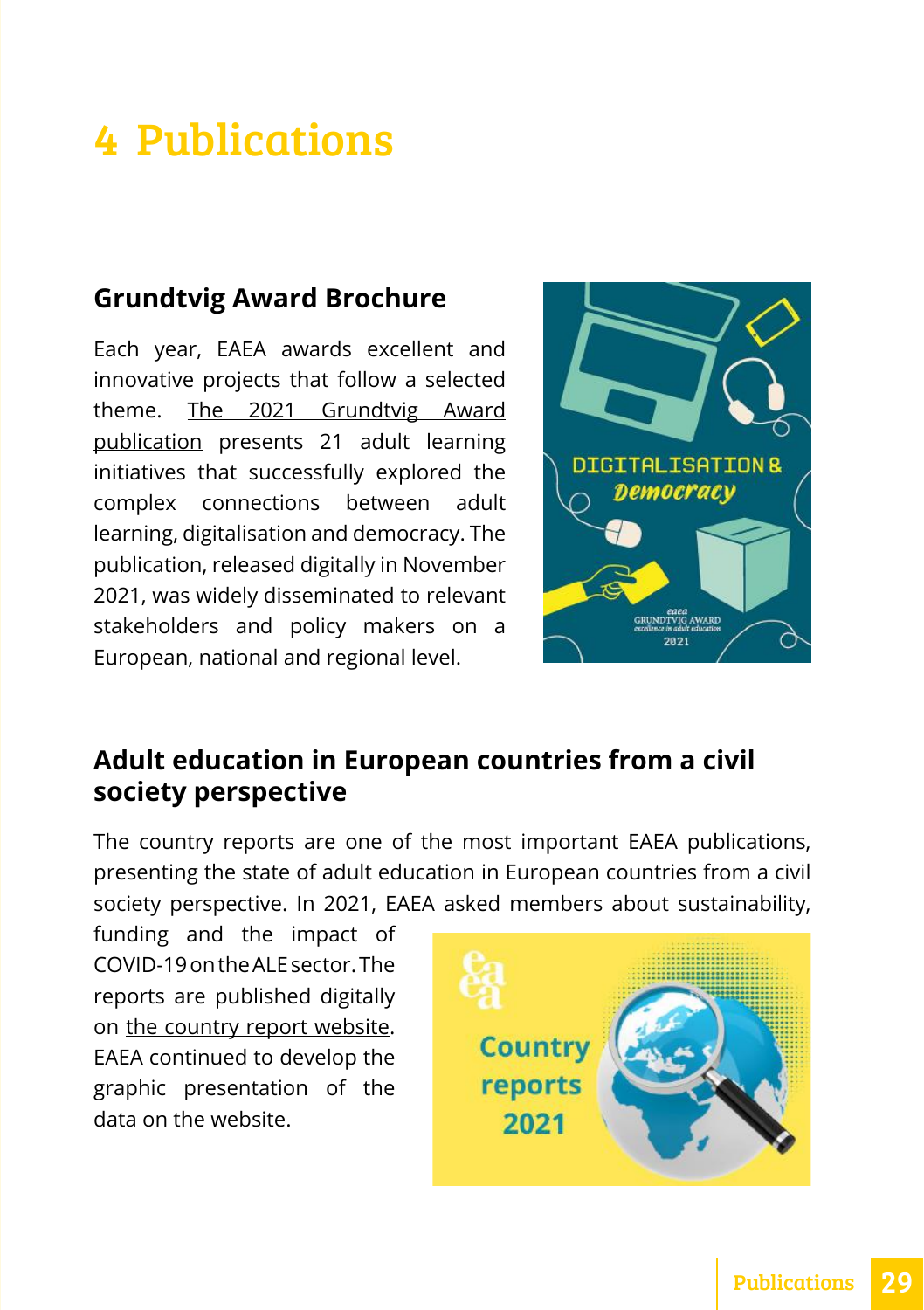

### INFORMATION SERVICES

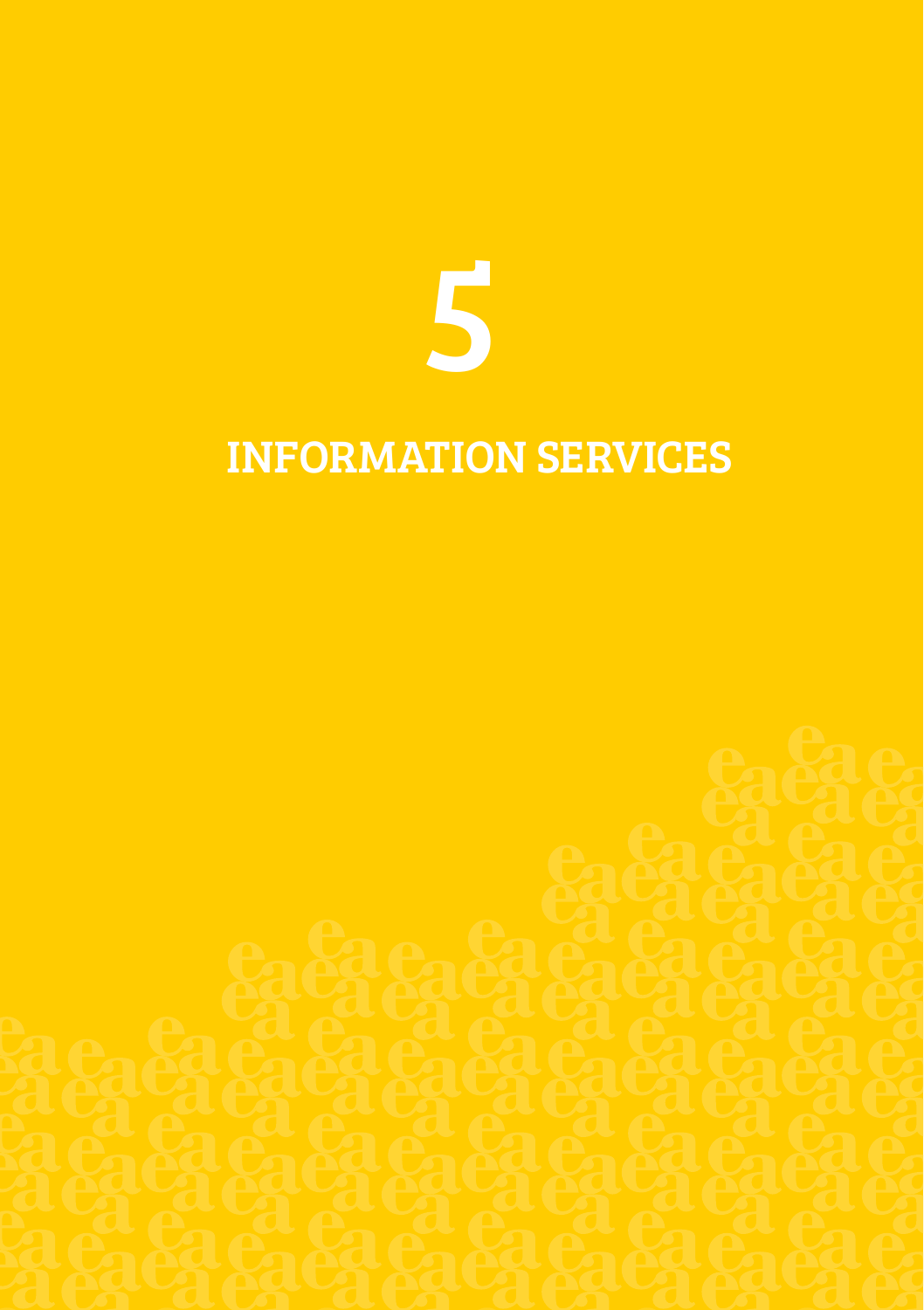### <span id="page-32-0"></span>5 Information services

### EAEA information services at a glance



#### **Communication channels**

Targeted and visually appealing online communication kept EAEA's audience informed and actively involved throughout 2021. EAEA uses various communication channels to increase its visibility and engage in dialogue: social media, the EAEA website, press releases, newsletters, briefings, strategy papers and other publications. In 2021, EAEA started to experiment with new communication tools, such as online polls.

The EAEA website and social media are well known in the ALE community. The number of EAEA social media followers and website visitors steadily grew throughout 2021. The number of followers of EAEA's Facebook account grew by 7%. In total, Facebook reached more than 55 200 people in 2021, including 7350 regular followers. EAEA's Twitter account grew by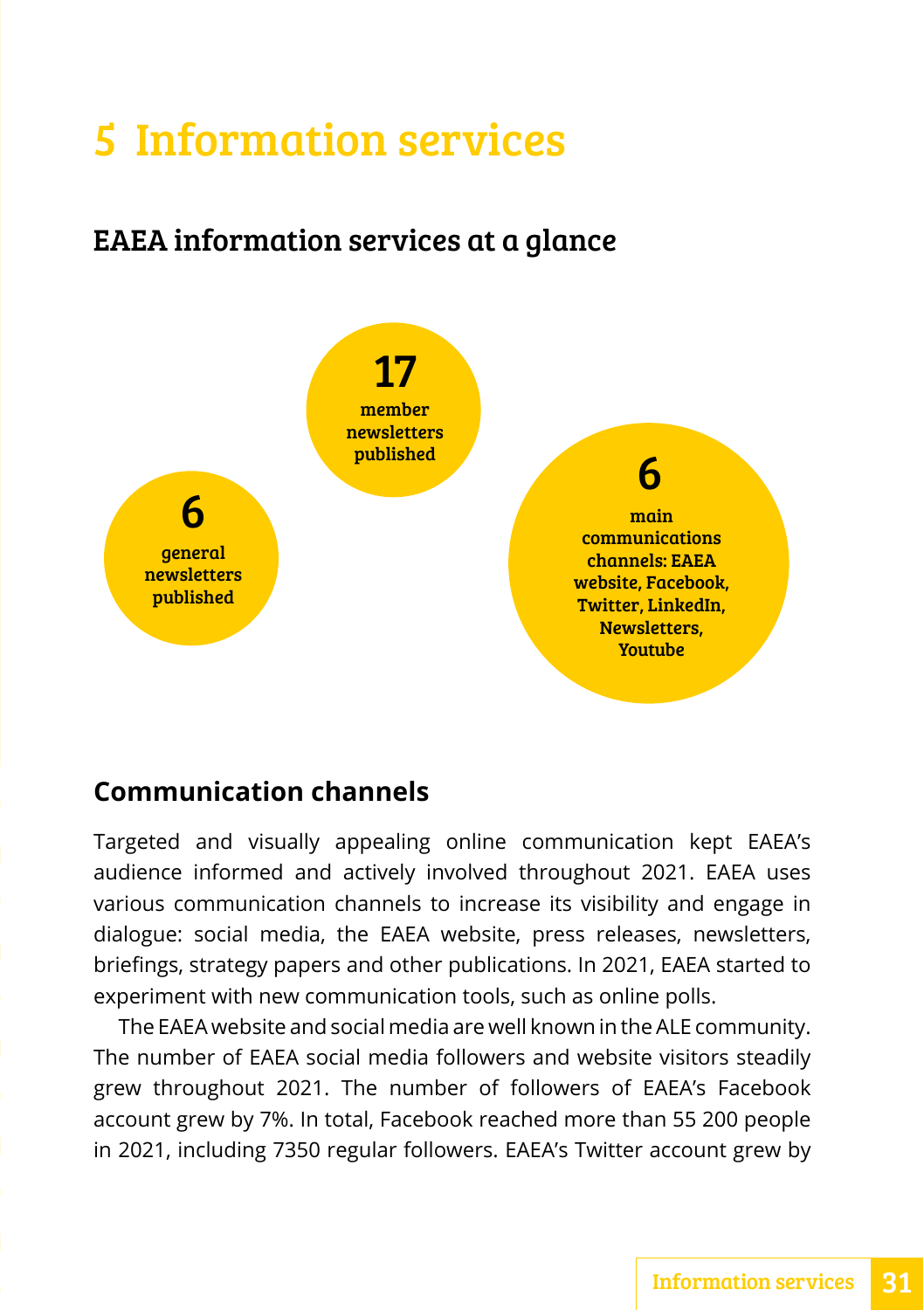<span id="page-33-0"></span>7%, reaching 5264 followers and generating a total of 515 900 impressions in a year. In 2021, EAEA also created a new LinkedIn profile, reaching more than 700 followers by the end of the year. Importantly, EAEA's strategy to produce unique, relevant and approachable media content that is relevant to our target groups has resulted in high levels of engagement among our social media followers.

Thematic mailing lists helped EAEA to reach specific target groups: EAEA members, policymakers, members of the wider ALE and LLL community. This enabled us to deliver a target-specific communication approach that has proven very successful.

EAEA remained a regular partner of EPALE and Elm, the European Lifelong Learning Magazine ([elmmagazine.eu\)](https://elmmagazine.eu), and therefore continued to be present in key communication platforms for ALE in Europe. EAEA contributed with blog posts, podcasts, events, webinars and resources to EPALE under a service contract. EAEA also remained in the Editorial Board of Elm, suggesting content and writers and continued collaboration under the "Speaker's corner", a joint column. EAEA Board member Dearbháil Lawless was nominated as EAEA's representative in the Editorial Board of Elm.

The Finnish Ministry of Education and Culture continued to support the Communication Officer (through the Finnish Lifelong Learning Foundation – Kvs)

#### **Satisfaction with EAEA's communication work**

EAEA members remained very satisfied with EAEA communication in 2021: all members who replied to the EAEA survey in early 2022 felt "satisfied" or "very satisfied"; the remaining 9% felt "neutral" with EAEA communications. Members were particularly appreciative of EAEA's policy news and internal EAEA news. Members' communication channels of choice remained the EAEA Newsletter, Member News and email.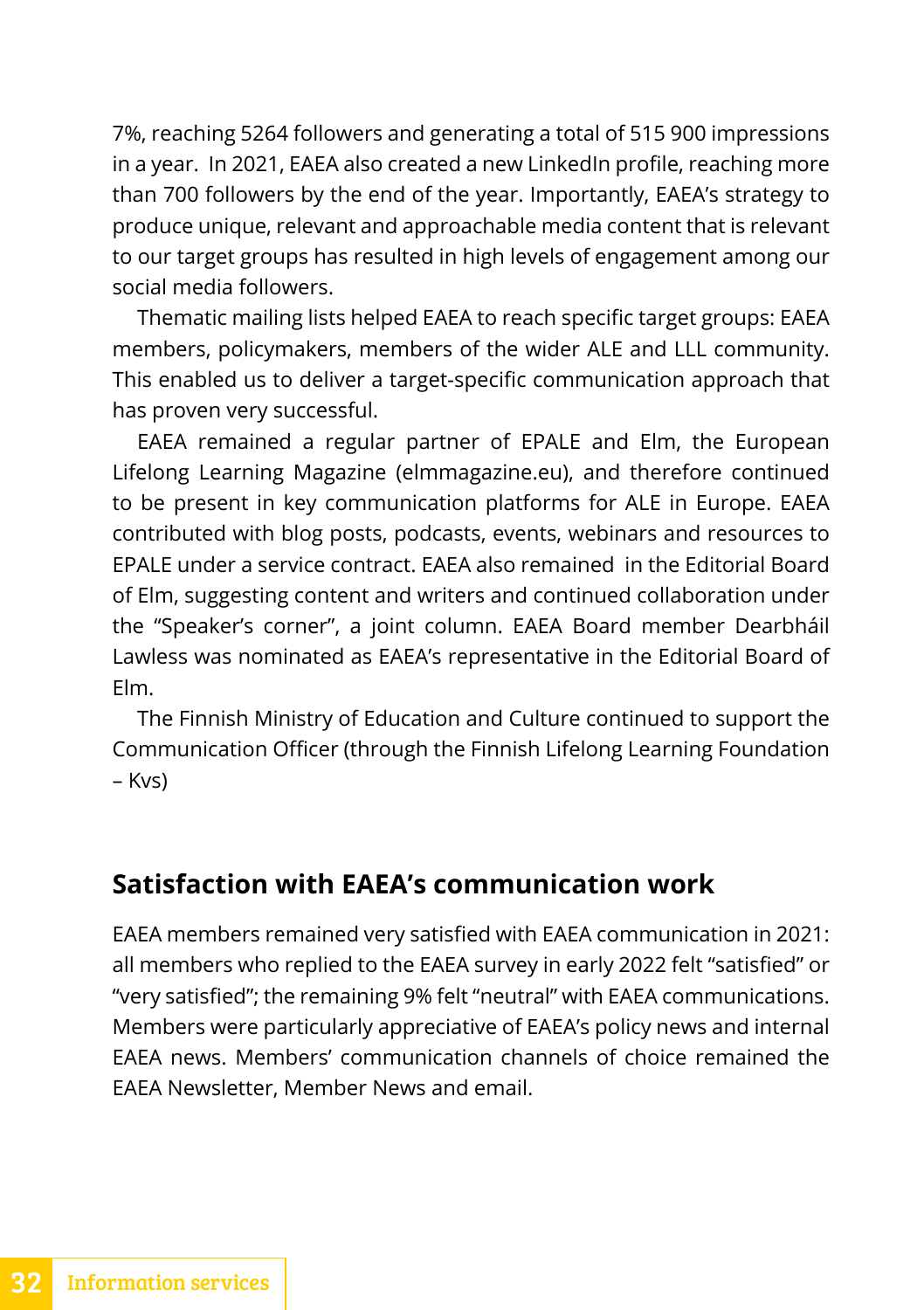#### <span id="page-34-0"></span>**Impact of EAEA communication work**

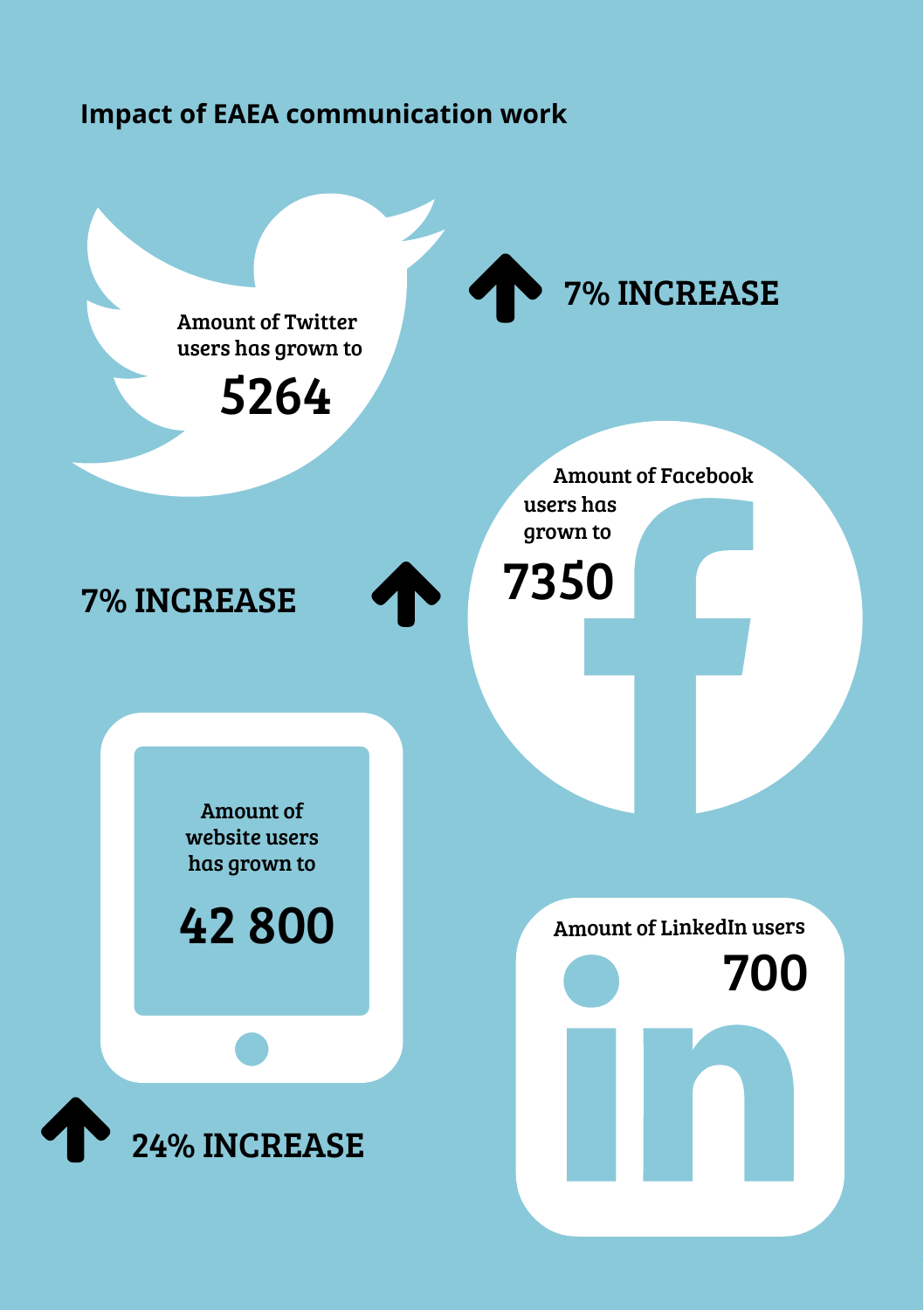

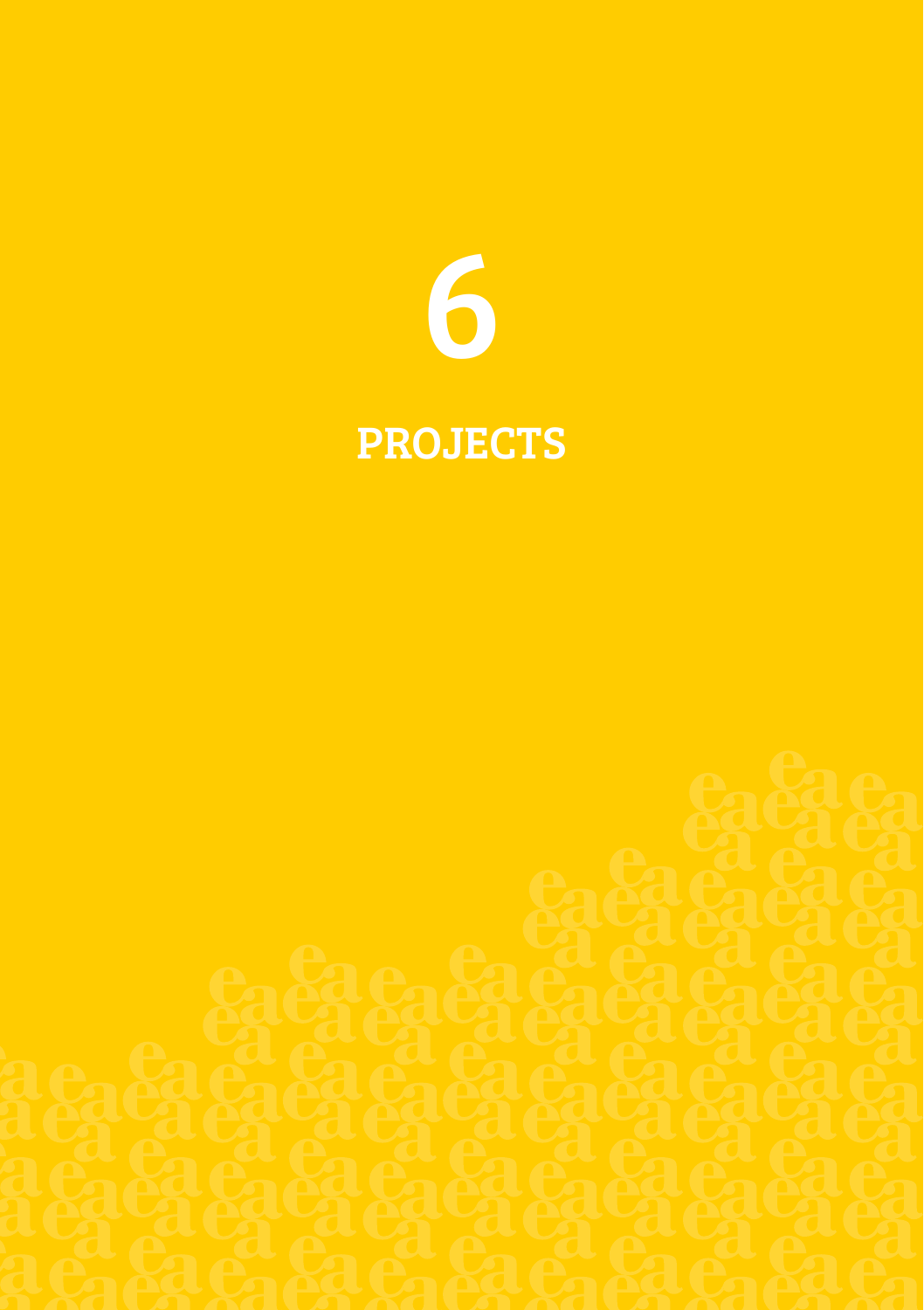## <span id="page-36-0"></span>6 Projects

#### EAEA 's project work in 2021 at a glance:



EAEA's projects focus on advocacy, policy and exchange of practices in adult education and lifelong learning. EAEA participates mainly in Erasmus+ projects but also in other funding programmes (i.e. DEAR, H2020). With the very broad membership and strong European-wide network, EAEA is a natural project promoter. With increased tendency EAEA is also invited to contribute to the content of the projects, in particular projects which include good practice collection, research analysis and policy recommendations.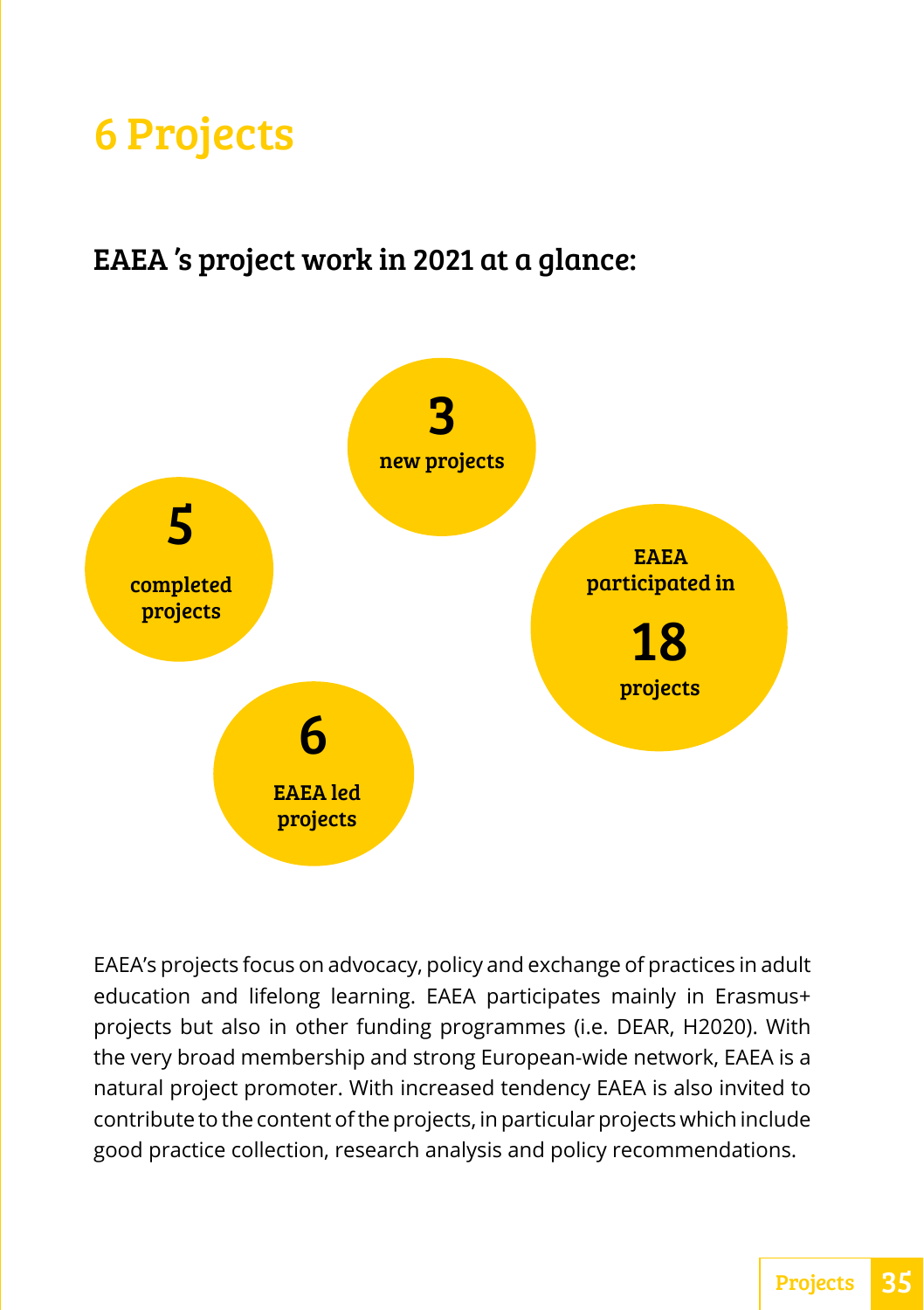#### <span id="page-37-0"></span>**FUTURE LAB FOR ADULT EDUCATION (FUTURELABAE)**

#### **• 2018-2021 / Erasmus+ KA2**

**• Aims:** FutureLabAE provides adult education organisations, staff and trainers with resources and a space for discussing with and learning from each other. It also provides knowledge, expertise and tools on developing innovative, change-oriented

adult learning provision which will have an extremely positive impact on low-skilled learners and the society as a whole.



**• Info:** [eaea.org/project/future-lab](https://eaea.org/project/future-lab)

#### **REGIONAL CAPACITY FOR ADULT LEARNING AND EDUCATION (REGALE)**

#### **• 2021 – 2024 / ERASMUS+, KA3 AE Networks**

**• Aims:** RegALE aims to set up or reinforce networks of adult education organisations and to create synergies with regional/ local authorities in order to increase their impact and sustainability. This will be achieved by increasing the partners' capacity (and of their networks, stakeholders, partners and members at their level of action) to respond to their challenges,

build cooperation structures, and promote an adult education culture in communities, cities and regions.



**• Info:** [regalenetwork.eu](https://regalenetwork.eu)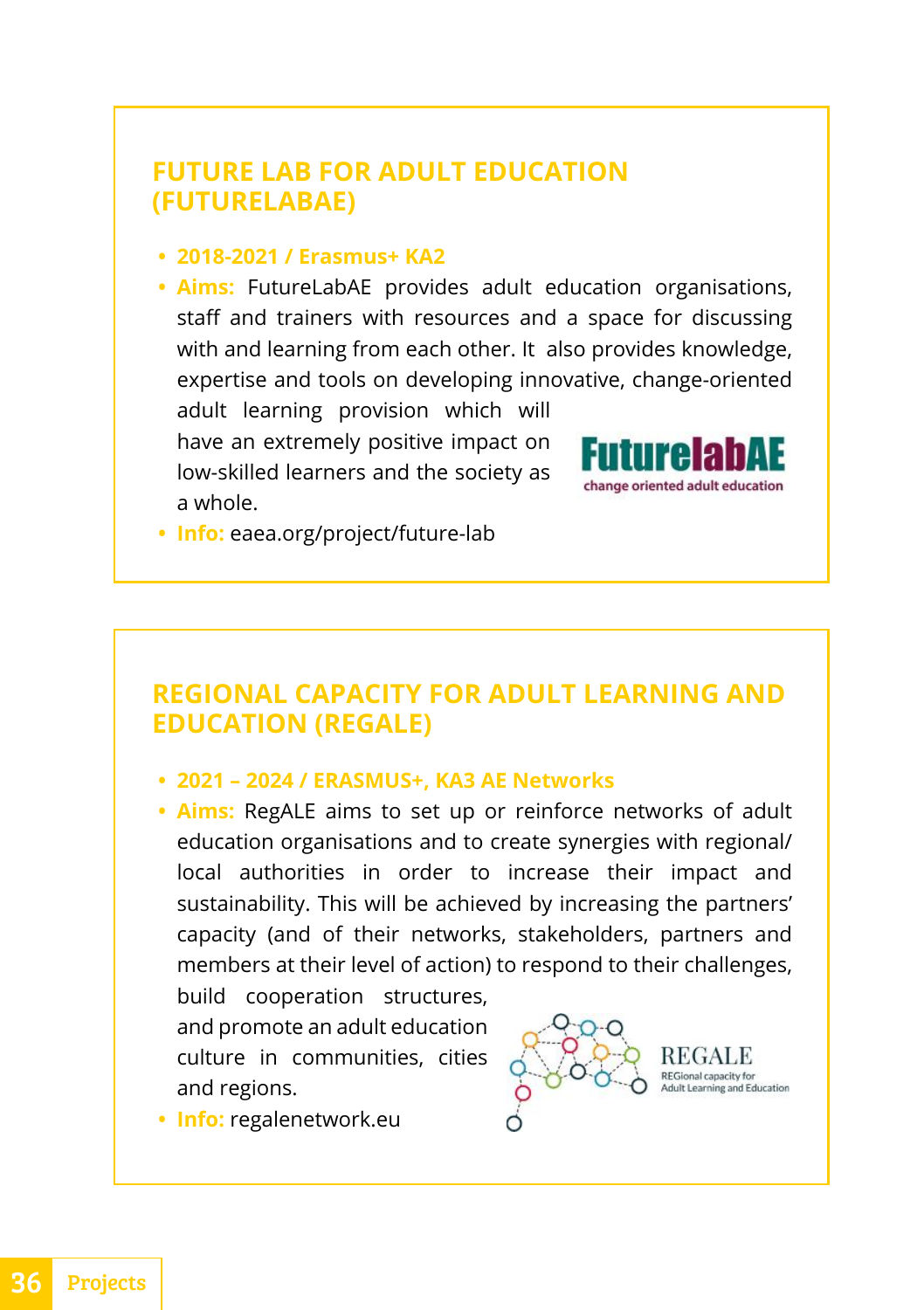#### <span id="page-38-0"></span>**BUILDING INCLUSIVE LIFELONG LEARNING SYSTEMS BY DEVELOPING A EUROPEAN UNDERSTANDING OF BILDUNG FOR THE NEXT GENERATIONS (BILDUNG)**

**• 2020-2023 / Erasmus+ KA2**

**• Aims:** Bildung project contributes to innovation of the European adult education sector by adopting the holistic concept of 'Bildung' and exploring its political and practical potential for adult learning and education. The concept, rooted in the tradition of the enlightenment and the Nordic Folkbildning envisages an education, targeting all aspects of development of individuals,

communities and societies, including e.g. ethical, emotional and scientific dimensions in a holistic manner.



**• Info:** [eaea.org/project/bildung](https://eaea.org/project/bildung)

#### **FOSTERING OUTREACH THROUGH CAPACITY-BUILDING FOR ADULT LEARNING ORGANISATIONS (FOCAL)**

#### **• 2020-2022 / Erasmus+ KA1**

**• Aims:** The project responds to two key challenges faced by the ALE sector: the need for improved outreach strategies to include learners from disadvantaged backgrounds, and the need for more capacity-building opportunities for adult education staff. The role of adult learning providers is key in identifying the existing barriers, removing them and reaching out to learners in their everyday environment. The project offers support in this process.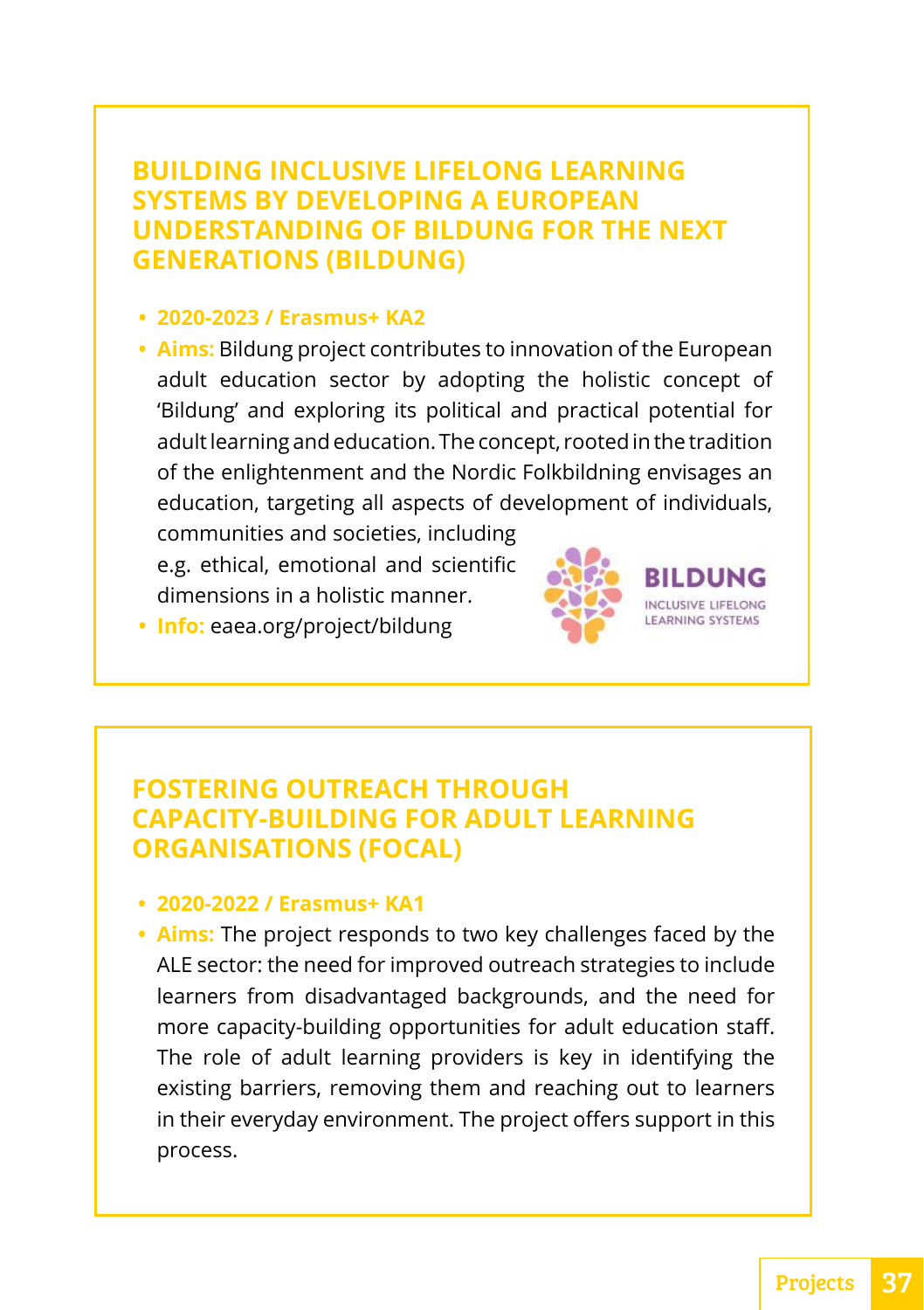#### <span id="page-39-0"></span>**SUPPORT TO DESIGN LIFELONG LEARNING STRATEGY IN CYPRUS**

- **• 2020-2021 / Funded by and implemented in cooperation with the Structural Reform Support Service in the Directorate-General of the European Commission**
- **• Aims:** The project contributes to improving the lifelong learning system and its quality in Cyprus. It improves governance and cooperation between authorities, stakeholders and providers, facilitating access to learning. The final goal is to increase young people's employability and participation in adult education and training in Cyprus.

#### **RECOGNITION, VALIDATION, ACCREDITATION MODEL FOR BASIC SKILLS IN SPAIN**

- **• 2019-2021 / Funded by and implemented in cooperation with the Structural Reform Support Service in the Directorate-General of the European Commission**
- **• Aims:** The project improves the integration of low-skilled adults in education and in the labour market in Spain. Main activities include the drafting a diagnostic report on the state of play of basic competences in Spain, compiling a report on European good practices, developing a proposal for a reference framework and an evaluation and accreditation model of basic competences as well as undertaking a pilot.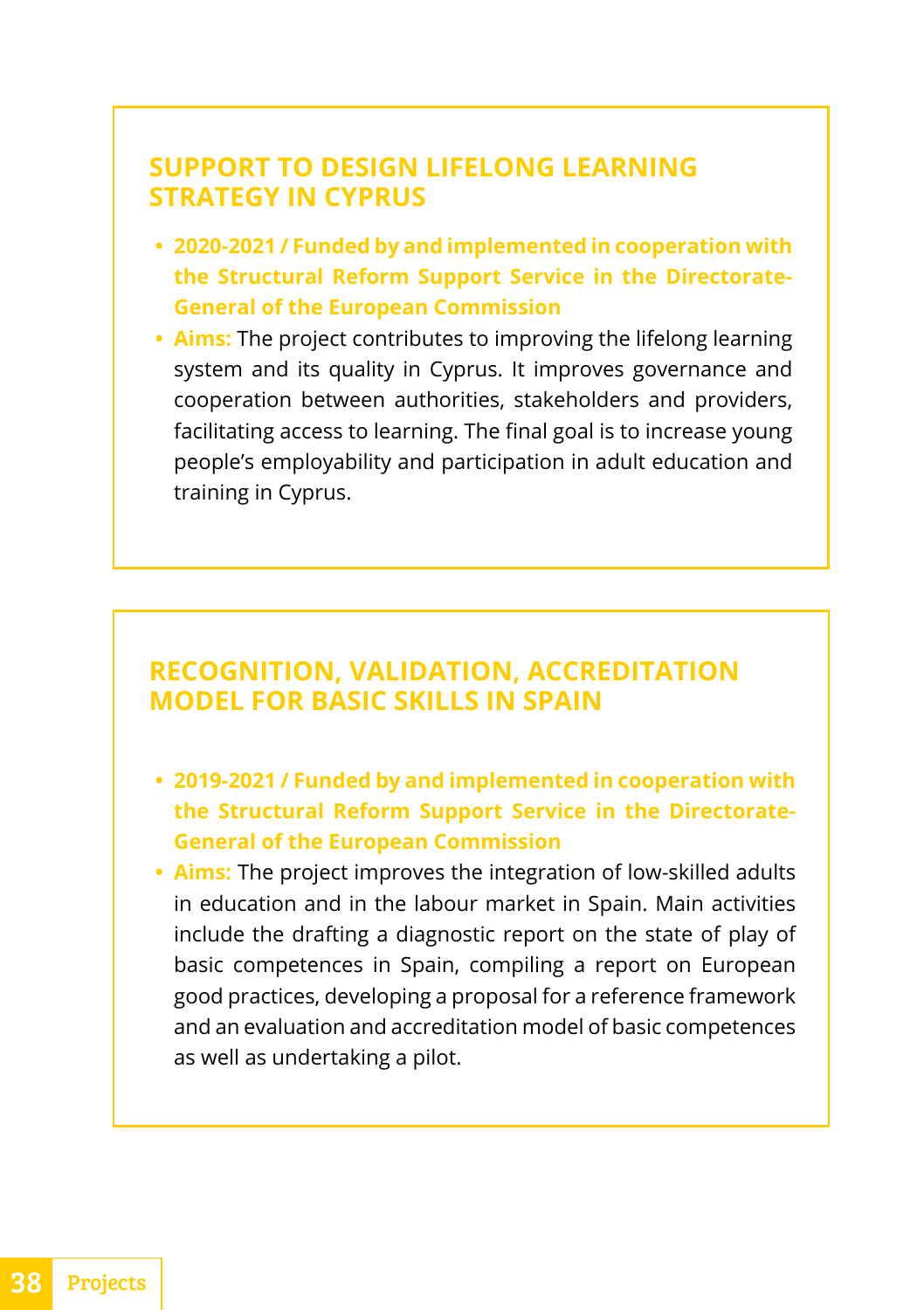#### <span id="page-40-0"></span>**Partner projects / Policy and advocacy**

#### **DEVELOPING STRATEGIES FOR ADULT EDUCATION PROVIDERS AND ADULT EDUCATORS (DIMA 2.0)**

- **2019-2021 / Erasmus+ KA2**
- **Aims:** The project improves the capacity of adult education providers to be able to design strategies and programs, to reach out more effectively to low skilled or low qualified adults.
- **Info:** eaea.org/our-work/projects/ archive-policy-and-advocacy/dima-2-0



- **2019-2021 / EASI**
- **Aims:** The project supports the development and implementation of a national strategy on basic skills for adults in Slovakia.

BLUES s

dima<sub>2.0</sub>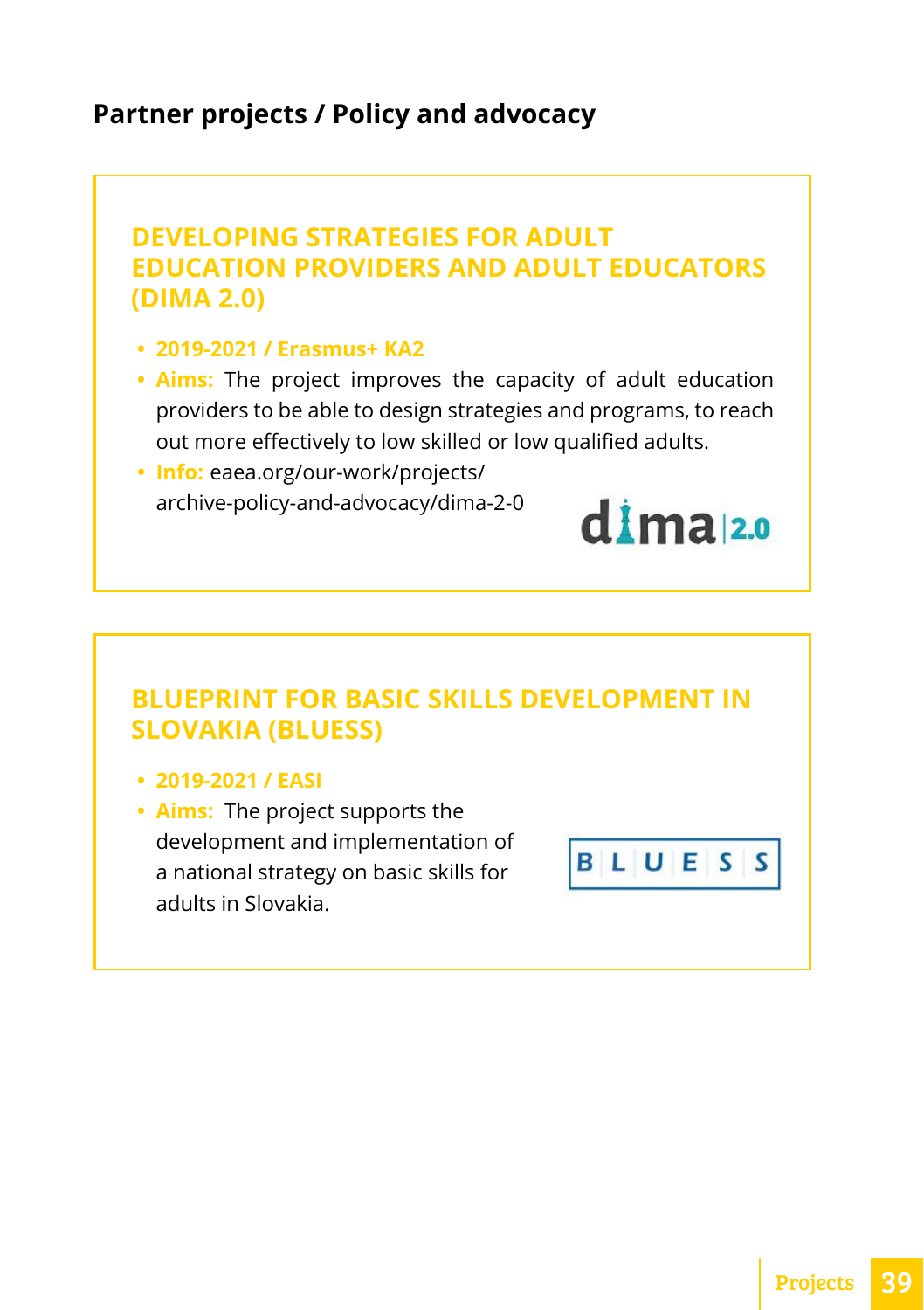#### <span id="page-41-0"></span>**Partner projects / Professionalisation**

#### **INTERNATIONAL AND COMPARATIVE STUDIES FOR STUDENTS AND PRACTITIONERS IN ADULT EDUCATION AND LIFELONG LEARNING (INTALL)**

- **• 2018-2021 / Erasmus+ KA2**
- **• Aims:** The project develops a methodology for building joint structures in the professionalisation activities of universities and practitioners in adult education and lifelong learning.
- **• Info:** [eaea.org/our-work/projects/](https://eaea.org/our-work/projects/professionalisation/international-comparative-studies-students-practitioners-adult-education-lifelong-learning-intall/) [professionalisation/international](https://eaea.org/our-work/projects/professionalisation/international-comparative-studies-students-practitioners-adult-education-lifelong-learning-intall/)[comparative-studies-students](https://eaea.org/our-work/projects/professionalisation/international-comparative-studies-students-practitioners-adult-education-lifelong-learning-intall/)[practitioners-adult-education-lifelong](https://eaea.org/our-work/projects/professionalisation/international-comparative-studies-students-practitioners-adult-education-lifelong-learning-intall/)[learning-intall](https://eaea.org/our-work/projects/professionalisation/international-comparative-studies-students-practitioners-adult-education-lifelong-learning-intall/)



#### **SUPPORT OF PROBLEM-SOLVING MENTALITY IN LIFELONG LEARNING FOR TRAINERS (SUPPORT)**

- **• 2019-2022 / Erasmus+ KA2**
- **• Aims:** The project enforces in an anti hierarchical way inclusion, retention and outreach in the adult learning environment in order to maximise the positive effect for the direct and indirect target group.
- **• Info:** [eaea.org/our-work/projects/](https://eaea.org/our-work/projects3/support-support-of-problem-solving-mentality-in-lifelong-learning-for-trainers/) [support-support-of-problem](https://eaea.org/our-work/projects3/support-support-of-problem-solving-mentality-in-lifelong-learning-for-trainers/)[solving-mentality-in-lifelong](https://eaea.org/our-work/projects3/support-support-of-problem-solving-mentality-in-lifelong-learning-for-trainers/)[learning-for-trainers](https://eaea.org/our-work/projects3/support-support-of-problem-solving-mentality-in-lifelong-learning-for-trainers/)



40 Projects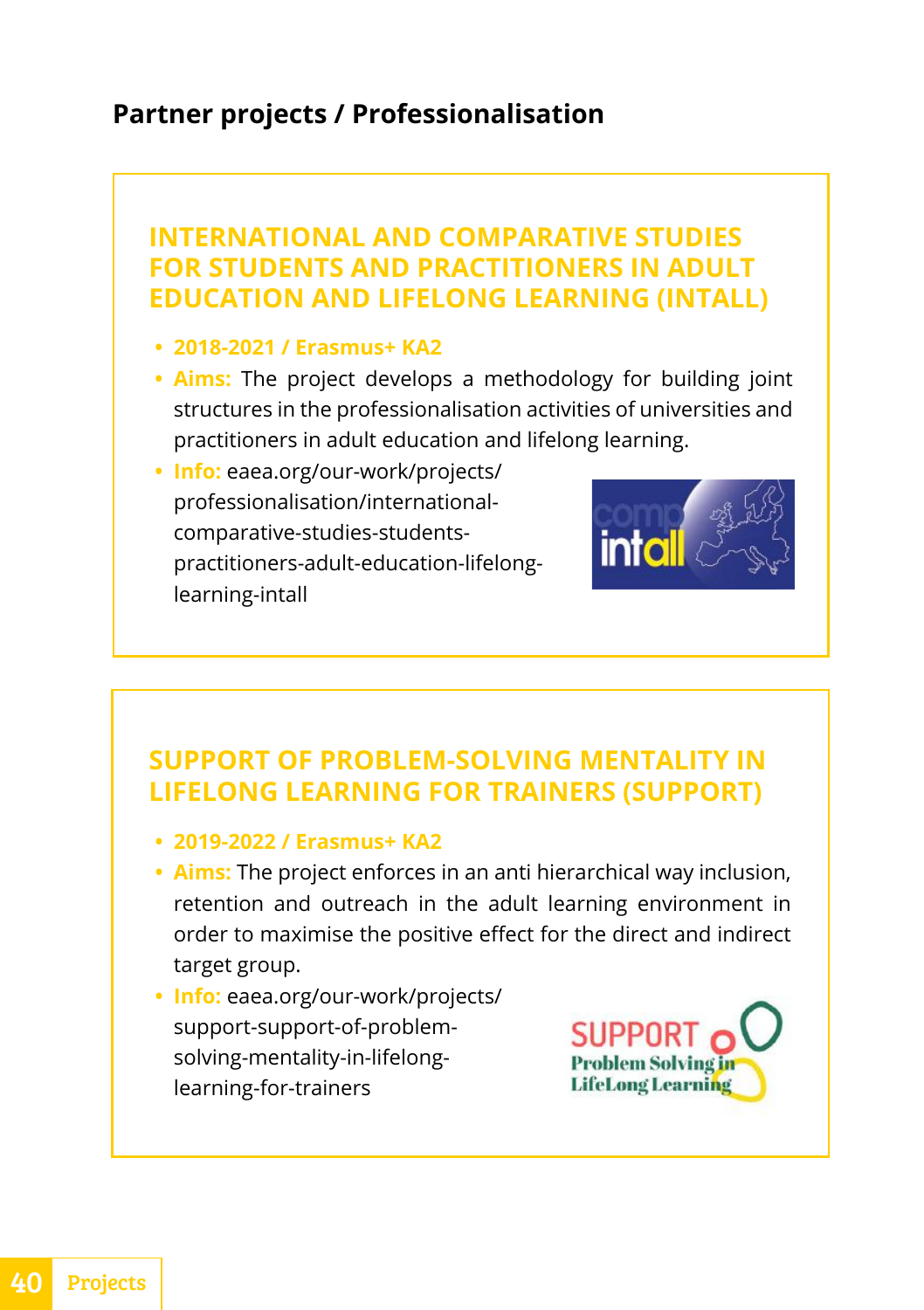#### <span id="page-42-0"></span>**DIGITAL ADULT EDUCATORS - PREPARING ADULT EDUCATORS FOR A DIGITAL WORLD (DIGITALAD)**

- **2019-2021 / Erasmus+ KA2**
- **Aims:** The project supports adult educators to become digitally literate, building their capacity to use innovative digital tools and resources and integrate digital tools in their teaching practices for employability.
- **Info:** [eaea.org/our-work/projects/archive](https://eaea.org/our-work/projects/archive-professionalisation/digitalad)professionalisation/digitalad



#### **Partner projects / Social inclusion**

#### **MEASURES FOR ADULTS TO SUPPORT TRANSITION TO FURTHER EDUCATION AND RE-SKILLING OPPORTUNITIES (MASTER)**

- **2019-2022 / Erasmus+ KA2**
- **Aims:** The project facilitates the participation of low-skilled adults in formal education and in the labour market by reinforcing their personal, social and learning competence. MASTER also improves the capacity of adult education providers to reach out to the target groups through a multi stakeholder outreach strategy and a tailored training provision.
- **Info:** eaea.org/our-work/ [projects/measures-for-adults](https://eaea.org/our-work/ projects/measures-for-adults-to-support-transition-to-further-education-and-re-skilling-opportunities-master)to-support-transition-tofurther-education-and-reskilling-opportunities-master

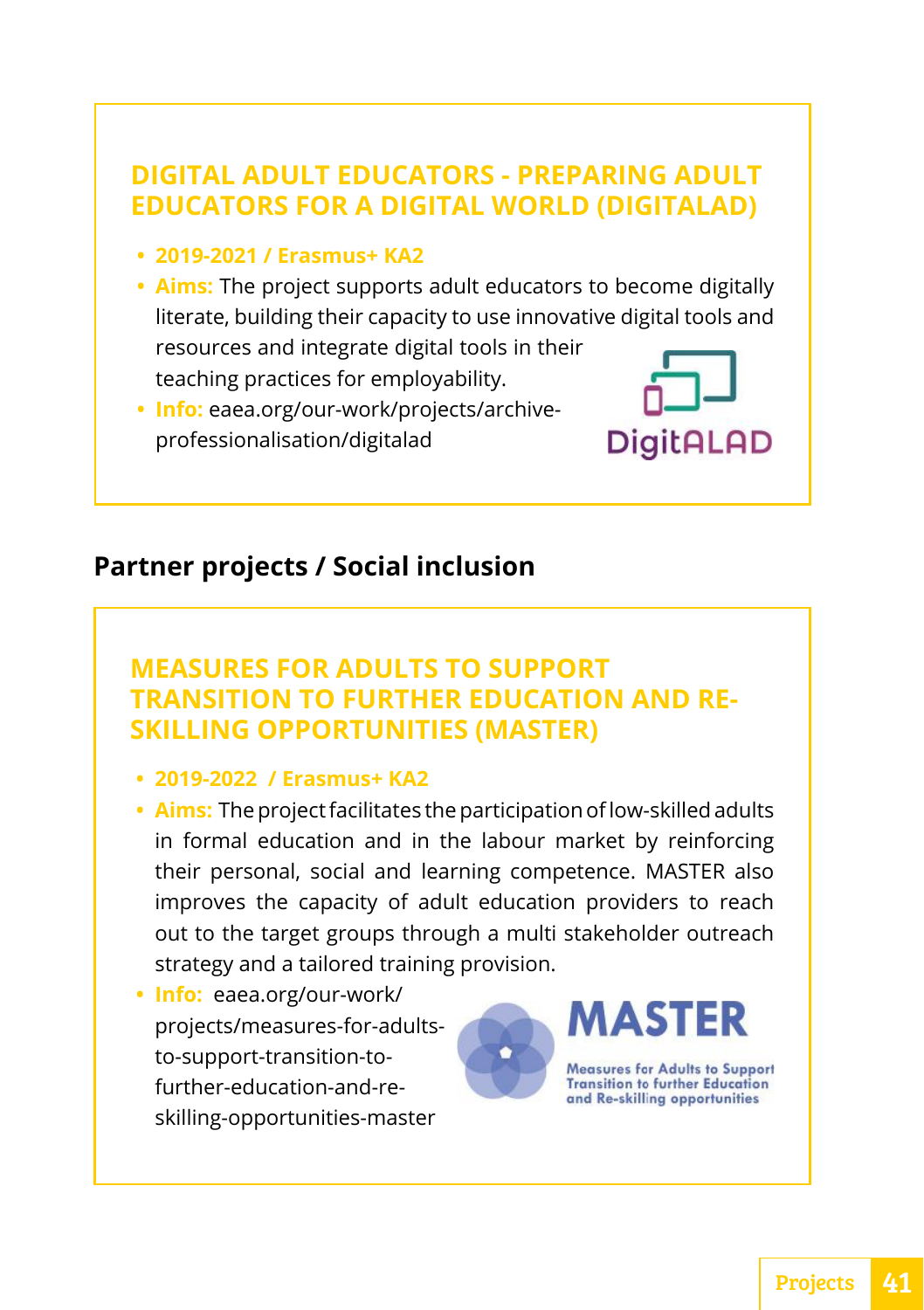#### **WOMEN IN DIASPORA COMMUNITIES AS CHAMPIONS OF LEARNING TO LIVE TOGETHER (WIDHT)**

- **2018-2021 / Erasmus+**
- **Aims:** The project contributes to the empowerment of migrants and disadvantaged people, in particular women, in strengthening and supporting pre-literacy and socialization activities. It will also increase the level of linguistic proficiency in order to facilitate social and occupational integration.
- **Info:** eaea.org/our-work/ projects/social-inclusion/widthwomen-diaspora-communities[champions-learning-live-together](https://eaea.org/our-work/projects/social-inclusion/width-women-diaspora-communities-champions-learning-live-together)



#### **SAFE SPACES FOR LEARNING (SAFE)**

- **2020-2023 / Erasmus+ KA2**
- **Aims:** The aim of this project is to improve and extend the provision of high quality learning opportunities ATE SPACES EOP IEA for adults by designing a comprehensive guide for creating and maintaining safe spaces for learning.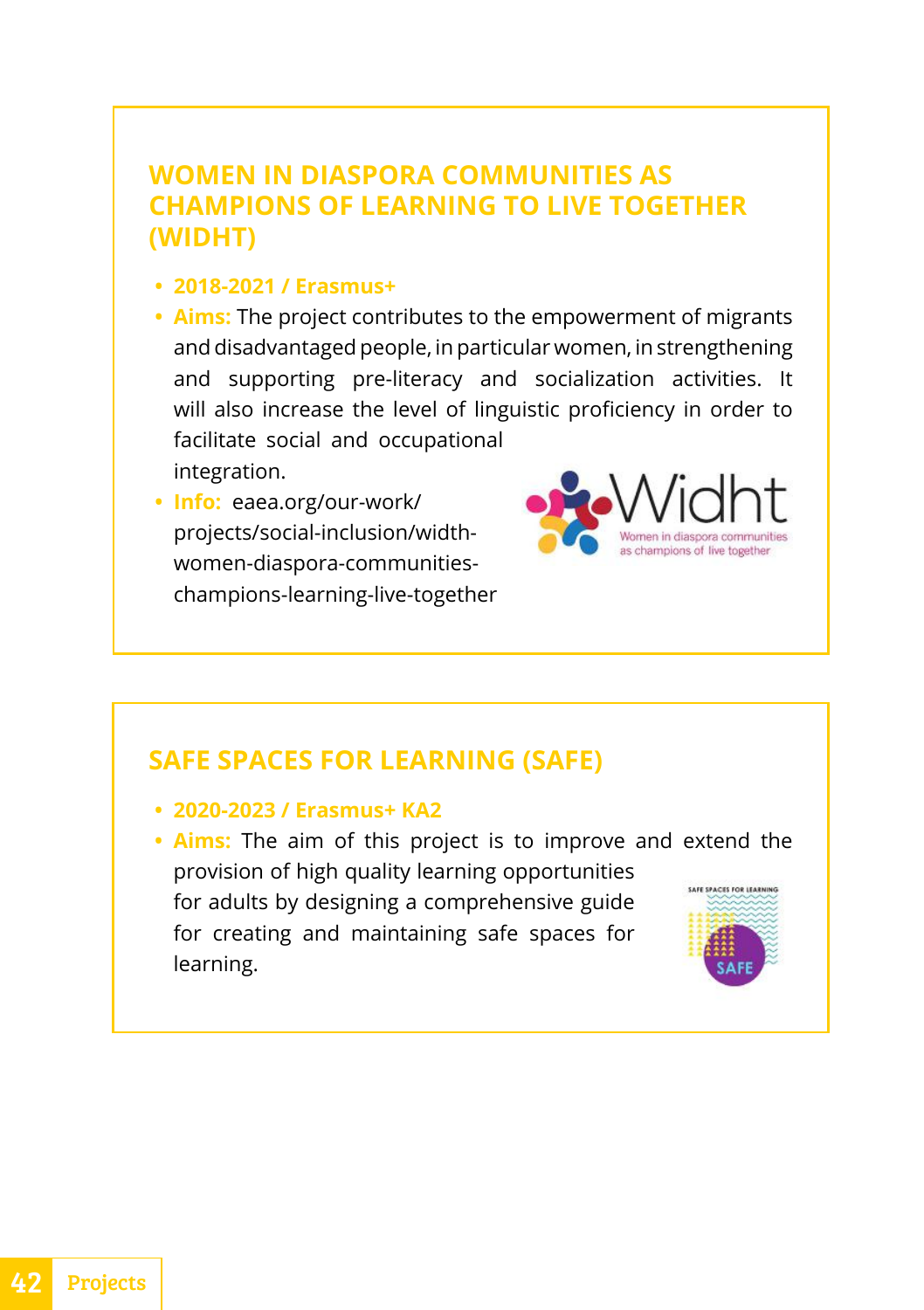#### **MOTIVATING LOW-SKILLED ADULTS IN ACCESSING UPSKILLING PATHWAYS TO INCREASE JOB OPPORTUNITIES (MOTIV-ACTION)**

- **• 2020-2023 / Erasmus+ KA2**
- **• Aims:** The project aims to create new career opportunities for unemployed adults by increasing and improving digital guidance services in Europe.
- **• Info:** [motiv-action.eu](https://motiv-action.eu/)



#### **ADULT EDUCATION AND INCLUSION: NEW COOPERATIVE APPROACHES (ALL IN)**

- **• 2020-2023 / Erasmus+ KA2**
- **• Aims:** The project aims to foster inclusive adult education by analysing and transferring the success factors of the most inclusive adult education institutions to the other providers and organisations of the
- sector all over Europe. **• Info:** [eaea.org/our-work/projects/all](https://eaea.org/our-work/projects/all-inclusive-adult-education-and-inclusion-new-cooperative-approaches-all-in/ )[inclusive-adult-education-and-inclusion-](https://eaea.org/our-work/projects/all-inclusive-adult-education-and-inclusion-new-cooperative-approaches-all-in/ )

[new-cooperative-approaches-all-in](https://eaea.org/our-work/projects/all-inclusive-adult-education-and-inclusion-new-cooperative-approaches-all-in/ )

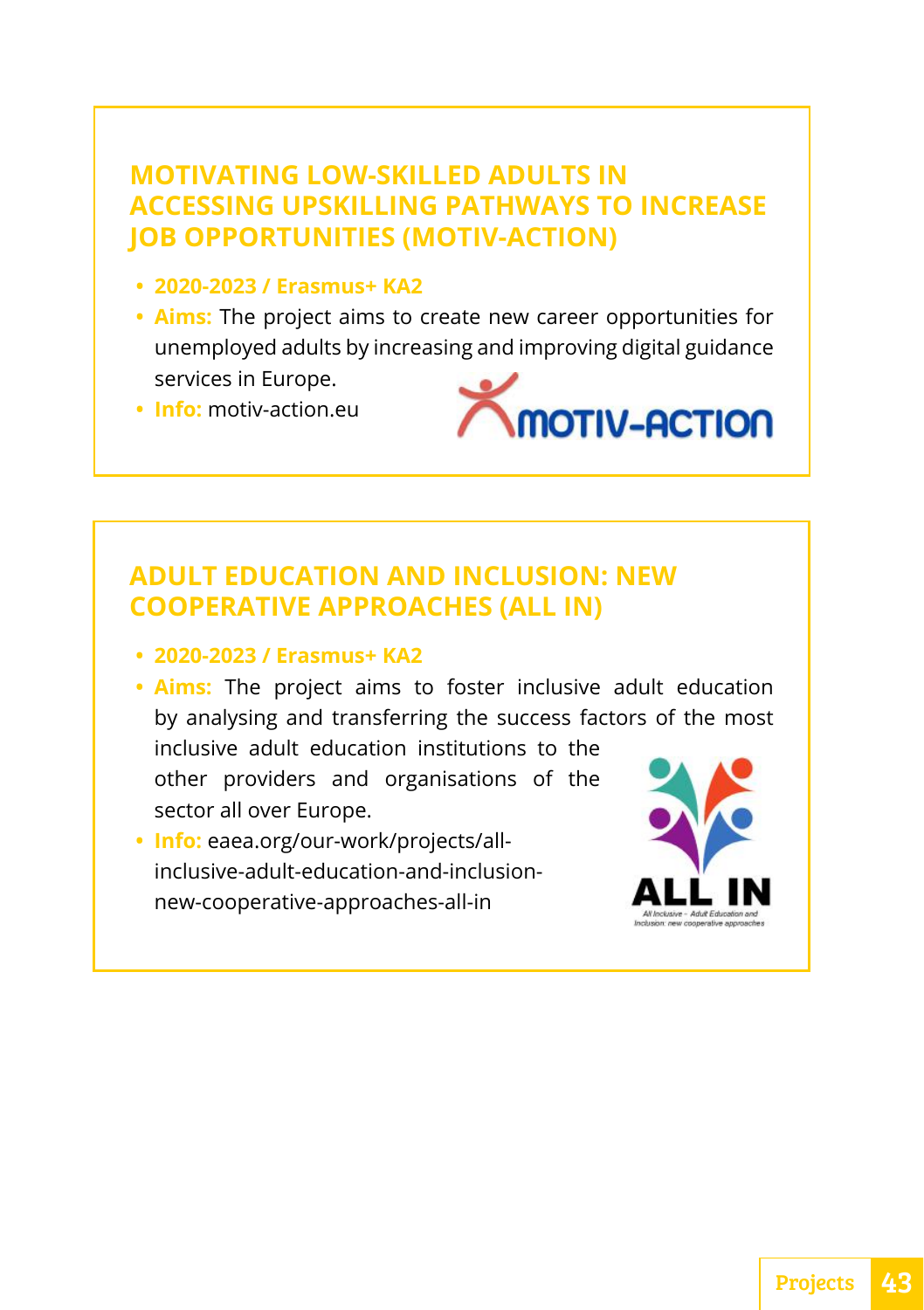#### <span id="page-45-0"></span>**INCLUDING MIGRANTS THROUGH ORGANISATIONAL DEVELOPMENT AND PROGRAMME PLANNING IN ADULT EDUCATION (DIVERSITY)**

- **2019-2022 / Erasmus+ KA2**
- **Aims:** The aim of DIVERSITY is to accompany the EU adult education systems in the mentality shift from focusing on migrants as distinct target groups and preparing them for integration, towards including migrants into the providers' regular programs as an equal target group to actively foster diversity and their inclusion in adult education and in society.
- **Info:** [eaea.org/our-work/projects/archive](https://eaea.org/our-work/projects/archive-social-inclusion/diversity)social-inclusion/diversity

#### **Partner projects / Validation of learning**

#### **GUIDANCE FOR LOW-SKILLED ADULTS TOWARDS SKILLS ASSESSMENT AND VALIDATION (GLAS)**

- **2020-2022 / Erasmus+ KA2**
- **Aims:** The main aim of the project is to develop inclusive methodologies and guidelines for adult education practitioners for the assessment and validation of basic skills and guidance services.
- **Info:** eaea.org/our[work/projects/glas](https://eaea.org/ourwork/projects/glas)

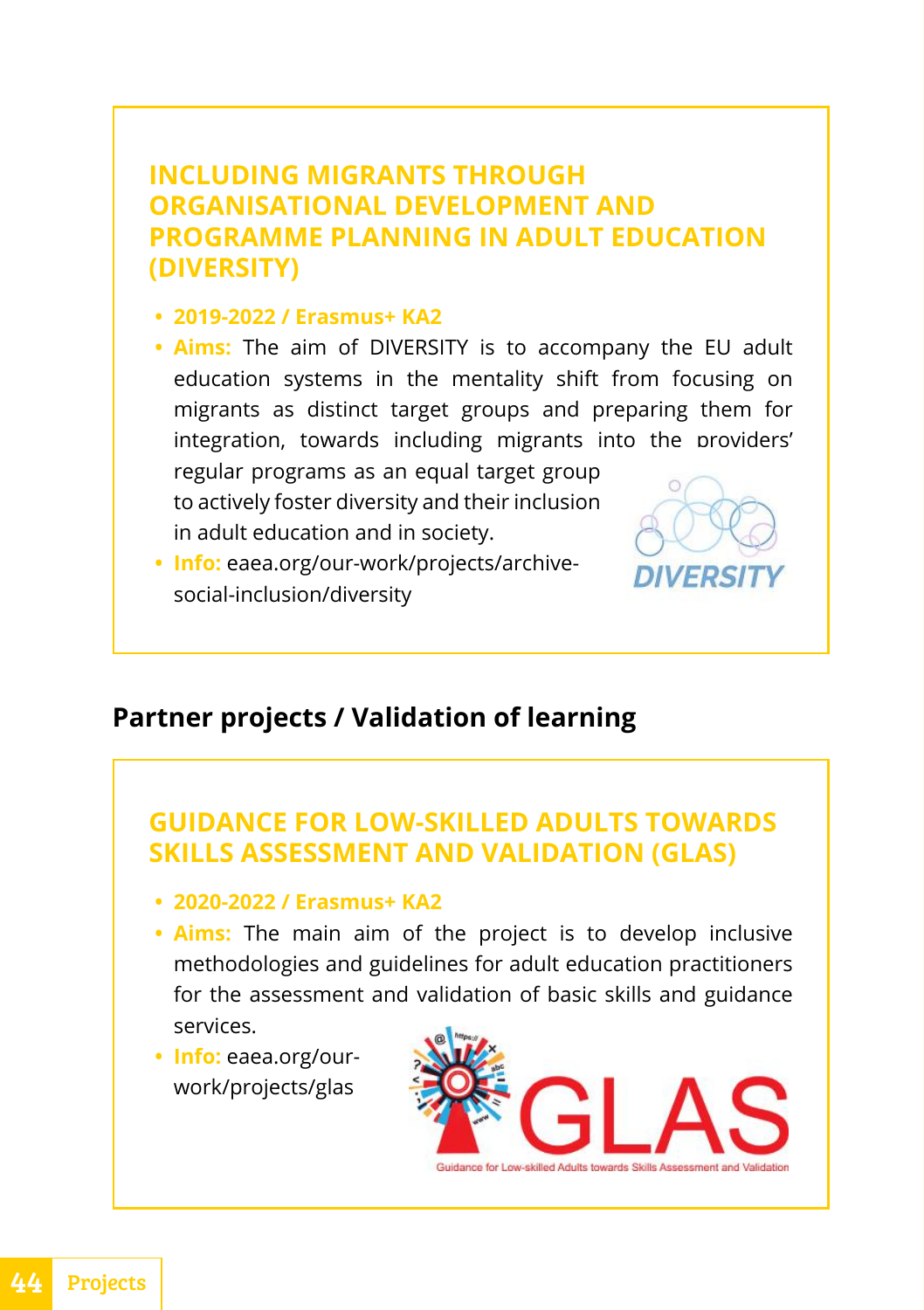

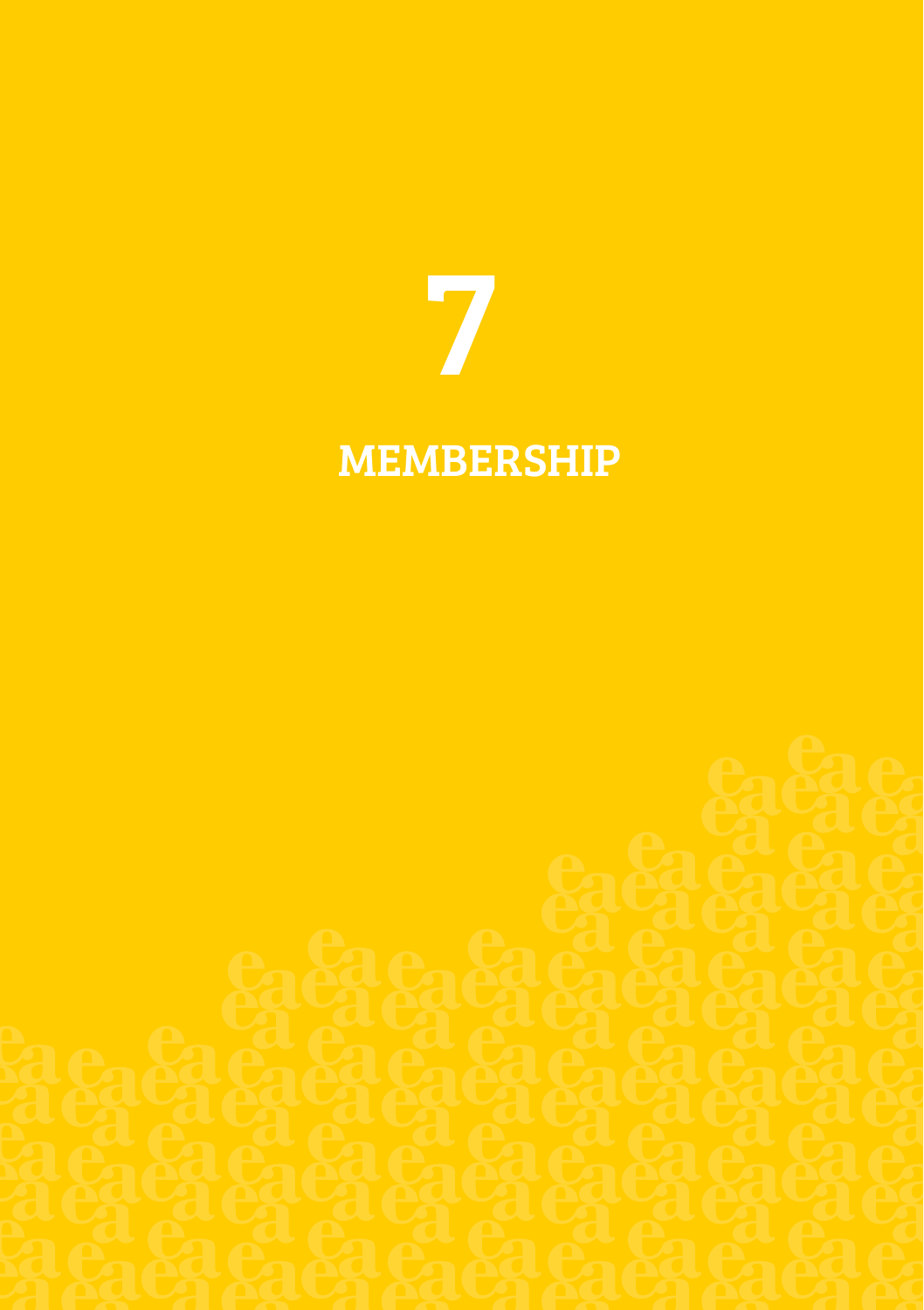### <span id="page-47-0"></span>7 Membership

### EAEA's membership in 2021 at a glance



In 2021, 91% of members regarded EAEA's impact on the European level as "strong", according to the results of the EAEA member survey.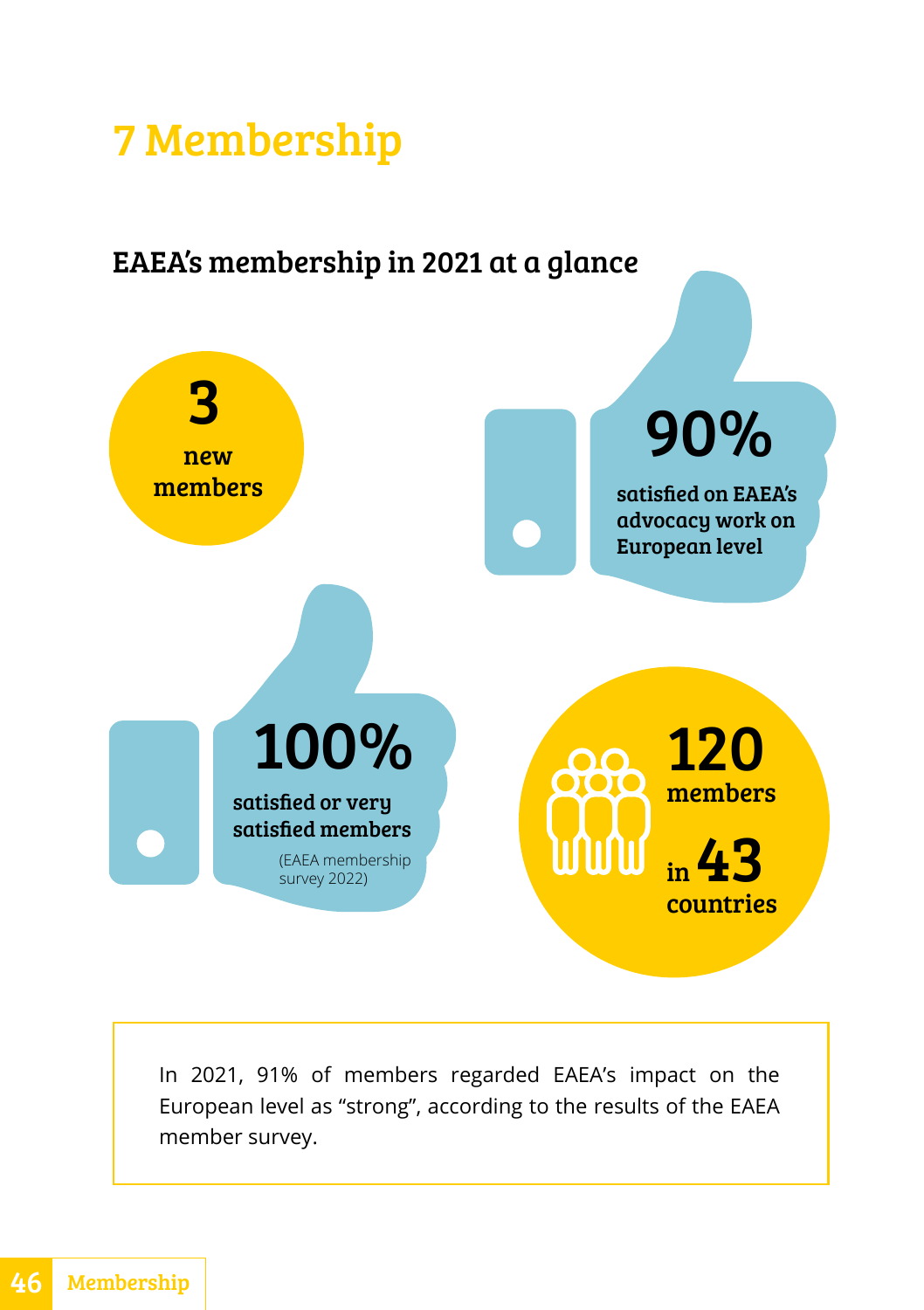<span id="page-48-0"></span>In 2021, EAEA enjoyed a close partnership with its members. Members were invited to join online discussions, to contribute to consultations and to EAEA working groups. They also took a leading role in facilitating workshops at EAEA events, for example at the EAEA Annual Conference: Learning to Exercise Democracy in a Digital World.

EAEA launched a working group dedicated to improving the cooperation with EAEA non-EU members and better serving their needs. To gain better insight into the challenges faced by EAEA non-EU members, a survey was launched in January 2021; based on the results, a roadmap was developed with four areas of action: advocacy, communication, exchange and financing. The roadmap was translated into three languages and discussed by EAEA non-EU members, who joined an online event on 19 May to share their regional perspectives. More initiatives targeting EAEA non-EU members and following the areas of the roadmap are planned for 2022.

#### **Member satisfaction**

Member satisfaction remained high. According to a membership survey carried out in early 2022, all respondents were either "satisfied" or "very satisfied" with EAEA. Members were particularly satisfied with advocacy on the European level for non-formal adult education and lifelong learning (90% respondents satisfied or very satisfied). Members also highlighted their appreciation with EAEA policy work on the new European Agenda for Adult Learning and on CONFINTEA VII (60% and 65% considered them as EAEA most important activity in 2021).

#### **Changes in membership**

As a result of the membership strategy, the EAEA General Assembly received and approved new applications for membership in 2021, resulting in a total of 120 members in 43 European countries.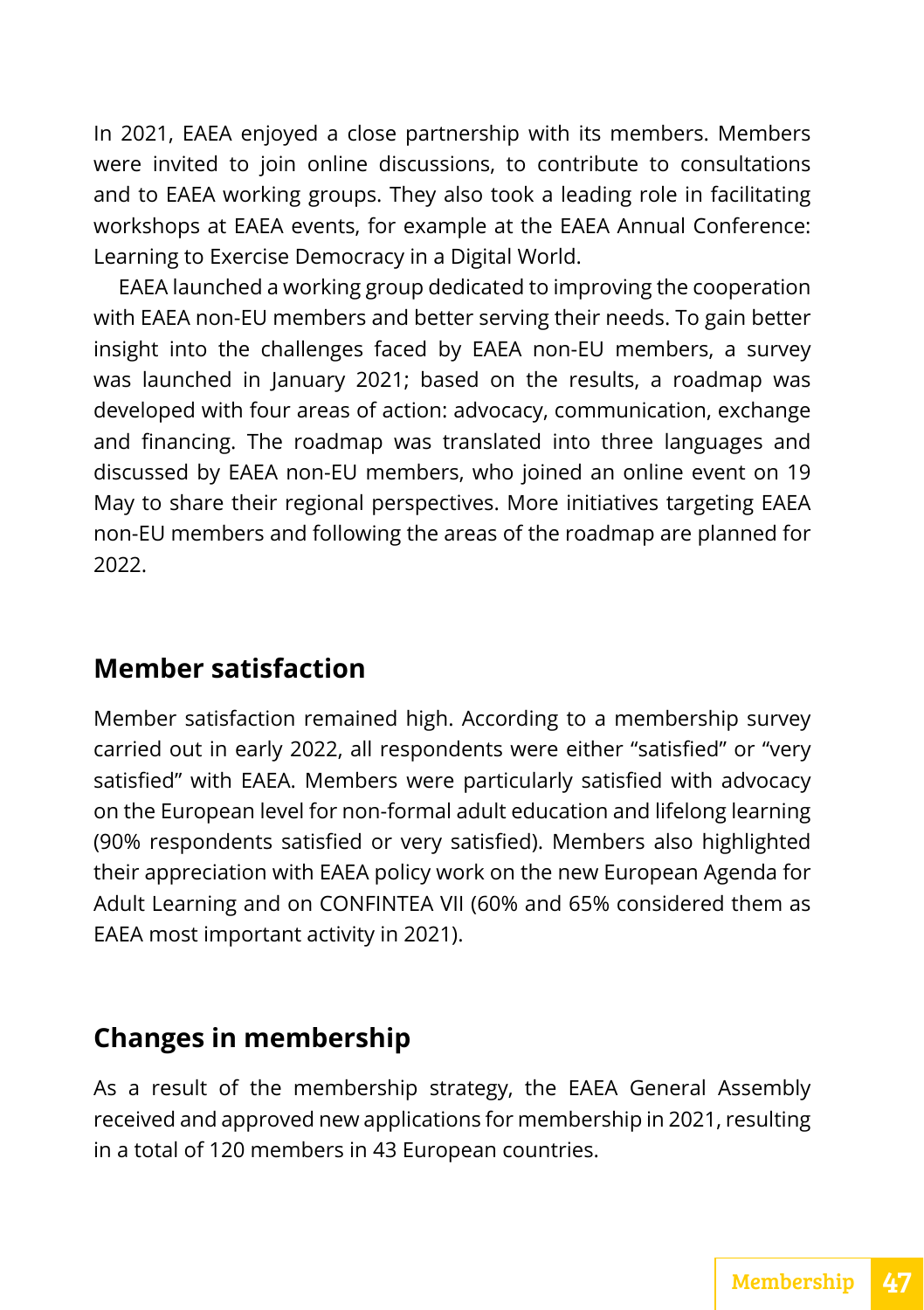All changes in the membership in 2021 were approved by the EAEA General Assembly in June 2021.

#### **The following organizations were approved to become ordinary members of the association:**

**•** Kosova Education Centre – Kosovo

#### **The following organizations were approved to become associate members of the association:**

- **•** Modus Alapítvány Modus Foundation Hungary
- **•** Spa and Wellness Association of Macedonia SWAM Republic of North Macedonia

#### **The following organizations were approved to be excluded from the association:**

- **•** PAR Institute for Developing Lifelong Learning, Croatia
- **•** The Federal State Budget Scientific Institution «Institute of Education Management of the Russian Academy of Education», Russia
- **•** Per Formare, Italy
- **•** Civic Organisation Alliance, Ukraine

#### **The following organisations decided to leave EAEA:**

- **•** Stephansstift Zentrum für Erwachsenenbildung gemeinnützig Gmbh, Germany
- **•** SOCIUS, Belgium
- **•** Non-Governmental Organisation for Solidarity and Promotion (SOPRO), Portugal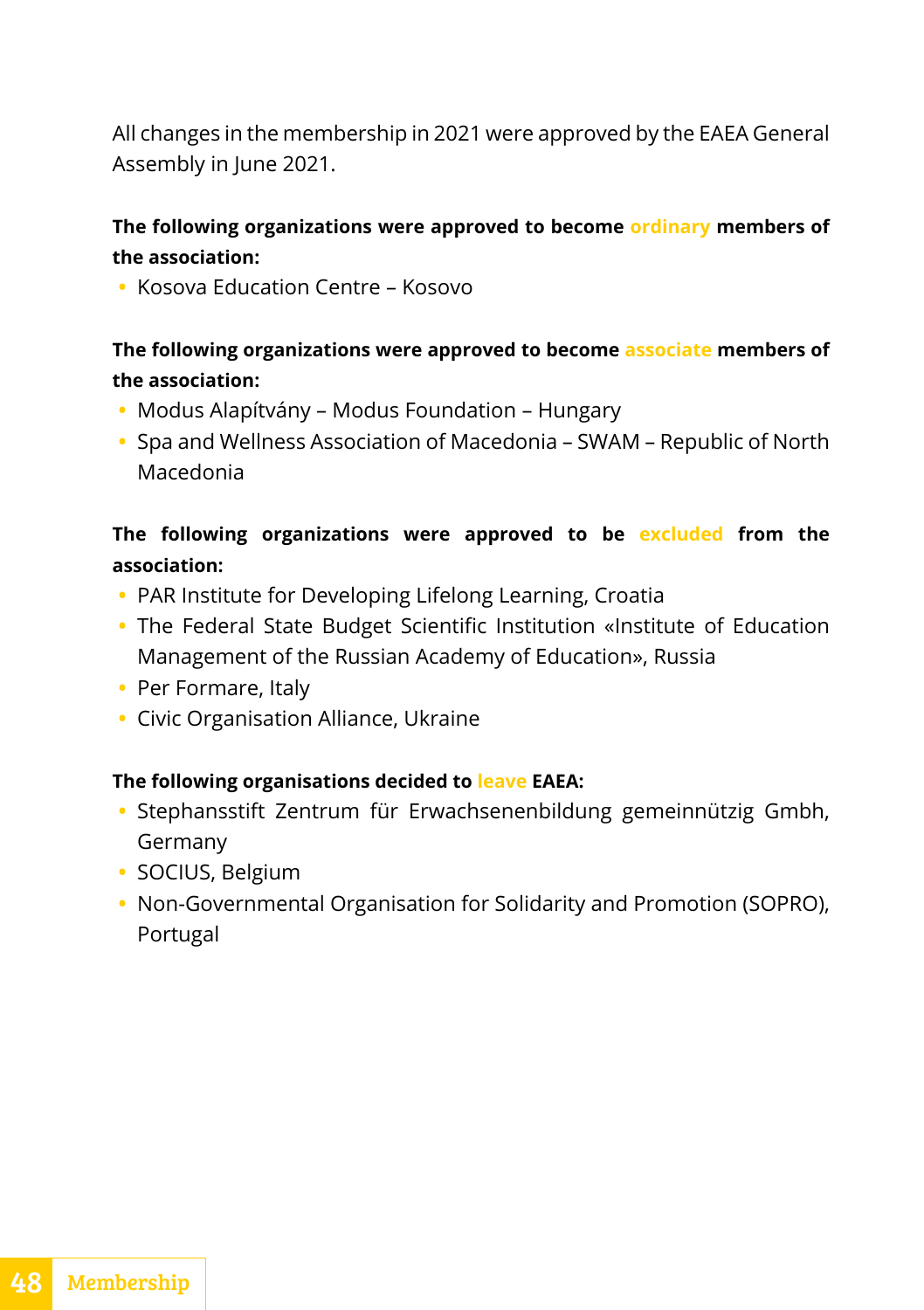#### <span id="page-50-0"></span>**EAEA Executive Board**

The Executive Board and its preparatory body the Bureau (President, Vicepresidents and Secretary General) are responsible for the overall direction and policy development of the association. The Board works primarily on policy level, leaving the running of the association to the Secretary General. Nevertheless, board members were extremely helpful in advising the secretariat on different matters, from practical to operational to general issues. The role division is clearly defined in the constitution of the association.

#### **Executive Board meetings in 2021**

- **•** Board meeting virtual 25 February 2021
- **•** Board meeting virtual 22 April 2021
- **•** Board meeting Brussels, Belgium and virtual 21 June 2021
- **•** General Assembly virtual 22 June 2021
- **•** Board meeting Brussels, Belgium and virtual
	- 13-14 September 2021
- **•** Board meeting Vienna, Austria 1-2 November 2021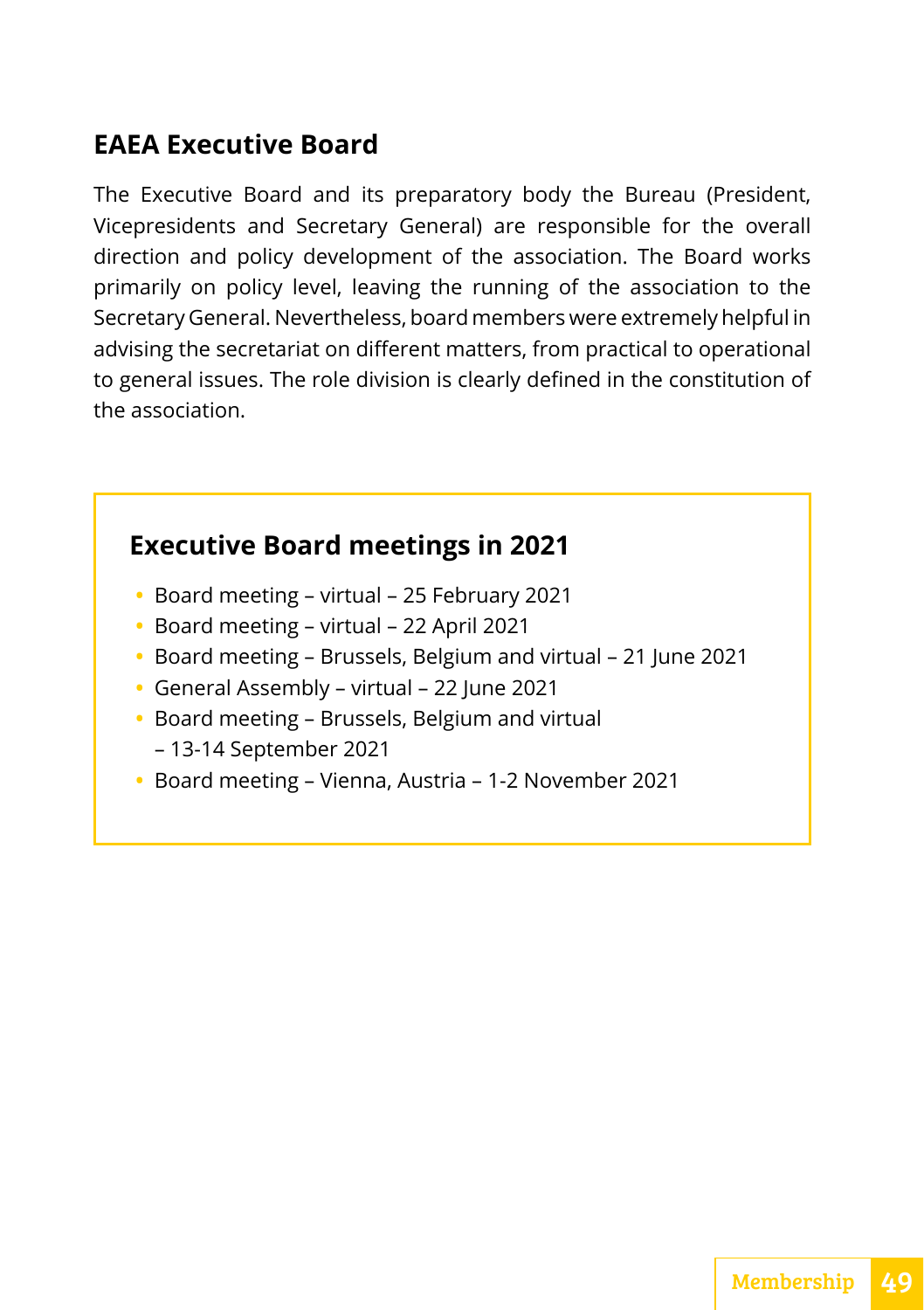### EAEA Executive Board 2021



**EAEA PRESIDENT UWE GARTENSCHLAEGER GERMANY** 

EAEA President since 2019 EAEA Board member 2009 – 2015



**EAEA VICE-PRESIDENT BERNHARD GRÄMIGER** SWITZERLAND

EAEA Vice-President since 2019 EAEA Board member since 2017



**EAEA VICE-PRESIDENT LAURI TUOMI** FINLAND

EAEA Vice-President since 2021 EAEA Board Member since 2019



**OLEG SMIRNOV** UKRAINE

EAEA Board Member since 2021



**DINA SOEIRO** PORTUGAL

EAEA Board Member since 2019



**ALEX STEVENSON** UK

EAEA Board Member since 2019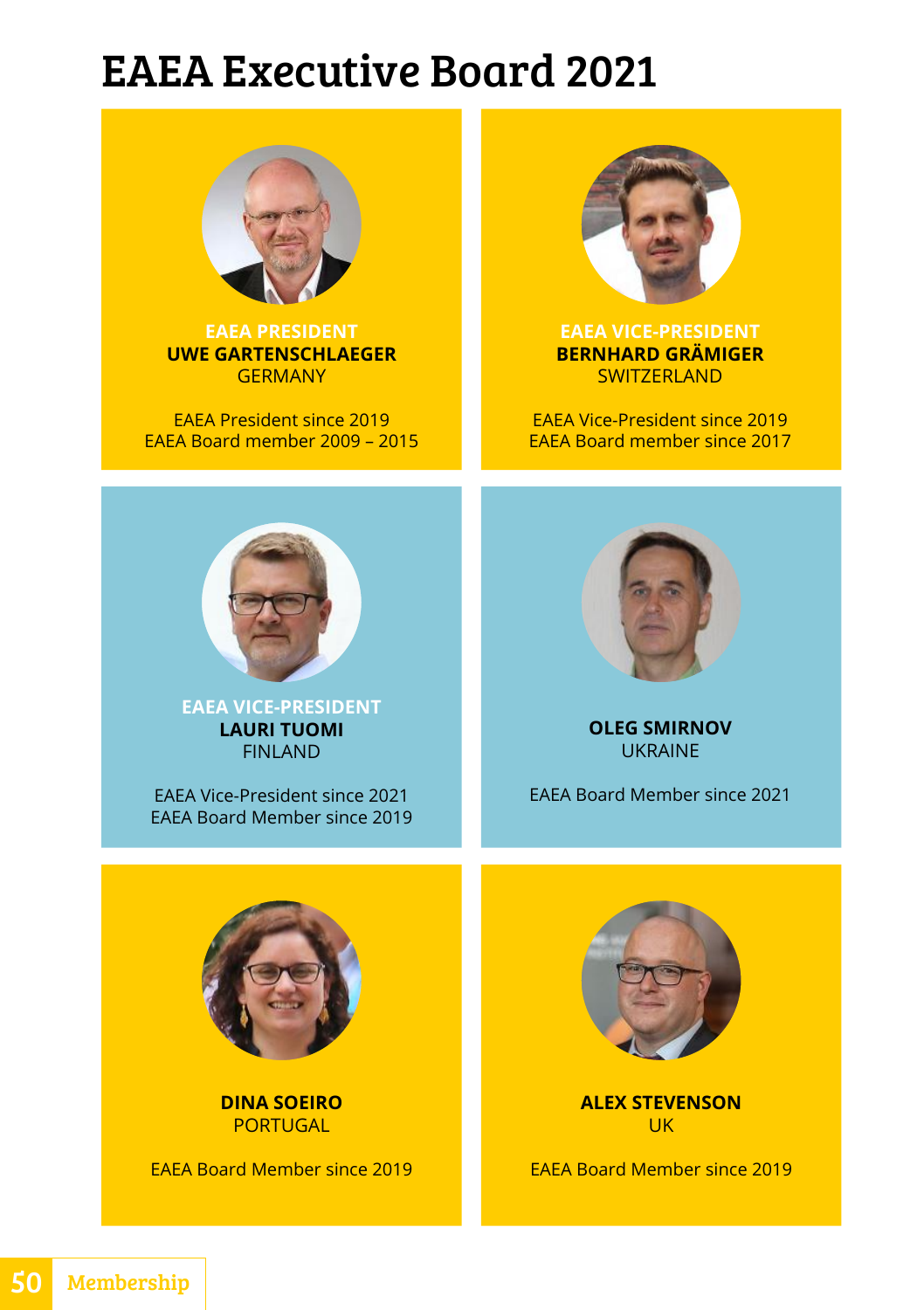

**GEORGE A. KOULAOUZIDES GREECE** 

EAEA Board Member since 2019



**KARIN TUDAL FRANCE** 

EAEA Board Member since 2019



**BALÁZS NÉMETH**  HUNGARY

EAEA Board Member since 2021



**KLAUDIUS ŠILHÁR** SLOVAKIA

EAEA Board Member since 2017



**GUSTAV FRIDOLIN SWEDEN** 

EAEA Board Member since 2021



**DEARBHAIL LAWLESS** IRELAND

EAEA Board member since Sept 2020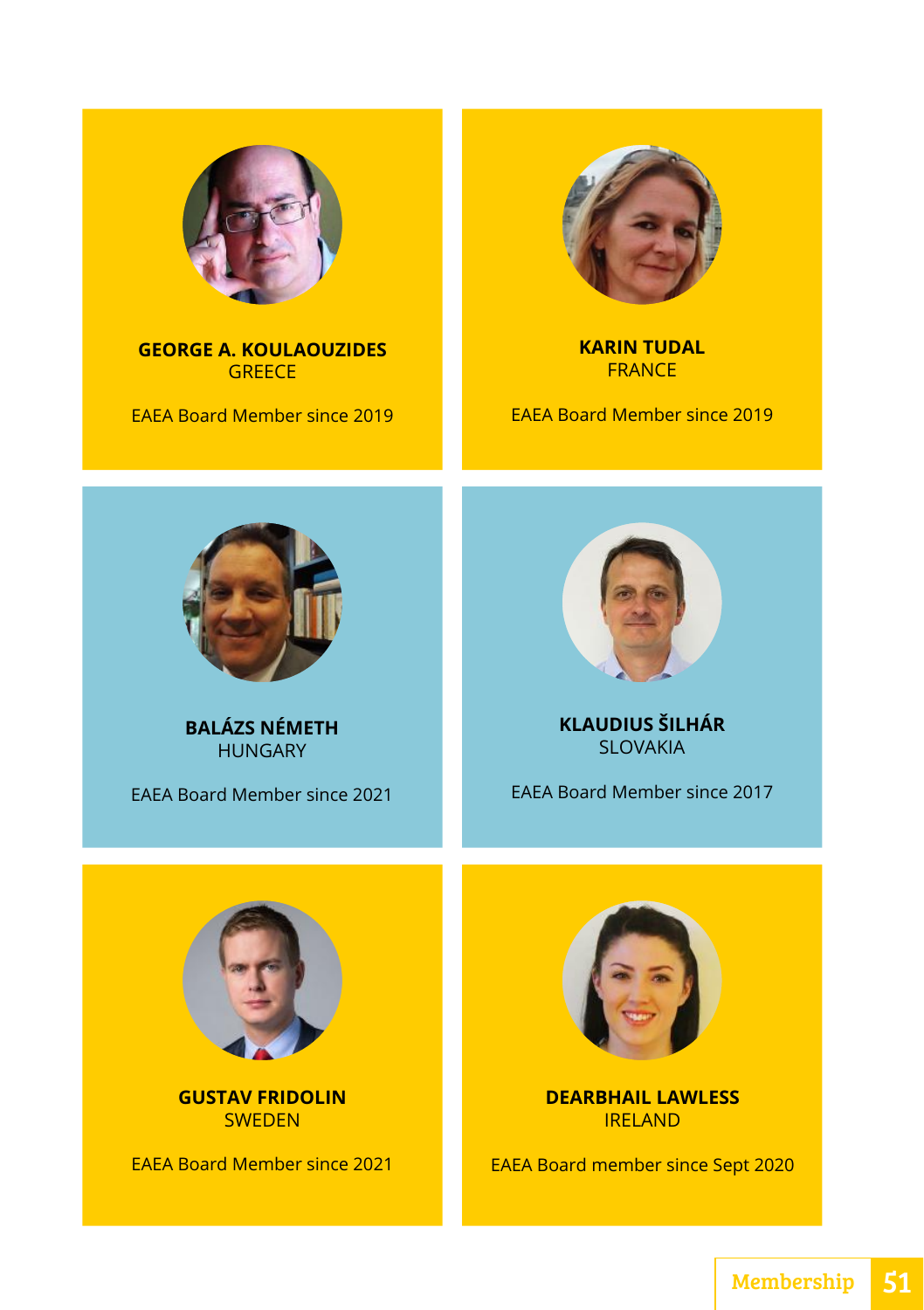#### <span id="page-53-0"></span>**Finances**

In 2021, EAEA successfully applied for one year's core-funding, managed through a three-year framework contract with the Education, Audiovisual and Culture Executive Agency that was established in 2018 and extended for an additional year in 2021. EAEA also renewed its service contract with EPALE to provide content and manage communities of practice for the electronic platform.

#### **Staff**

- **• Gina Ebner,** Secretary General (on 80% FTE)
- **• Francesca Operti,** Deputy Secretary-General and Head of Projects (going on maternity leave in October 2021)
- **• Raffaela Kihrer,** Head of Policy (back from maternity leave in July 2021)
- **• Christin Cieslak,** Head of Programmes
- **• Aleksandra Kozyra,** Head of Capacity-Building
- **• Matthias Jespers,** Administration Officer
- **• Sari Pohjola,** Communications Officer (Sari's position is financed through the support of the Finnish Ministry for Education and Culture)
- **• Tina Mavric,** Project Assistant (January to September 202), Project Coordinator (October 2021 onwards)
- **• Panagiotis Chatzimichail,** Policy and Programmes Assistant (March to September 2021)
- **• Sima Alia Ramos,** Policy and Programmes Assistant (September 2021 onwards)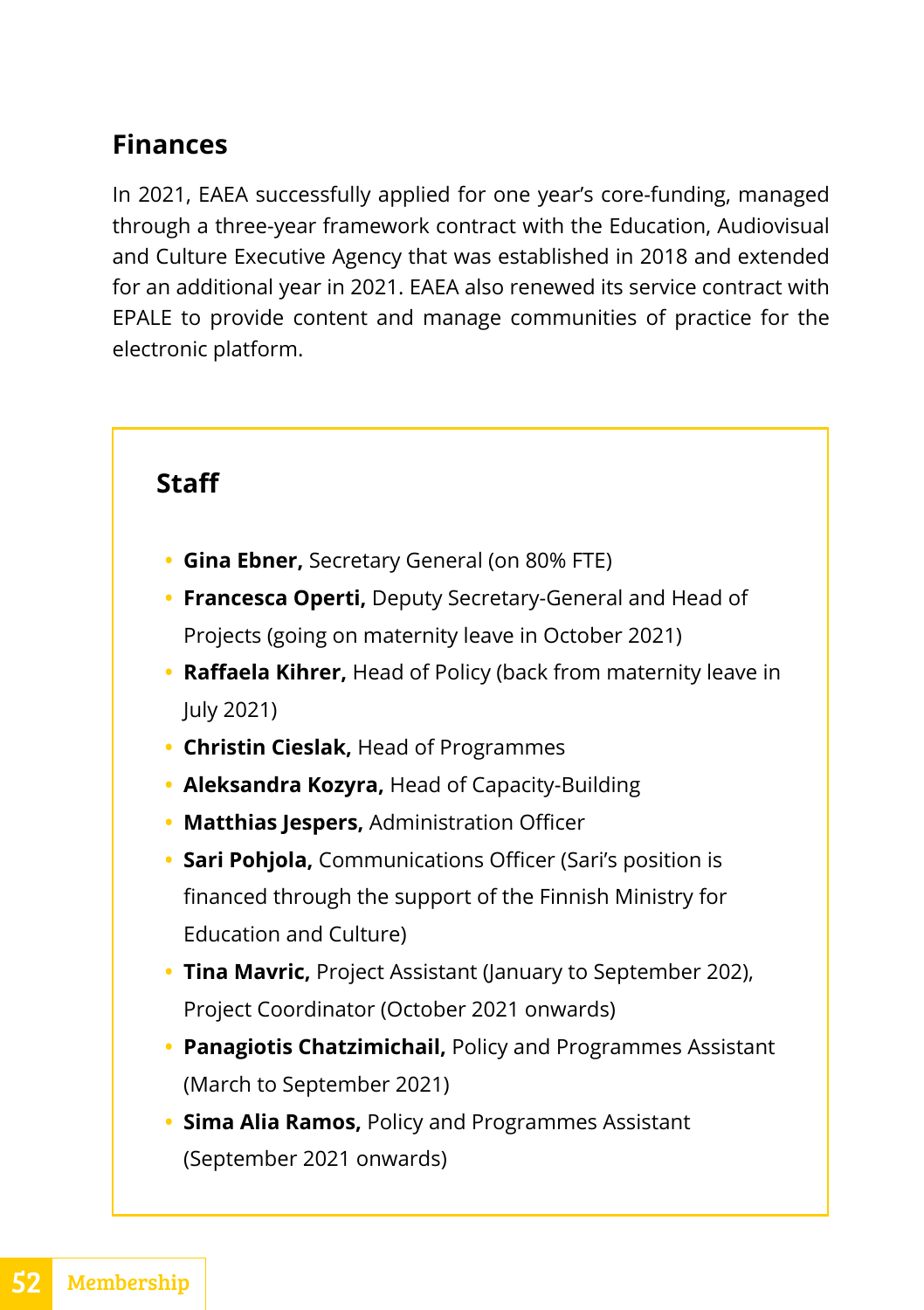The European Association for the Education of Adults is an international non-profit organisation (A.I.S.B.L.) registered under Belgian law.